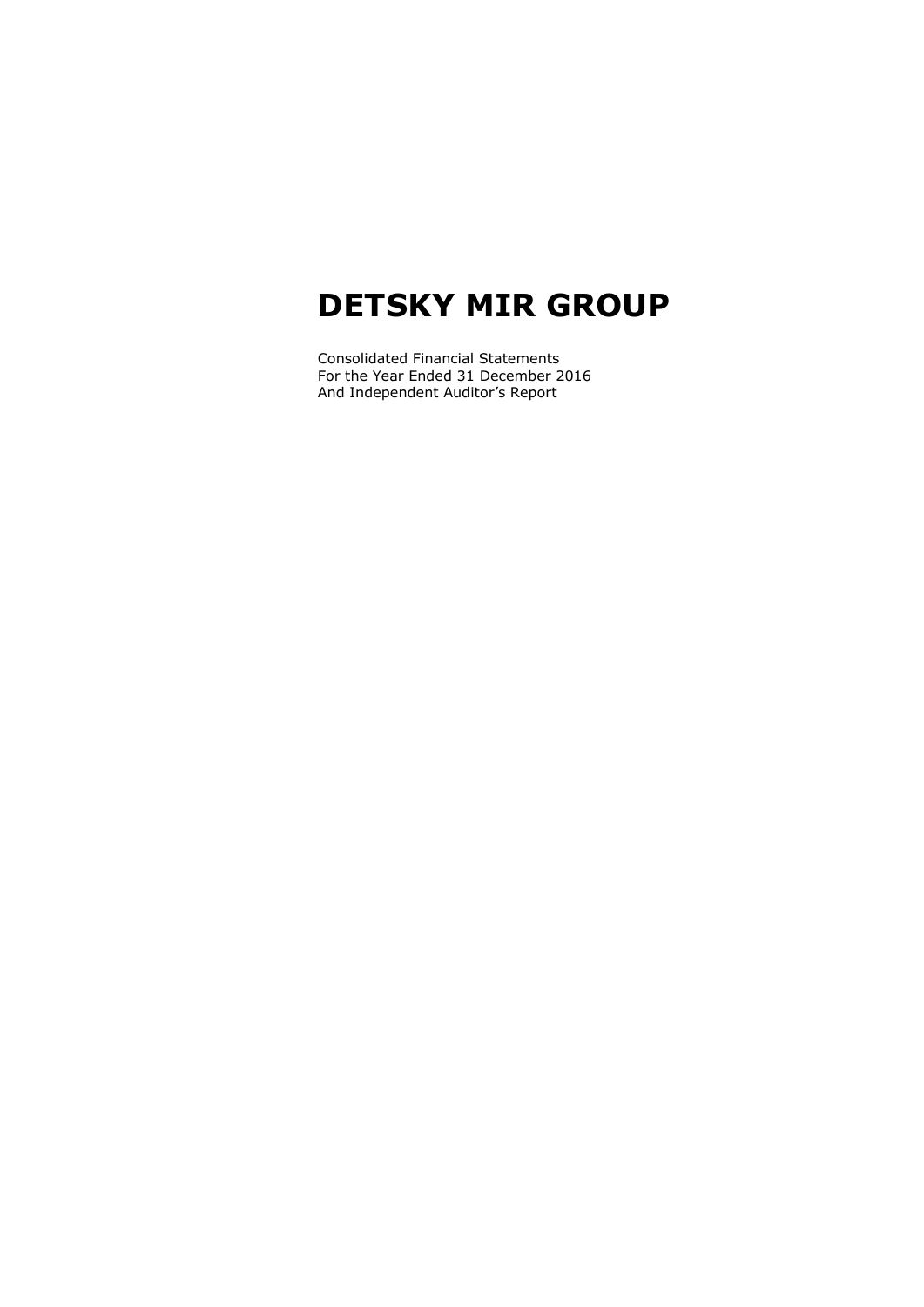#### **TABLE OF CONTENTS**

|                                                                                                                                                                | Page  |
|----------------------------------------------------------------------------------------------------------------------------------------------------------------|-------|
| STATEMENT OF MANAGEMENT'S RESPONSIBILITIES FOR THE PREPARATION AND APPROVAL<br>OF THE CONSOLIDATED FINANCIAL STATEMENTS<br>FOR THE YEAR ENDED 31 DECEMBER 2016 | 1     |
| INDEPENDENT AUDITOR'S REPORT                                                                                                                                   | 2-6   |
| CONSOLIDATED FINANCIAL STATEMENTS FOR THE YEAR ENDED 31 DECEMBER 2016:                                                                                         |       |
| Consolidated statement of profit or loss and other comprehensive income                                                                                        | 7     |
| Consolidated statement of financial position                                                                                                                   | 8     |
| Consolidated statement of changes in shareholders' equity                                                                                                      | 9     |
| Consolidated statement of cash flows                                                                                                                           | 10    |
| NOTES TO THE CONSOLIDATED FINANCIAL STATEMENTS                                                                                                                 | 11-47 |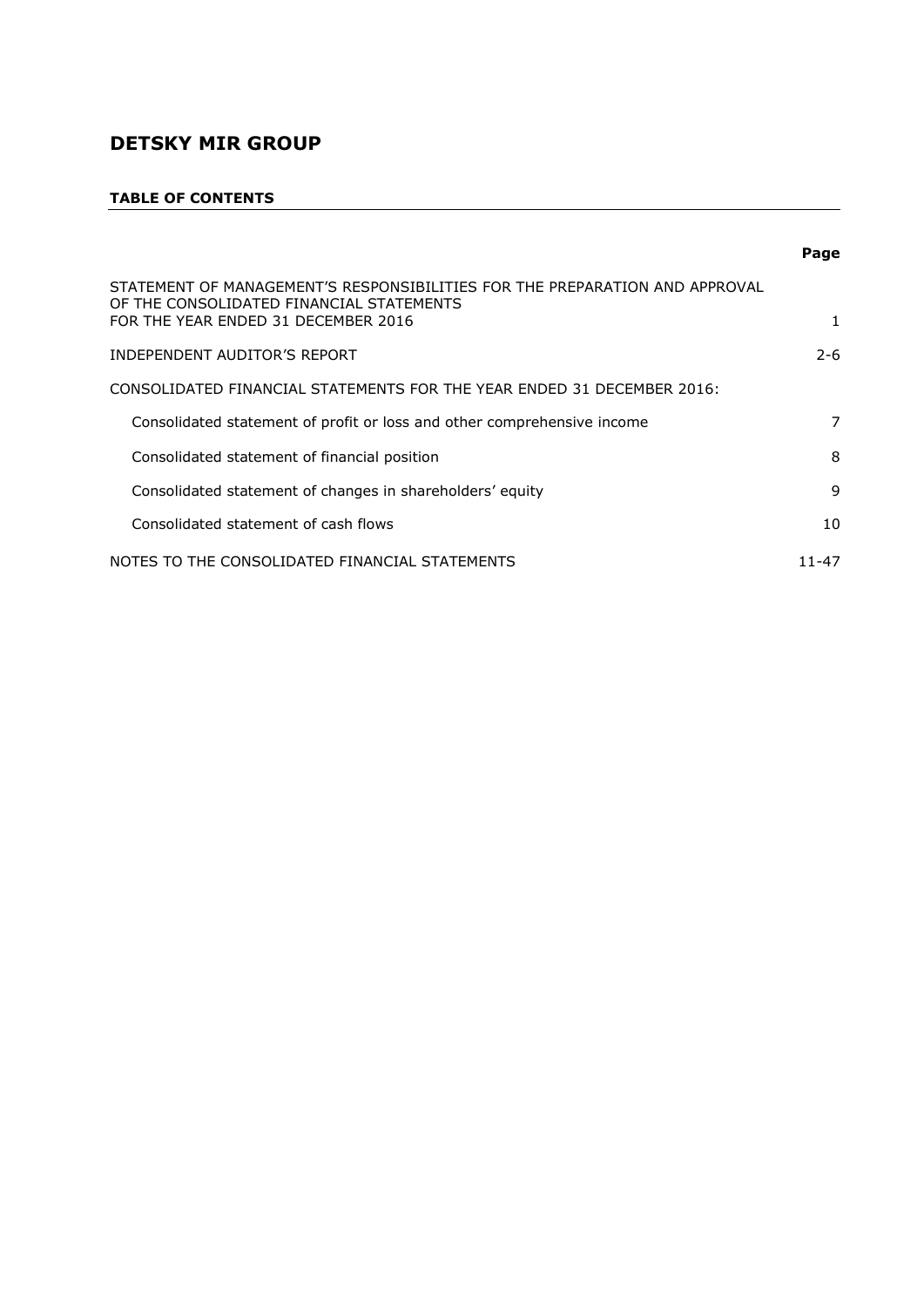#### **STATEMENT OF MANAGEMENT'S RESPONSIBILITIES FOR THE PREPARATION AND APPROVAL OF THE CONSOLIDATED FINANCIAL STATEMENTS FOR THE YEAR ENDED 31 DECEMBER 2016**

Management is responsible for the preparation of the consolidated financial statements that present fairly the financial position of PJSC "Detsky mir" (the "Company") and its subsidiaries (the "Group") as of 31 December 2016, and the results of its operations, cash flows and changes in shareholders' equity for the year then ended, in compliance with International Financial Reporting Standards ("IFRS").

In preparing the consolidated financial statements, management is responsible for:

- Properly selecting and applying accounting policies;
- Presenting information, including accounting policies, in a manner that provides relevant, reliable, comparable and understandable information;
- Providing additional disclosures when compliance with the specific requirements in IFRS are insufficient to enable users to understand the impact of particular transactions, other events and conditions on the Group's consolidated financial position and financial performance;
- Making an assessment of the Group's ability to continue as a going concern.

Management is also responsible for:

- Designing, implementing and maintaining an effective and sound system of internal controls, throughout the Group;
- Maintaining adequate accounting records that are sufficient to show and explain the Group's transactions and disclose with reasonable accuracy at any time the consolidated financial position of the Group, and which enable them to ensure that the consolidated financial statements of the Group comply with IFRS;
- Maintaining statutory accounting records in compliance with local legislation and accounting standards in respective jurisdictions in which the Group operates;
- Taking such steps as are reasonably available to them to safeguard the assets of the Group; and
- Preventing and detecting fraud and other irregularities.

The consolidated financial statements of the Group for the year ended 31 December 2016 were approved by management on  $28$  February 2017.

On behalf of the Management:

 $\overline{\phantom{a}}$  ,  $\overline{\phantom{a}}$  ,  $\overline{\phantom{a}}$  ,  $\overline{\phantom{a}}$  ,  $\overline{\phantom{a}}$  ,  $\overline{\phantom{a}}$  ,  $\overline{\phantom{a}}$  ,  $\overline{\phantom{a}}$  ,  $\overline{\phantom{a}}$  ,  $\overline{\phantom{a}}$  ,  $\overline{\phantom{a}}$  ,  $\overline{\phantom{a}}$  ,  $\overline{\phantom{a}}$  ,  $\overline{\phantom{a}}$  ,  $\overline{\phantom{a}}$  ,  $\overline{\phantom{a}}$ **V.S. Chirakhov, Chirakhov, A.S. Garmanova, A.S. Garmanova, A.S. Garmanova, A.S. Garmanova, A.S. Garmanova, A.S.** 

Chief Executive Officer Chief Financial Officer PJSC DETSKY MIR **PJSC DETSKY MIR**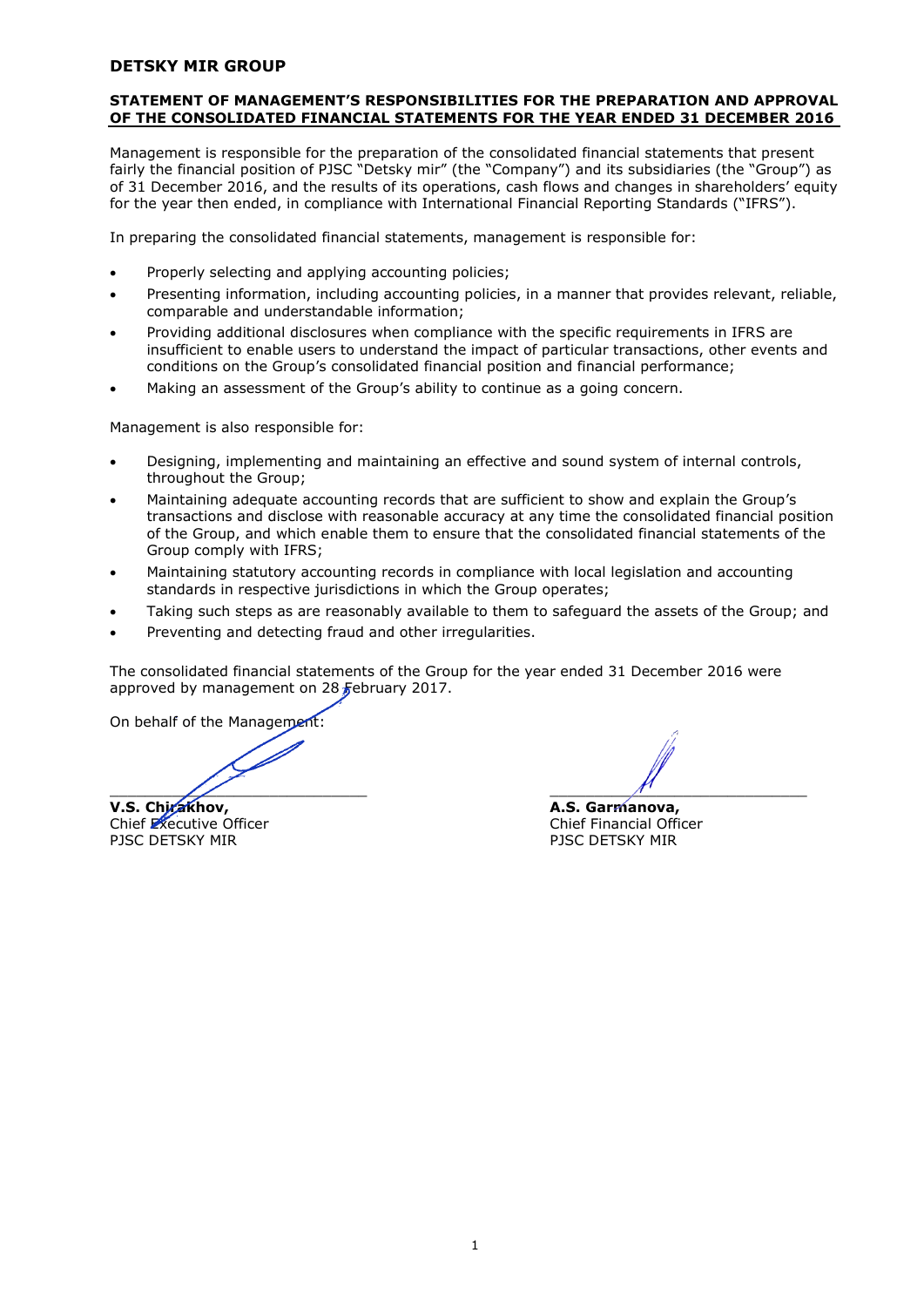# Deloitte.

ZAO Deloitte & Touche CIS 5 Lesnaya Street Moscow, 125047, Russia

Tel: +7 (495) 787 06 00 Fax: +7 (495) 787 06 01 deloitte.ru

#### **INDEPENDENT AUDITOR'S REPORT**

To: Board of Directors and Shareholders of Public Joint Stock Company "Detsky mir"

#### **Opinion**

We have audited the accompanying consolidated financial statements of Public Joint Stock Company "Detsky mir" and its subsidiaries (collectively – the "Group"), which comprise the consolidated statement of financial position as at 31 December 2016 and the consolidated statements of profit or loss and other comprehensive income, changes in shareholders' equity and cash flows for the year then ended, and notes to the consolidated financial statements comprising a summary of significant accounting policies and other explanatory information.

In our opinion, the accompanying consolidated financial statements present fairly, in all material respects, the consolidated financial position of the Group as at 31 December 2016, and its consolidated financial performance and its consolidated cash flows for the year then ended in accordance with International Financial Reporting Standards ("IFRS").

#### **Basis for Opinion**

We conducted our audit in accordance with International Standards on Auditing ("ISAs"). Our responsibilities under those standards are further described in the Auditor's Responsibilities for the Audit of the Consolidated Financial Statements section of our report. We are independent of the Group in accordance with the International Ethics Standards Board for Accountants' *Code of Ethics for Professional Accountants* (the "IESBA Code") together with the ethical requirements that are relevant to our audit of the consolidated financial statements in the Russian Federation, and we have fulfilled our other ethical responsibilities in accordance with these requirements and the IESBA Code. We believe that the audit evidence we have obtained is sufficient and appropriate to provide a basis for our opinion.

#### **Key Audit Matters**

Key audit matters are those matters that, in our professional judgment, were of most significance in our audit of the consolidated financial statements of the current period. These matters were addressed in the context of our audit of the consolidated financial statements as a whole, and in forming our opinion thereon, and we do not provide a separate opinion on these matters.

Deloitte refers to one or more of Deloitte Touche Tohmatsu Limited, a UK private company limited by guarantee ("DTTL"), its network of member firms, and their related entities. DTTL<br>and each of its member firms are legally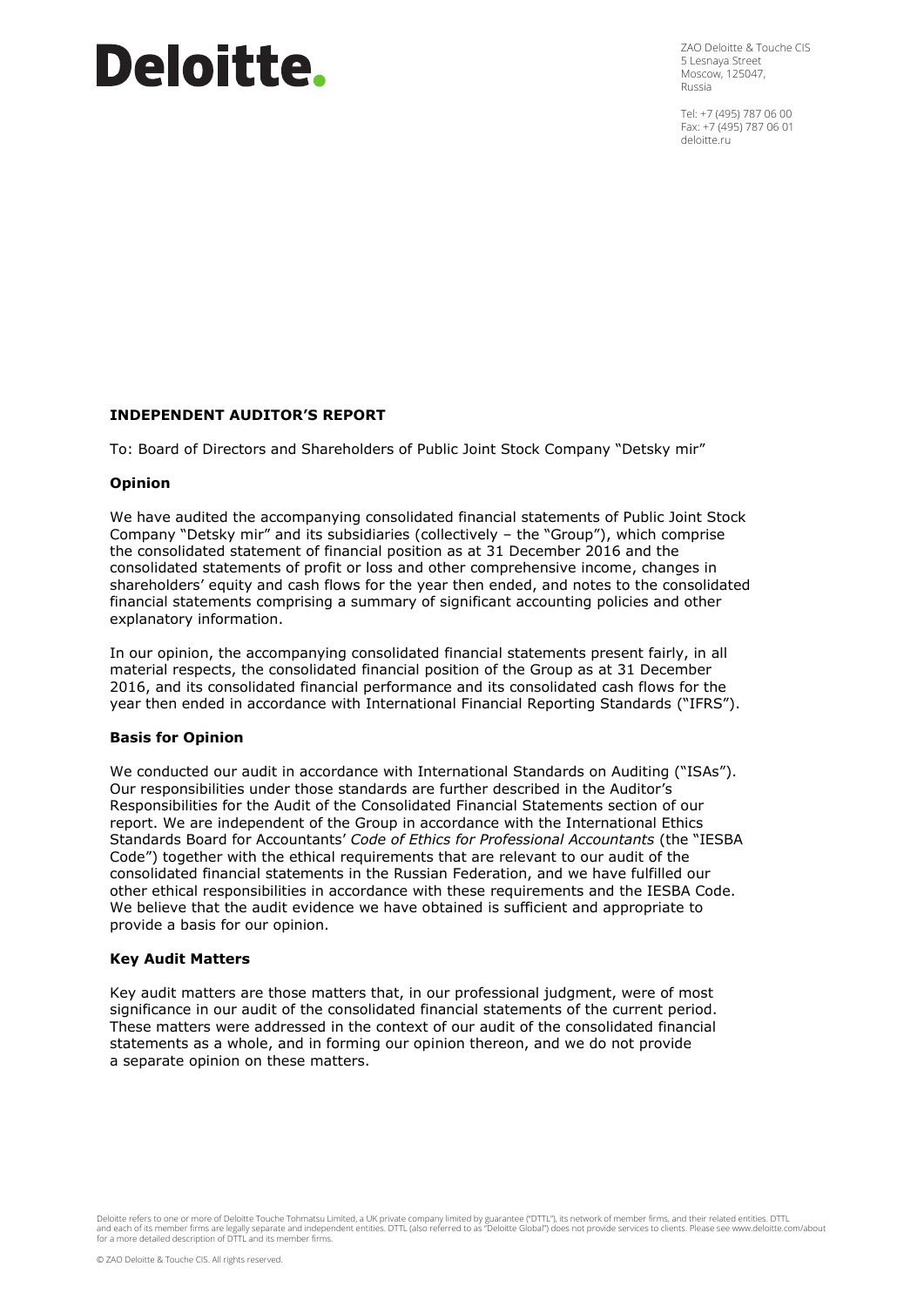#### **Why the matter was determined to be a key audit matter**

#### **How the matter was addressed in the audit**

#### **Recognition of supplier bonuses**

The Group receives significant amounts of supplier incentives, discounts, and bonuses. These agreements largely comprise of volume-based bonuses based on percentage levels agreed for the calendar year, but also include arrangements with a greater degree of judgement such as markdown compensations, margin protection and advertising and marketing support.

We consider this to be a key audit matter because judgment is required in determining the period over which the reduction in cost of sales should be recognized, requiring both a detailed understanding of the contractual arrangements themselves as well as complete and accurate source data that is subject to bulky manual calculations.

The Group's principal accounting policy on supplier bonuses is in Note 4 on page 21.

#### **Net realizable value of inventories**

Inventories are carried at the lower of cost and net realizable value. At 31 December 2016 the value of inventories held by the Group was RUB 24,796 million (31 December 2015: RUB 17,346 million).

The valuation of inventories was a focus for our audit because assessing the valuation of inventories is an area of significant judgement that involves, among others, estimating the eventual selling price of items held, assessing which items may be slow-moving, obsolete and partially or fully damaged. The assessment process includes studying historical performance of the inventories, current operational plans for the inventories as well as industry and customer specific trends.

We obtained understanding of internal processes and controls in respect of accounting for supplier bonuses and assessed whether the amounts recognized in the consolidated financial statements were in line with the Group's accounting policies.

We circularized a sample of suppliers to gain assurance that the amounts recorded were accurate and complete and, where outstanding balances were significant at the year-end, to confirm the amounts owed. Where responses were not received, we completed alternative procedures such as obtaining individual supplier bonus agreements and tracing the amounts recorded to primary documents signed by suppliers and evidencing their concurrence with the Group's right for a particular bonus earned. In addition, for a sample of volume-based agreements, we recalculated the bonuses due based on shipments in the year and contractual terms.

We recomputed the management's calculation of rebates earned but not recognized and allocated to year-end inventory, in particular focusing on the completeness and accuracy of source data as well as consistency of the calculations with the adopted accounting policies.

We also performed a 'look-back' analysis of bonuses recognized in prior period to check that these amounts were appropriately recovered.

We obtained assurance over the appropriateness of management's assumptions applied in calculating the carrying value of inventories by:

- Checking the effectiveness of key inventories controls through attending inventory counts at the distribution center and 10 stores;
- Testing the carrying value for a sample of individual goods by checking that invoiced costs have been correctly recorded and that the allocation of directly attributable costs has been correctly calculated;
- Comparing the net realizable value, obtained through a detailed review of sales subsequent to the reporting date, to the cost of inventories;
	- Reviewing, recalculating and assessing the inventory provisioning for reasonableness, including challenging the appropriateness of provisioning with reference to inventory ageing, both historical and post year-end performance and a review of the provision as a percentage of gross stock year on year;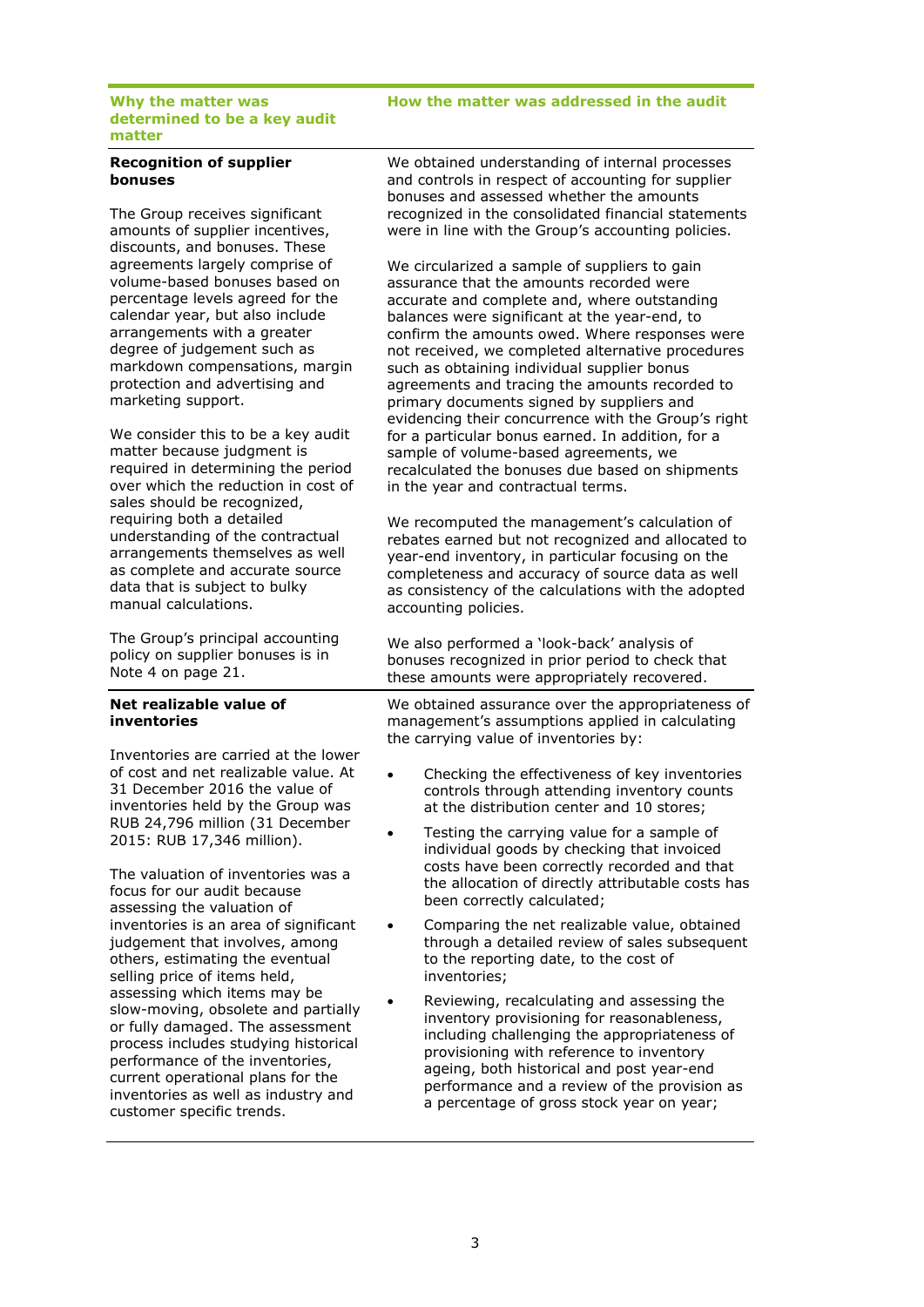| Why the matter was<br>determined to be a key audit<br>matter                                                                                                                                                                                                            | How the matter was addressed in the audit                                                                                                                                                                                                                                                 |
|-------------------------------------------------------------------------------------------------------------------------------------------------------------------------------------------------------------------------------------------------------------------------|-------------------------------------------------------------------------------------------------------------------------------------------------------------------------------------------------------------------------------------------------------------------------------------------|
| The Group's inventories provisions<br>are disclosed in Note 14 on<br>page 35.                                                                                                                                                                                           | Recomputing management calculations of<br>٠<br>provisions to ensure they are accurate and<br>free from errors.                                                                                                                                                                            |
| Revenue recognition -<br>customer loyalty programs                                                                                                                                                                                                                      | Our audit focused on challenging the Group's<br>assumptions applied in determining the redemption<br>rates and included:                                                                                                                                                                  |
| We focused our work on revenue<br>that is deferred and recognized on<br>the Group's customer loyalty<br>program and co-branded loyalty<br>program. We consider this to be a<br>key audit matter because<br>judgment is involved in<br>determining the amount of revenue | Obtaining a detailed understanding of the<br>process of the gathering and processing data<br>regarding customer loyalty programs, as well<br>as of key controls over deferring and<br>recognizing revenue on customer loyalty<br>programs;<br>Assessing expected redemption rates used by |
| to be deferred and recognized on<br>customer loyalty programs relating                                                                                                                                                                                                  | the Group against historical data on factual<br>redemptions;                                                                                                                                                                                                                              |
| to expected redemption rate<br>applied to loyalty points in issue.                                                                                                                                                                                                      | Using our computer aided analytics tools to<br>perform a correlation analysis to identify                                                                                                                                                                                                 |
| The movement of the Group's<br>deferred revenue in respect of<br>customer loyalty programs is in<br>Note 22 on page 41.                                                                                                                                                 | unusual trends in deferral and recognition of<br>revenues for the customer loyalty programs;<br>Recomputing management calculations of<br>revenues deferred and recognized to ensure<br>they are accurate and free from errors.                                                           |

#### **Other Information**

Management is responsible for the other information. The other information comprises the information included in the Annual report, but does not include the consolidated financial statements and our auditor's report thereon. The Annual report is expected to be made available to us after the date of this auditor's report.

Our opinion on the consolidated financial statements does not cover the other information and we will not express any form of assurance conclusion thereon.

In connection with our audit of the consolidated financial statements, our responsibility is to read the other information identified above when it becomes available and, in doing so, consider whether the other information is materially inconsistent with the consolidated financial statements or our knowledge obtained in the audit, or otherwise appears to be materially misstated.

When we read the Annual report, if we conclude that there is a material misstatement therein, we are required to communicate the matter to those charged with governance.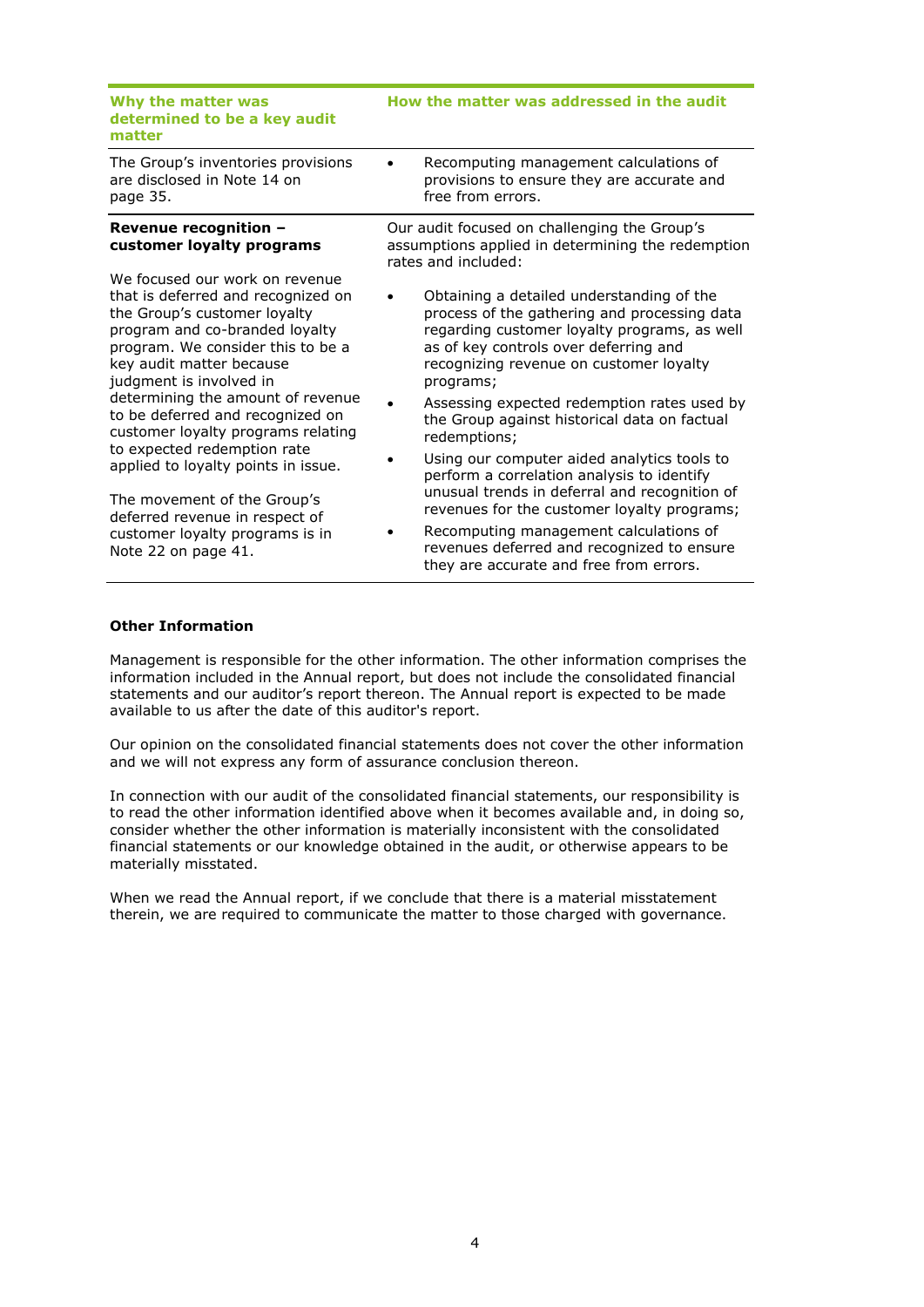#### **Responsibilities of Management and Those Charged with Governance for the Consolidated Financial Statements**

Management is responsible for the preparation and fair presentation of the consolidated financial statements in accordance with International Financial Reporting Standards, and for such internal control as management determines is necessary to enable the preparation of consolidated financial statements that are free from material misstatement, whether due to fraud or error.

In preparing the consolidated financial statements, management is responsible for assessing the Group's ability to continue as a going concern, disclosing, as applicable, matters related to going concern and using the going concern basis of accounting unless management either intends to liquidate the Group or to cease operations, or has no realistic alternative but to do so.

Those charged with governance are responsible for overseeing the Group's financial reporting process.

#### **Auditor's Responsibilities for the Audit of the Consolidated Financial Statements**

Our objectives are to obtain reasonable assurance about whether the consolidated financial statements as a whole are free from material misstatement, whether due to fraud or error, and to issue an auditor's report that includes our opinion. Reasonable assurance is a high level of assurance, but is not a guarantee that an audit conducted in accordance with ISAs will always detect a material misstatement when it exists. Misstatements can arise from fraud or error and are considered material if, individually or in the aggregate, they could reasonably be expected to influence the economic decisions of users taken on the basis of these consolidated financial statements.

As part of an audit in accordance with ISAs, we exercise professional judgment and maintain professional skepticism throughout the audit. We also:

- Identify and assess the risks of material misstatement of the consolidated financial statements, whether due to fraud or error, design and perform audit procedures responsive to those risks, and obtain audit evidence that is sufficient and appropriate to provide a basis for our opinion. The risk of not detecting a material misstatement resulting from fraud is higher than for one resulting from error, as fraud may involve collusion, forgery, intentional omissions, misrepresentations, or the override of internal control.
- Obtain an understanding of internal control relevant to the audit in order to design audit procedures that are appropriate in the circumstances, but not for the purpose of expressing an opinion on the effectiveness of the Group's internal control.
- Evaluate the appropriateness of accounting policies used and the reasonableness of accounting estimates and related disclosures made by management.
- Conclude on the appropriateness of management's use of the going concern basis of accounting and, based on the audit evidence obtained, whether a material uncertainty exists related to events or conditions that may cast significant doubt on the Group's ability to continue as a going concern. If we conclude that a material uncertainty exists, we are required to draw attention in our auditor's report to the related disclosures in the consolidated financial statements or, if such disclosures are inadequate, to modify our opinion. Our conclusions are based on the audit evidence obtained up to the date of our auditor's report. However, future events or conditions may cause the Group to cease to continue as a going concern.
- Evaluate the overall presentation, structure and content of the consolidated financial statements, including the disclosures, and whether the consolidated financial statements represent the underlying transactions and events in a manner that achieves fair presentation.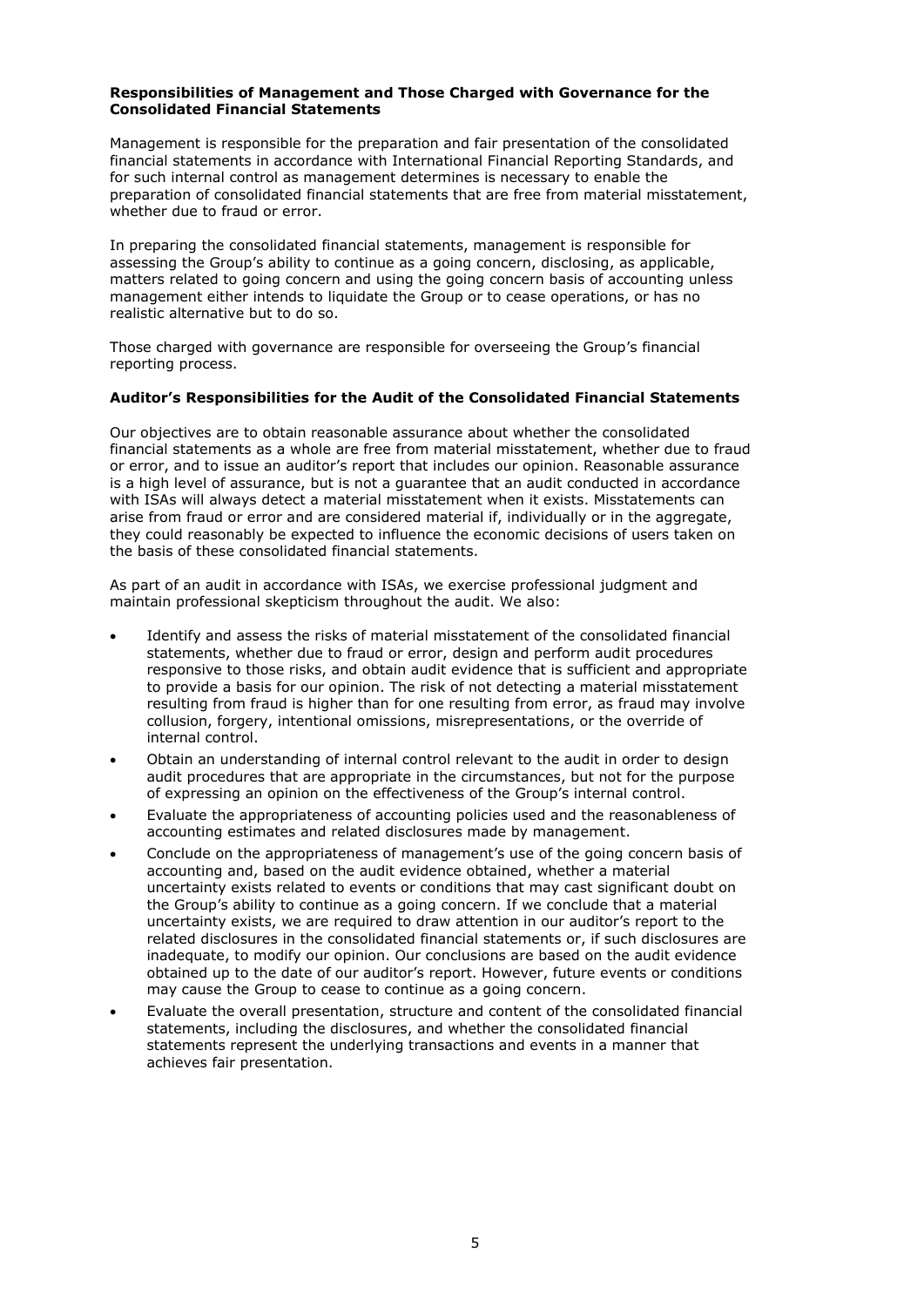We communicate with those charged with governance regarding, among other matters, the planned scope and timing of the audit and significant audit findings, including any significant deficiencies in internal control that we identify during our audit.

We also provide those charged with governance with a statement that we have complied with relevant ethical requirements regarding independence, and to communicate with them all relationships and other matters that may reasonably be thought to bear on our independence, and where applicable, related safeguards.

From the matters communicated with those charged with governance, we determine those matters that were of most significance in the audit of the consolidated financial statements of the current period and are therefore the key audit matters.

**DEWECT** Vladimir Biryukov Engagement partner для аудиторских для аудиторый --DELOITTE UCHE Poci um MAC 28 February 2017 **DUCED FIELD** 

Audited entity: PJSC "Detsky mir"

State Registration Certificate No. 7701233499 issued by Interregional Inspectorate of the Russian Ministry of Taxes and Levies No. 29 for Moscow on 13.09.1999.

Primary State Registration Number: 1027700047100

Address: 37 Vernadsky Prospekt, bldg. 3, Moscow, 117415, Russia

Audit Firm: ZAO "Deloitte & Touche CIS"

Certificate of state registration № 018.482, issued by the Moscow Registration Chamber on 30.10.1992.

Primary State Registration Number: 1027700425444

Certificate of registration in the Unified State Register № 77 004840299 of 13.11.2002, issued by Moscow Interdistrict Inspectorate of the Russian Ministry of Taxation № 39.

Member of Self-regulated organization of auditors "Russian Union of auditors" (Association), ORNZ 11603080484.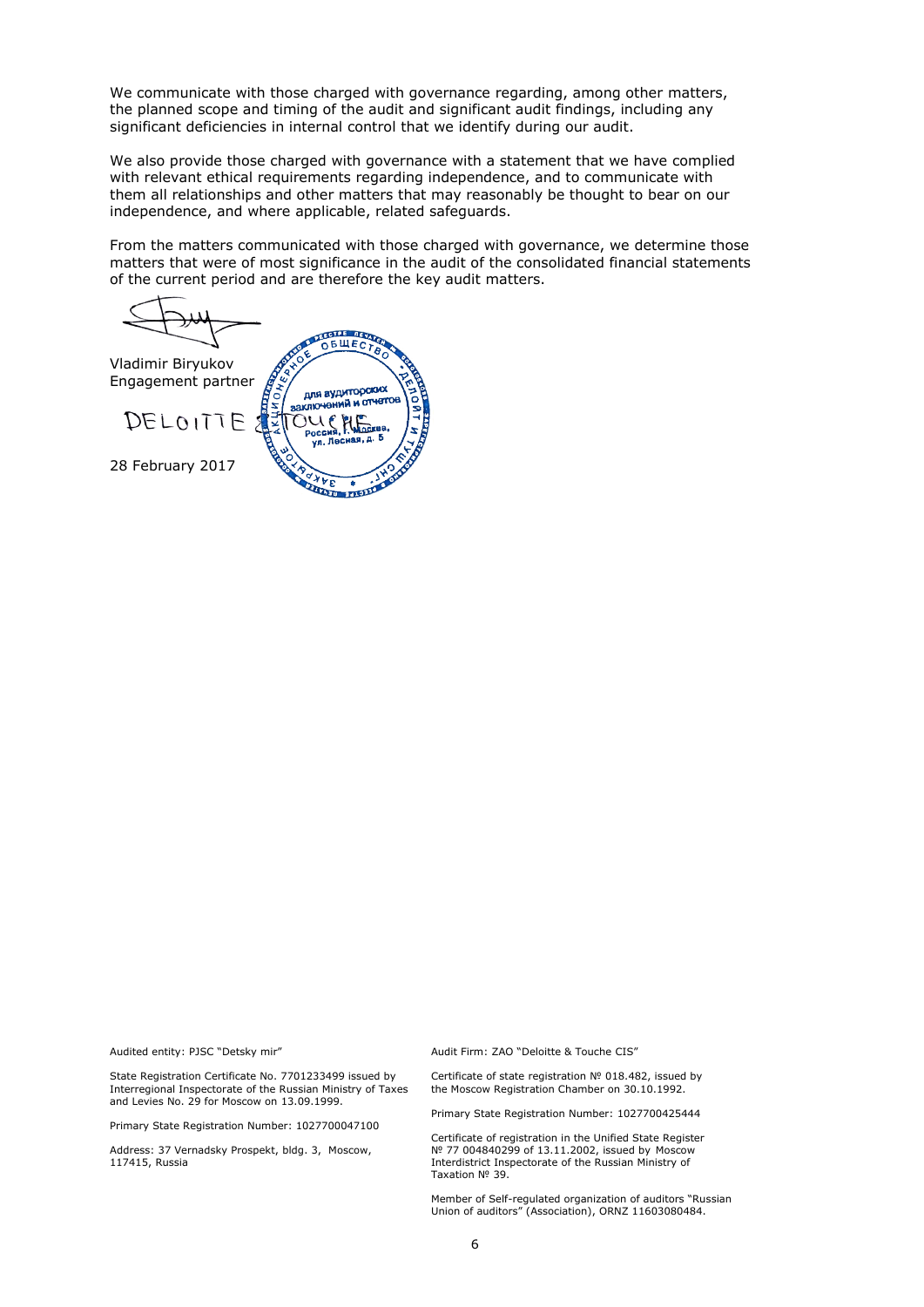#### **CONSOLIDATED STATEMENT OF PROFIT OR LOSS AND OTHER COMPREHENSIVE INCOME FOR THE YEAR ENDED 31 DECEMBER 2016** *(in millions of Russian Rubles, except per share data)*

|                                                                                                                                  | <b>Notes</b> | 2016                   | 2015                    |
|----------------------------------------------------------------------------------------------------------------------------------|--------------|------------------------|-------------------------|
| <b>REVENUE</b>                                                                                                                   | 6            | 79,547                 | 60,544                  |
| <b>COST OF SALES</b>                                                                                                             |              | (52,439)               | (38, 640)               |
| <b>GROSS PROFIT</b>                                                                                                              |              | 27,108                 | 21,904                  |
| Selling, general and administrative expenses<br>Share of profit of associate, net of income tax<br>Other operating expenses, net | 7            | (20, 483)<br>9<br>(30) | (17, 725)<br>9<br>(20)  |
| <b>OPERATING PROFIT</b>                                                                                                          |              | 6,604                  | 4,168                   |
| Finance income<br>Finance expenses<br>Impairment of goodwill                                                                     | 8<br>8       | 170<br>(1,938)         | 723<br>(2,053)<br>(363) |
| Gain on acquisition of controlling interest in associate<br>Foreign exchange gain/(loss), net                                    | $\mathbf{1}$ | 16<br>33               | (921)                   |
| <b>PROFIT BEFORE TAX</b>                                                                                                         |              | 4,885                  | 1,554                   |
| Income tax expense                                                                                                               | 9.1          | (1,065)                | (578)                   |
| <b>PROFIT FOR THE YEAR</b>                                                                                                       |              | 3,820                  | 976                     |
| Other comprehensive income:                                                                                                      |              |                        |                         |
| Items that may be reclassified subsequently to profit or loss<br>Effect of translation to presentation currency                  |              | 65                     | 62                      |
| TOTAL COMPREHENSIVE INCOME FOR THE YEAR                                                                                          |              | 3,885                  | 1,038                   |
| <b>Earnings per share</b>                                                                                                        |              |                        |                         |
| Weighted average number of shares outstanding, basic and<br>diluted:<br>Earnings per share, basic and diluted                    |              | 739,000,000            | 739,000,000             |
| (in Russian Rubles per share)                                                                                                    |              | 5.17                   | 1.32                    |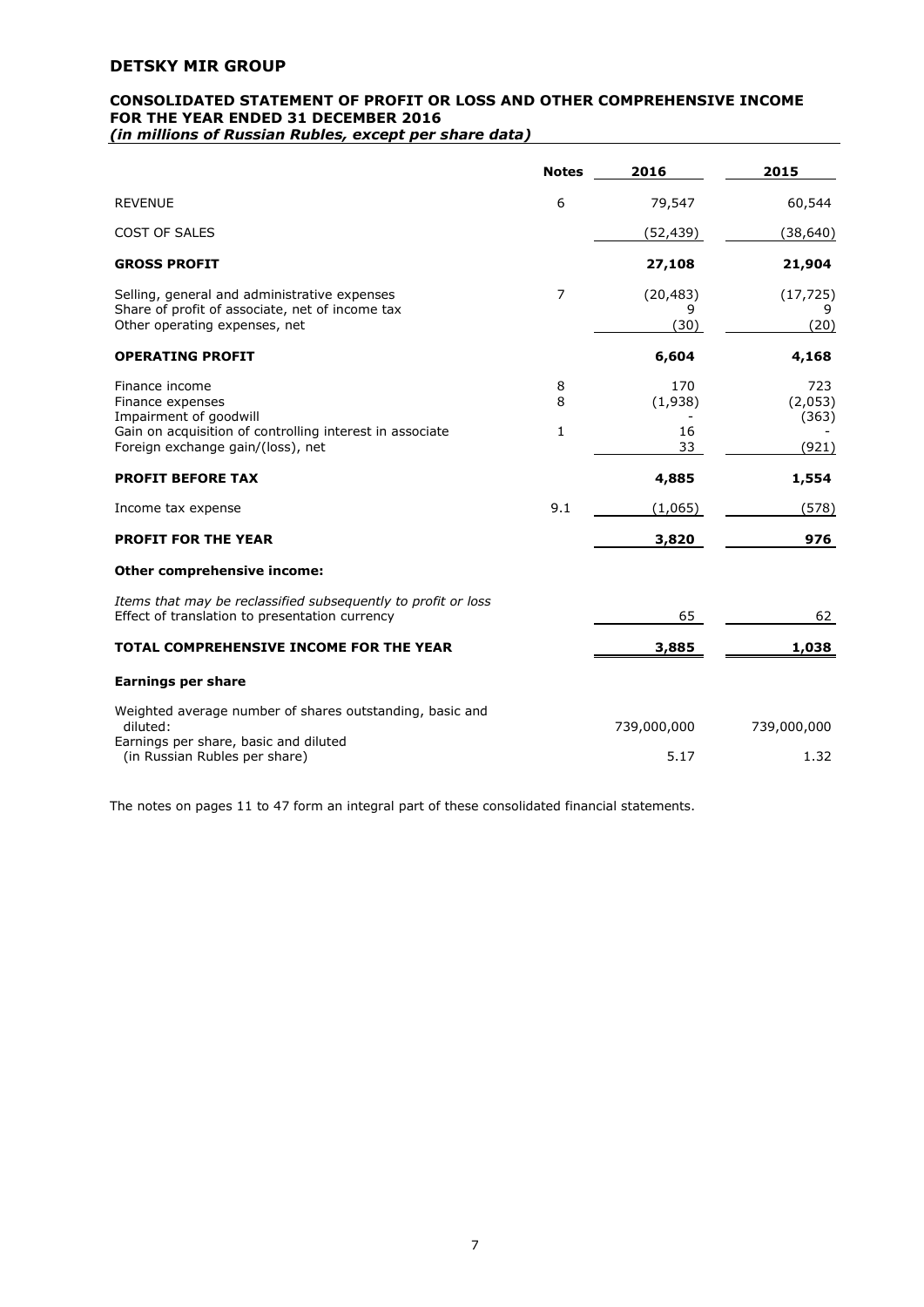#### **CONSOLIDATED STATEMENT OF FINANCIAL POSITION AS AT 31 DECEMBER 2016** *(in millions of Russian Rubles)*

|                                                                                     | <b>Notes</b> | At 31 December<br>2016 | At 31 December<br>2015 |
|-------------------------------------------------------------------------------------|--------------|------------------------|------------------------|
| <b>ASSETS</b>                                                                       |              |                        |                        |
| <b>NON-CURRENT ASSETS:</b>                                                          |              |                        |                        |
| Property, plant and equipment                                                       | 10           | 6,943                  | 6,791                  |
| Intangible assets<br>Investment in associate                                        | 11           | 1,301                  | 1,300<br>56            |
| Long-term loan receivable                                                           | 12           | 1,060                  | 5,807                  |
| Deferred tax assets                                                                 | 9.2          | 1,708                  | 1,151                  |
| Other non-current assets                                                            | 13           | 263                    | 247                    |
| Total non-current assets                                                            |              | 11,275                 | 15,352                 |
| <b>CURRENT ASSETS:</b>                                                              |              |                        |                        |
| Inventories                                                                         | 14           | 24,796                 | 17,346                 |
| Trade receivables                                                                   | 15           | 3,855                  | 2,710                  |
| Advances paid and other receivables<br>Prepaid income tax                           | 16           | 2,351<br>7             | 1,850                  |
| Cash and cash equivalents                                                           | 17           | 2,445                  | 2<br>1,934             |
| <b>Total current assets</b>                                                         |              | 33,454                 | 23,842                 |
| <b>TOTAL ASSETS</b>                                                                 |              | 44,729                 | 39,194                 |
| <b>EQUITY AND LIABILITIES</b>                                                       |              |                        |                        |
| SHAREHOLDERS' (DEFICIT)/EQUITY:                                                     |              |                        |                        |
| Share capital                                                                       | 18           | 1                      | 1                      |
| Additional paid-in capital                                                          |              | 5,793                  | 5,793                  |
| Accumulated deficit                                                                 |              | (6, 362)               | (5, 448)               |
| Currency translation reserve                                                        |              | 114                    | 49                     |
| Total (deficit)/equity                                                              |              | (454)                  | 395                    |
| <b>NON-CURRENT LIABILITIES</b>                                                      |              |                        |                        |
| Long-term loans and borrowings                                                      | 19           | 6,514                  | 5,465                  |
| Deferred tax liabilities                                                            | 9.2          | 69                     | 63                     |
| Total non-current liabilities                                                       |              | 6,583                  | 5,528                  |
| <b>CURRENT LIABILITIES</b>                                                          |              |                        |                        |
| Trade payables                                                                      |              | 25,215                 | 16,718                 |
| Short-term loans and borrowings and current portion of long-                        |              |                        |                        |
| term loans and borrowings<br>Advances received, other payables and accrued expenses | 19<br>21     | 8,124<br>3,834         | 12,894<br>2,952        |
| Deferred revenue                                                                    | 22           | 816                    | 278                    |
| Current income tax liability                                                        |              | 611                    | 429                    |
| <b>Total current liabilities</b>                                                    |              | 38,600                 | 33,271                 |
| <b>Total liabilities</b>                                                            |              | 45,183                 | 38,799                 |
| TOTAL EQUITY AND LIABILITIES                                                        |              | 44,729                 | 39,194                 |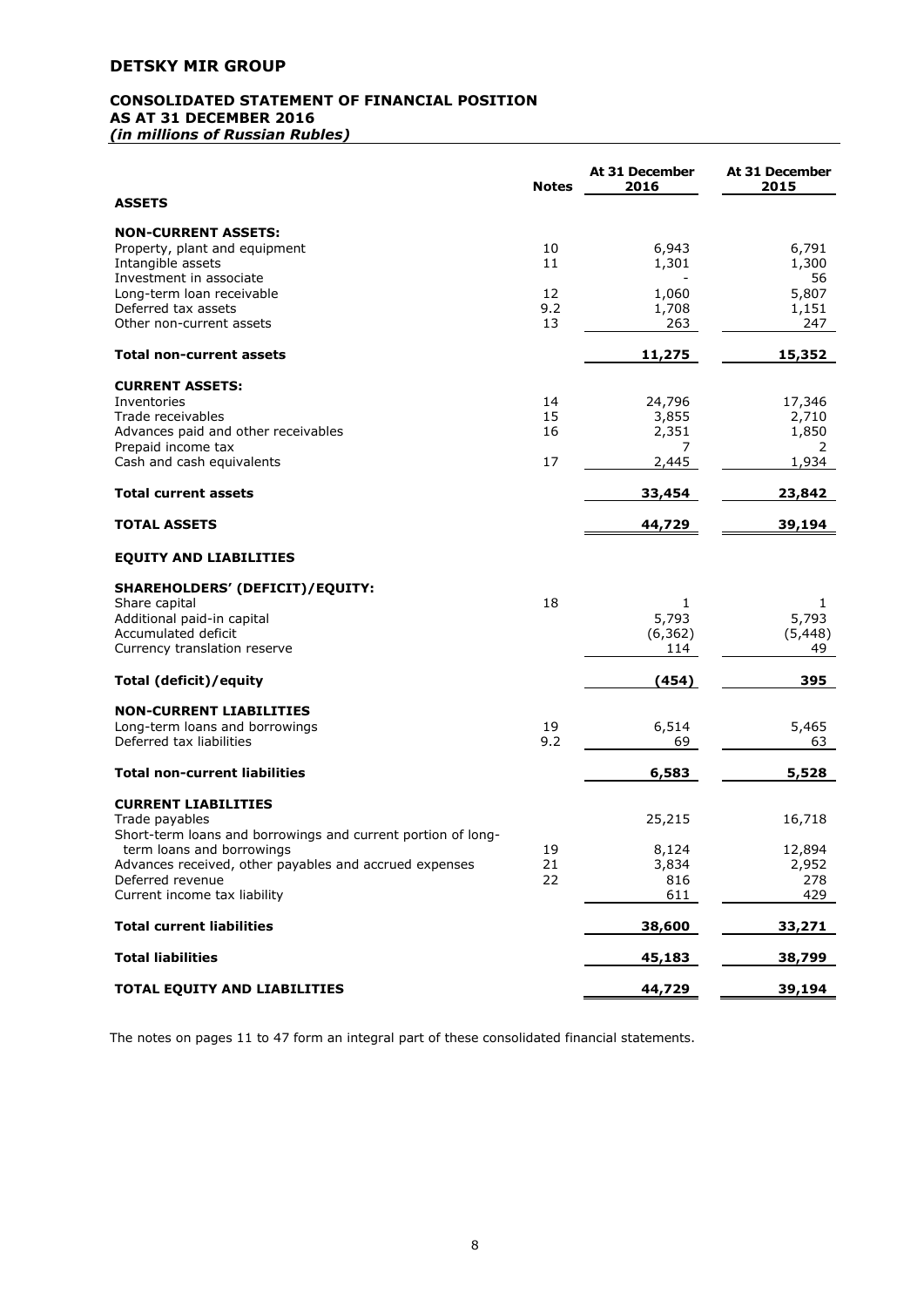#### **CONSOLIDATED STATEMENT OF CHANGES IN SHAREHOLDERS' EQUITY FOR THE YEAR ENDED 31 DECEMBER 2016** *(in millions of Russian Rubles)*

**Share capital Additional paid-in capital Accumulated deficit Currency translation reserve Total Balance at 1 January 2015 1 6,537 (3,878) (13) 2,647** Profit for the year - - 976 - 976 - 976 - 976 - 976 - 976 - 976 - 976 - 976 - 976 - 976 - 976 - 976 - 976 - 97 Effect of translation to presentational currency and the set of the set of translation to presentational currency of the set of the set of the set of the set of the set of the set of the set of the set of the set of the se **TOTAL COMPREHENSIVE INCOME FOR THE YEAR - - 976 62 1,038** Share-based compensation (Note 20) and the state of the state of the state of the state of the state of the state of the state of the state of the state of the state of the state of the state of the state of the state of t Disposal of a subsidiary to the shareholder (744) (744) (744) (744) (744) (744) (744) (744) (744) (744) (744) Dividends (Note 18) - - (2,973) - (2,973) **Balance at 31 December 2015 1 5,793 (5,448) 49 395** Profit for the year - - 3,820 - 3,820 Effect of translation to presentational currency and the set of the set of the set of translation to presentational currency and the set of the set of the set of the set of the set of the set of the set of the set of the s **TOTAL COMPREHENSIVE INCOME FOR THE YEAR - - 3,820 65 3,885** Settlement of share-based compensation (Note 20) - - (307) - (307)  $Dividends (Note 18)$   $(4,427)$   $(4,427)$ **Balance at 31 December 2016 1 5,793 (6,362) 114 (454)**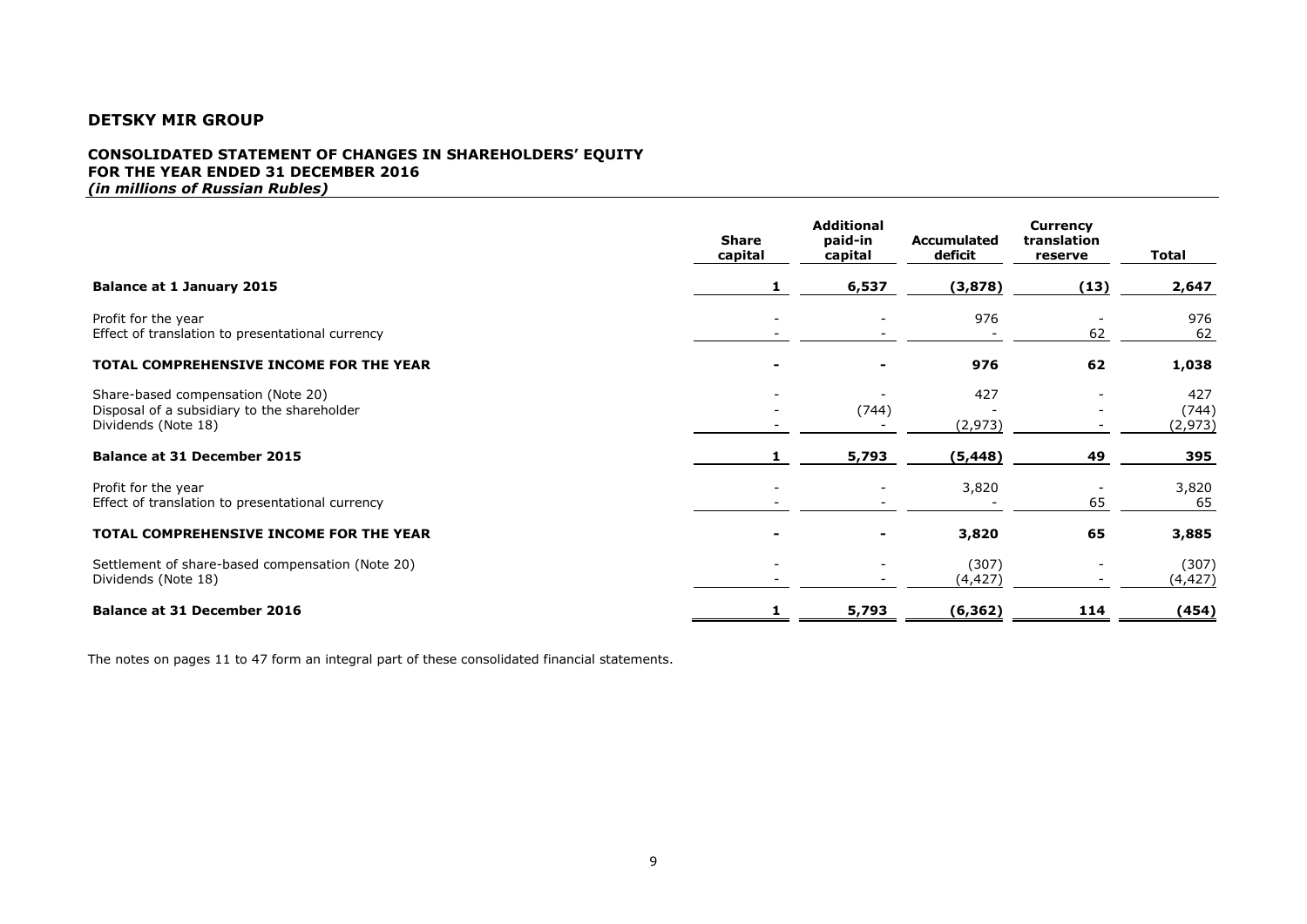#### **CONSOLIDATED STATEMENT OF CASH FLOWS FOR THE YEAR ENDED 31 DECEMBER 2016** *(in millions of Russian Rubles)*

|                                                                                                         | <b>Notes</b> | 2016             | 2015              |
|---------------------------------------------------------------------------------------------------------|--------------|------------------|-------------------|
| <b>Operating activities:</b>                                                                            |              |                  |                   |
| Profit for the year                                                                                     |              | 3,820            | 976               |
| Adjustments for:<br>Income tax expense recognized in profit or loss                                     |              | 1,065            | 578               |
| Share based compensation                                                                                |              |                  | 684               |
| Impairment of goodwill                                                                                  |              |                  | 363               |
| Finance income                                                                                          |              | (170)            | (723)<br>2,053    |
| Finance expense<br>Loss on disposal of property, plant and equipment and                                |              | 1,938            |                   |
| intangible assets                                                                                       |              | 4                | 31                |
| Bad debts written-off and change in allowance for doubtful                                              |              |                  |                   |
| debts                                                                                                   |              | 34               | (26)              |
| Shrinkage and inventory obsolescence expenses                                                           |              | 1,264<br>1,591   | 888<br>954        |
| Depreciation and amortization expense<br>Foreign exchange (gain)/loss, net                              |              | (33)             | 921               |
| Gain on acquisition of controlling interest in associate                                                |              | (16)             |                   |
| Share of profit of associate, net of income tax                                                         |              | (9)              | (9)               |
| Changes in working capital:                                                                             |              |                  |                   |
| Increase in trade receivables                                                                           |              | (1, 149)         | (1, 365)          |
| Increase in advances paid and other receivables                                                         |              | (566)            | (790)             |
| Increase in inventories<br>Increase in trade payables                                                   |              | (8,654)<br>8,579 | (7, 110)<br>4,866 |
| Increase in advances received, other payables and accrued                                               |              |                  |                   |
| expenses                                                                                                |              | 845              | 167               |
| Increase/(decrease) in deferred revenue                                                                 |              | 538              | (69)              |
| Cash generated by operations                                                                            |              | 9,081            | 2,389             |
| Interest paid                                                                                           |              | (1, 857)         | (2,042)           |
| Interest received                                                                                       |              | 45               | 165               |
| Income tax paid                                                                                         |              | (1, 468)         | (1, 190)          |
| Net cash generated by/(used in) operating activities                                                    |              | 5,801            | (678)             |
| <b>Investing activities:</b>                                                                            |              |                  |                   |
| Payments for property, plant and equipment                                                              |              | (1, 468)         | (4,589)           |
| Payments for intangible assets                                                                          |              | (279)            | (719)             |
| Net inflow of cash and cash equivalents on acquisition of<br>controlling interest in associate (Note 1) |              | 15               |                   |
| Repayment of loans receivable                                                                           |              | 4,888            | 98                |
| Dividends received from associate                                                                       |              | 9                | 3                 |
| Proceeds from disposal of property, plant and equipment                                                 |              |                  | 20                |
| Loans issued to related parties                                                                         |              |                  | (31)              |
| Net cash received from/(used in) investing activities                                                   |              | 3,165            | (5,218)           |
| <b>Financing activities:</b>                                                                            |              |                  |                   |
| Repayment of loans and borrowings                                                                       |              | (30, 290)        | (27, 783)         |
| Dividends paid                                                                                          |              | (4, 427)         | (2, 973)          |
| Share-based compensation                                                                                |              | (307)            |                   |
| Proceeds from loans and borrowings<br>Cash consideration received in the course of disposal             |              | 26,569           | 36,746            |
| of a subsidiary                                                                                         |              |                  | 170               |
| Net cash (used in)/generated by financing activities                                                    |              | (8, 455)         | 6,160             |
| NET INCREASE IN CASH AND CASH EQUIVALENTS                                                               |              | 511              | 264               |
| CASH AND CASH EQUIVALENTS, beginning of the year                                                        |              | 1,934            | 1,670             |
| CASH AND CASH EQUIVALENTS, end of the year                                                              |              | 2,445            | 1,934             |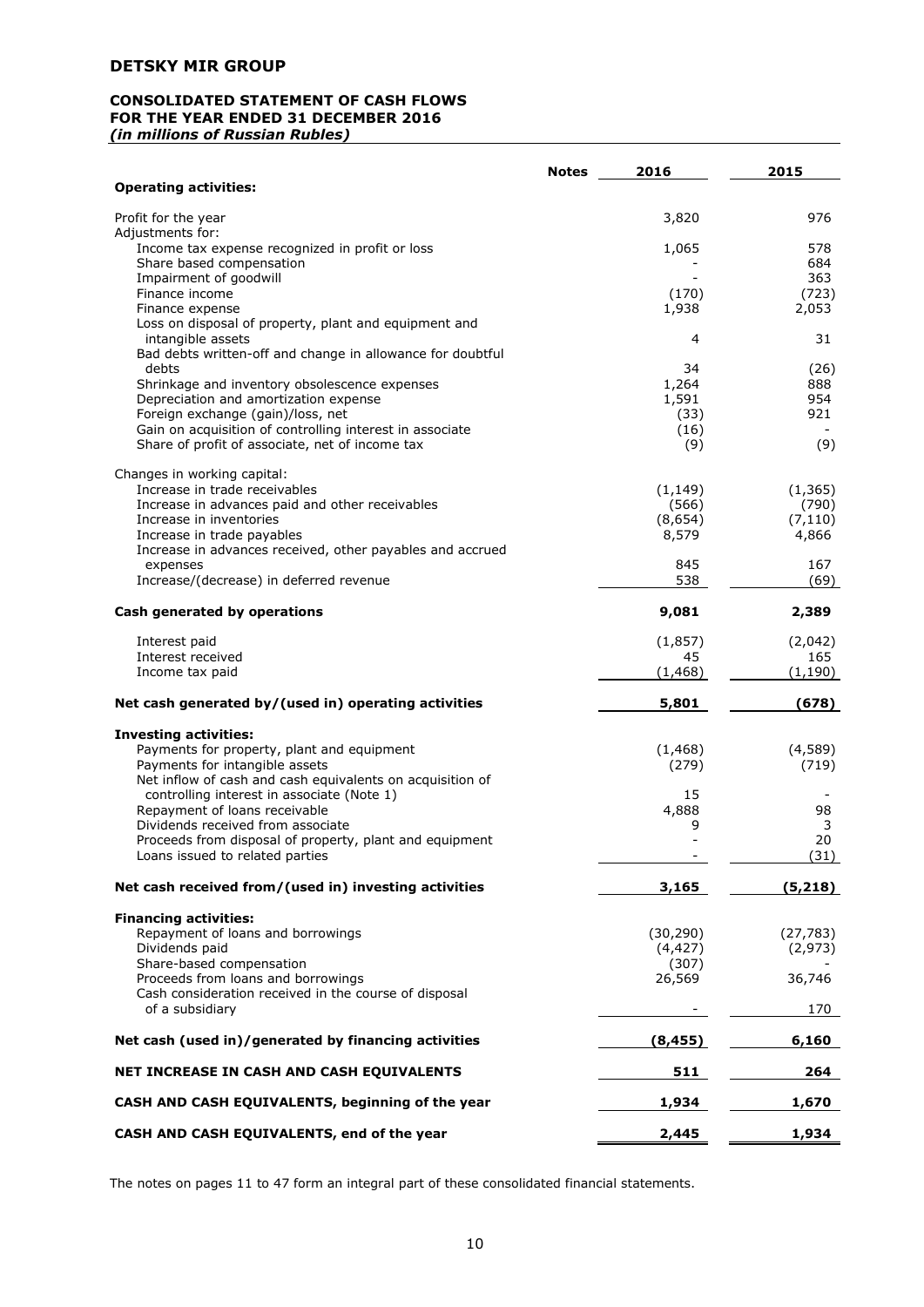#### **NOTES TO THE CONSOLIDATED FINANCIAL STATEMENTS FOR THE YEAR ENDED 31 DECEMBER 2016** *(in million of Russian Rubles)*

#### **1. GENERAL INFORMATION**

PJSC "Detsky mir" (the "Company") together with its subsidiaries (the "Group") is the largest retail chain in the children's goods market in the Russian Federation ("RF"). The Company is registered in the Unified State Register of Legal Entities under the laws of the Russian Federation (State Registration Certificate No. 1027700047100).

The primary activity of the Group is the sale of children's clothing and goods through retail and internet stores. In 2016 and as at 31 December 2016 the Group operated "Detsky Mir" branded stores in Russia and Kazakhstan and Early Learning Centre (hereinafter, the "ELC") branded retail stores in Russia.

The controlling shareholder of the Company is PJSFC Sistema ("Sistema").

The registered shareholders of the Company and their effective ownership were as follows, as at the specified dates:

|                                | <b>31 December</b><br>2016 | 31 December<br>2015 |
|--------------------------------|----------------------------|---------------------|
| PJSFC Sistema and subsidiaries | 72.57%                     | 75.82%              |
| Floette Holdings Limited 1     | 11.55%                     | 11.55%              |
| Exarzo Holdings Limited 1      | 11.55%                     | 11.55%              |
| Other shareholders             | 4.33%                      | 1.08%               |
| Total                          | 100%                       | 100%                |

<sup>1</sup> Represent the interests of the "Russian-Chinese investment Fund" (Note 26).

As at 31 December 2016 and 2015 the Group's ultimate controlling party was Mr. Vladimir Evtushenkov.

The ownership interest of the Group and the proportion of its voting rights in its major operating subsidiaries was as follows, as at each period end: **Ownership interest and** 

|                                        | <b>Ownership interest and</b><br>proportion of voting rights |                     |  |
|----------------------------------------|--------------------------------------------------------------|---------------------|--|
| <b>Subsidiaries</b>                    | 31 December<br>2016                                          | 31 December<br>2015 |  |
| Detsky mir Kazakhstan, LLP, Kazakhstan | 100%                                                         | 100%                |  |
| Kub-Market LLC, RF                     | 100%                                                         | 100%                |  |
| Detsky mir-Orel, JSC                   | 100%                                                         | 50%                 |  |

As at 31 December 2016 and 2015 the Group does not have non-wholly owned subsidiaries that have material non-controlling interests to the Group.

#### **Acquisition of controlling interest in associate**

On 25 August 2016, the Group acquired control over Detsky mir-Orel JSC ("DM Orel"), formerly an associate of the Group, by increasing of its stake in DM Orel from 50% to 100% for a cash consideration of RUB 28 million.

The acquisition has been accounted for using the purchase method. These consolidated financial statements include the results of DM Orel for September-December 2016.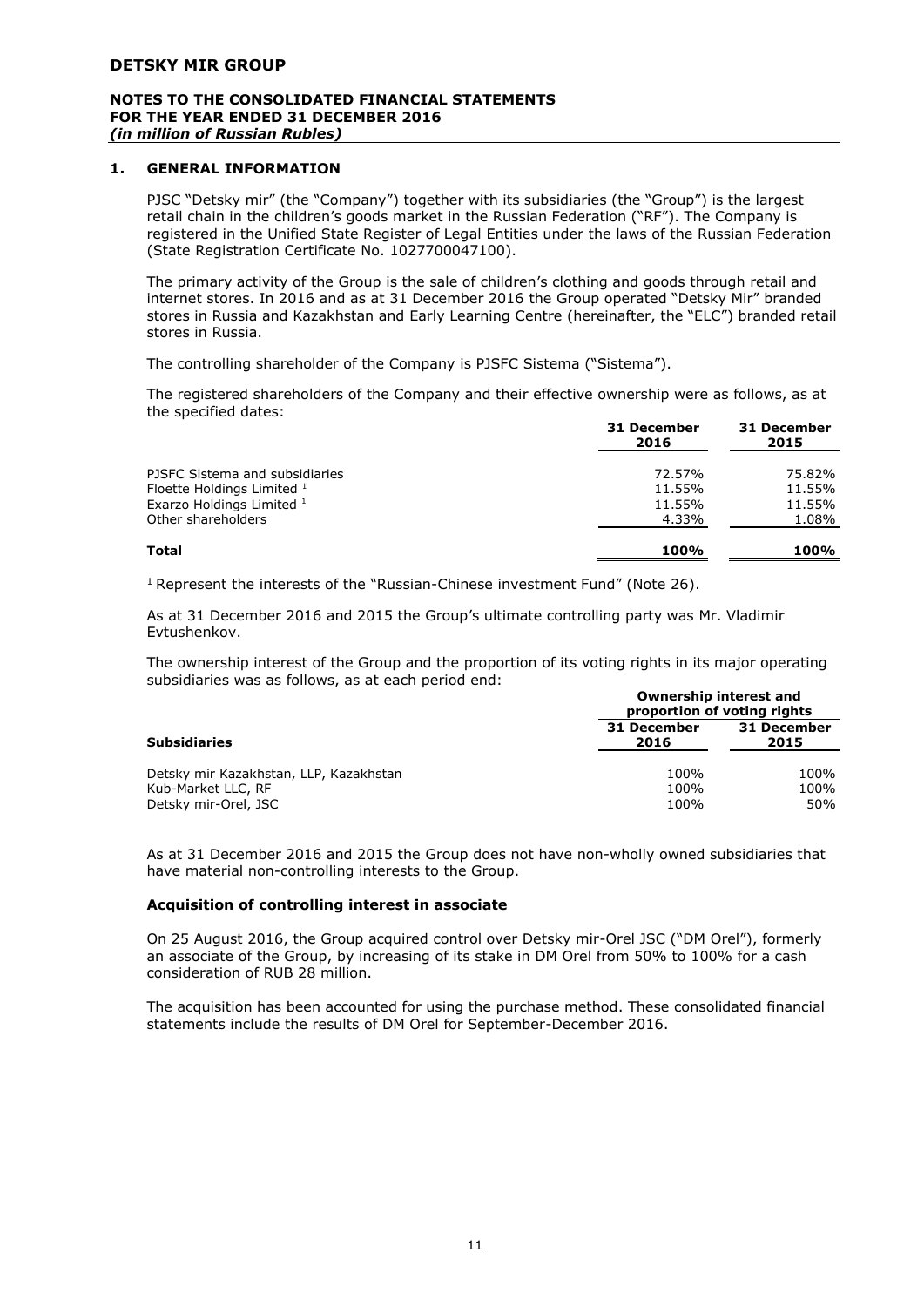#### **NOTES TO THE CONSOLIDATED FINANCIAL STATEMENTS FOR THE YEAR ENDED 31 DECEMBER 2016 (CONTINUED)** *(in millions of Russian Rubles)*

The fair values of the identifiable assets and liabilities of DM Orel as at the date of acquisition were as follows:

|                                                                             | <b>DM Orel</b> |
|-----------------------------------------------------------------------------|----------------|
| Property, plant and equipment                                               | 2              |
| Trade and other accounts receivable                                         |                |
| Inventories                                                                 | 61             |
| Cash and cash equivalents                                                   | 43             |
| Other current assets                                                        |                |
| Accounts payable, provisions and accrued expenses                           | (9)            |
| Fair value of identifiable net assets                                       | 100            |
| Less: fair value of investment in associate held at the date of acquisition | (56)           |
| Less: excess of fair value of acquired net assets over consideration paid   | (16)           |
| Purchase consideration transferred (paid in cash)                           | 28             |

Cash flows arising on acquisition of controlling interest in associate are as follows:

| Cash and cash equivalents acquired with the subsidiary | 43   |
|--------------------------------------------------------|------|
| Cash consideration paid                                | (28) |
| Net inflow of cash and cash equivalents on acquisition |      |

Gain on acquisition of controlling interest in associate of RUB 16 million, represented by excess of fair value of acquired net assets over consideration paid, has been recognized in consolidated statement of profit and loss and other comprehensive income and results from the Group's strong position in negotiations with the previous holder of 50% interest in DM Orel.

From the date of acquisition until 31 December 2016, DM Orel has contributed RUB 59 million to revenue and RUB 19 million as a reduction of the Group's net profit. If the acquisition had taken place on 1 January 2016, net profit of the Group for 2016 would have been RUB 3,868 million and revenue for the respective period would have been RUB 79,852 million.

#### **2. BASIS OF PREPARATION**

These consolidated financial statements have been prepared in accordance with International Financial Reporting Standards ("IFRS") as issued by the International Accounting Standards Board ("IASB").

The consolidated financial statements have been prepared on a historical cost basis, unless disclosed otherwise. The consolidated financial statements are presented in millions of Rubles, except for per share amounts which are in Rubles or unless otherwise indicated.

The consolidated financial statements provide comparative information in respect of the previous period. In addition, the Group presents an additional statement of financial position at the beginning of the preceding period when there is a retrospective application of an accounting policy, a retrospective restatement, or a reclassification of items in financial statements.

#### **3. APPLICATION OF NEW AND REVISED STANDARDS AND INTERPRETATIONS**

#### **Adoption of New Standards and Interpretations**

The accounting policies applied by the Group are consistent with those of the financial year ended as at 31 December 2015, except for the adoption of the new standards and interpretations described below.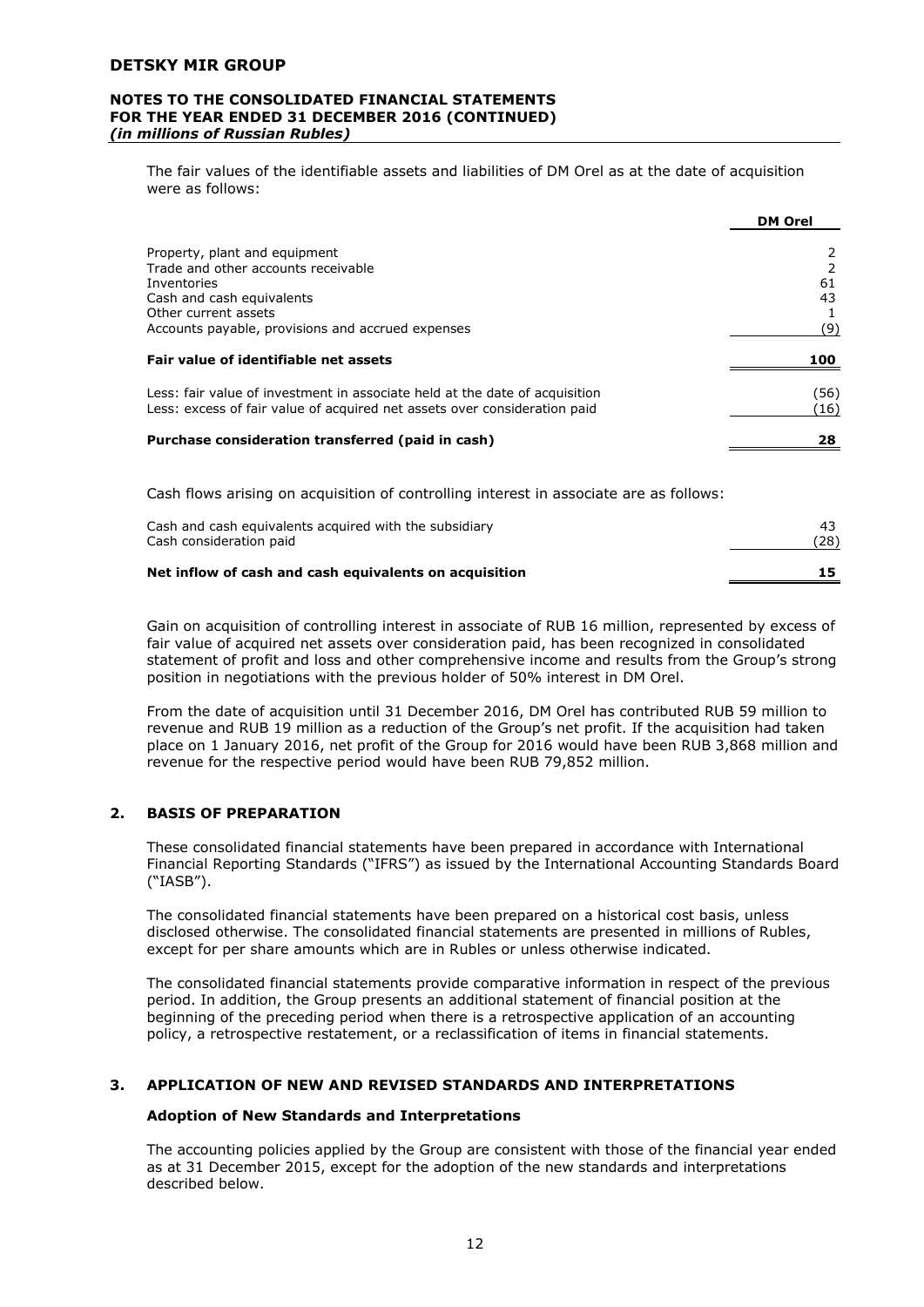#### **NOTES TO THE CONSOLIDATED FINANCIAL STATEMENTS FOR THE YEAR ENDED 31 DECEMBER 2016 (CONTINUED)** *(in millions of Russian Rubles)*

In 2016 the Group has adopted the following new and amended standards and interpretations issued by the International Accounting Standards Board ("IASB") and the International Financial Reporting Interpretations Committee ("IFRIC") of the IASB:

- Amendments to IAS 1 *Disclosure Initiative*;
- Amendments to IAS 16 and IAS 38 *Clarification of Acceptable Methods of Depreciation and Amortisation*;
- Annual Improvements to IFRS 2012-2014 Cycle.

The adoption of these standards and interpretations has not had a significant impact on the consolidated financial statements of the Group for 2016.

#### **New and revised IFRS in issue but not yet effective**

The Group has not applied the following new and revised IFRS that have been issued but are not yet effective:

- IFRS 9 *Financial Instruments* <sup>2</sup>;
- IFRS 15 *Revenue from Contracts with Customers* <sup>2</sup>;
- IFRS 16 *Leases* <sup>3</sup>;
- Amendments to IFRS 2 *Classification and Measurement of Share-based Payment Transactions* <sup>2</sup>;
- Amendments to IAS 7 *Disclosure Initiative* <sup>1</sup>;
- IFRIC 22 *Foreign Currency Transactions and Advance Consideration* <sup>2</sup>;
- Annual Improvements to IFRS 2014-2016 Cycle.

 $1$  Effective for annual periods beginning on or after 1 January 2017, with early application permitted.

<sup>2</sup> Effective for annual periods beginning on or after 1 January 2018, with early application permitted.

<sup>3</sup> Effective for annual periods beginning on or after 1 January 2019, with early application permitted.

#### **IFRS 9** *Financial Instruments*

IFRS 9 issued in November 2009 introduced new requirements for the classification and measurement of financial assets. IFRS 9 was subsequently amended in October 2010 to include requirements for the classification and measurement of financial liabilities and for derecognition, and in November 2013 to include the new requirements for general hedge accounting. Another revised version of IFRS 9 was issued in July 2014 mainly to include a) impairment requirements for financial assets and b) limited amendments to the classification and measurement requirements by introducing a 'fair value through other comprehensive income' (FVTOCI) measurement category for certain simple debt instruments.

The key requirements of IFRS 9 are:

 **Classification and measurement of financial assets.** All recognized financial assets that are within the scope of IFRS 9 are required to be subsequently measured at amortized cost or fair value. Specifically, debt investments that are held within a business model whose objective is to collect the contractual cash flows, and that have contractual cash flows that are solely payments of principal and interest on the principal outstanding are generally measured at amortized cost at the end of subsequent accounting periods. Debt instruments that are held within a business model whose objective is achieved both by collecting contractual cash flows and selling financial assets, and that have contractual terms that give rise on specified dates to cash flows that are solely payments of principal and interest on the principal amount outstanding, are generally measured at FVTOCI. All other debt investments and equity investments are measured at their fair value at the end of subsequent accounting periods. In addition, under IFRS 9, entities may make an irrevocable election to present subsequent changes in the fair value of an equity investment (that is not held for trading nor contingent consideration recognized by an acquirer in a business combination to which IFRS 3 applies) in other comprehensive income, with only dividend income generally recognized in profit or loss.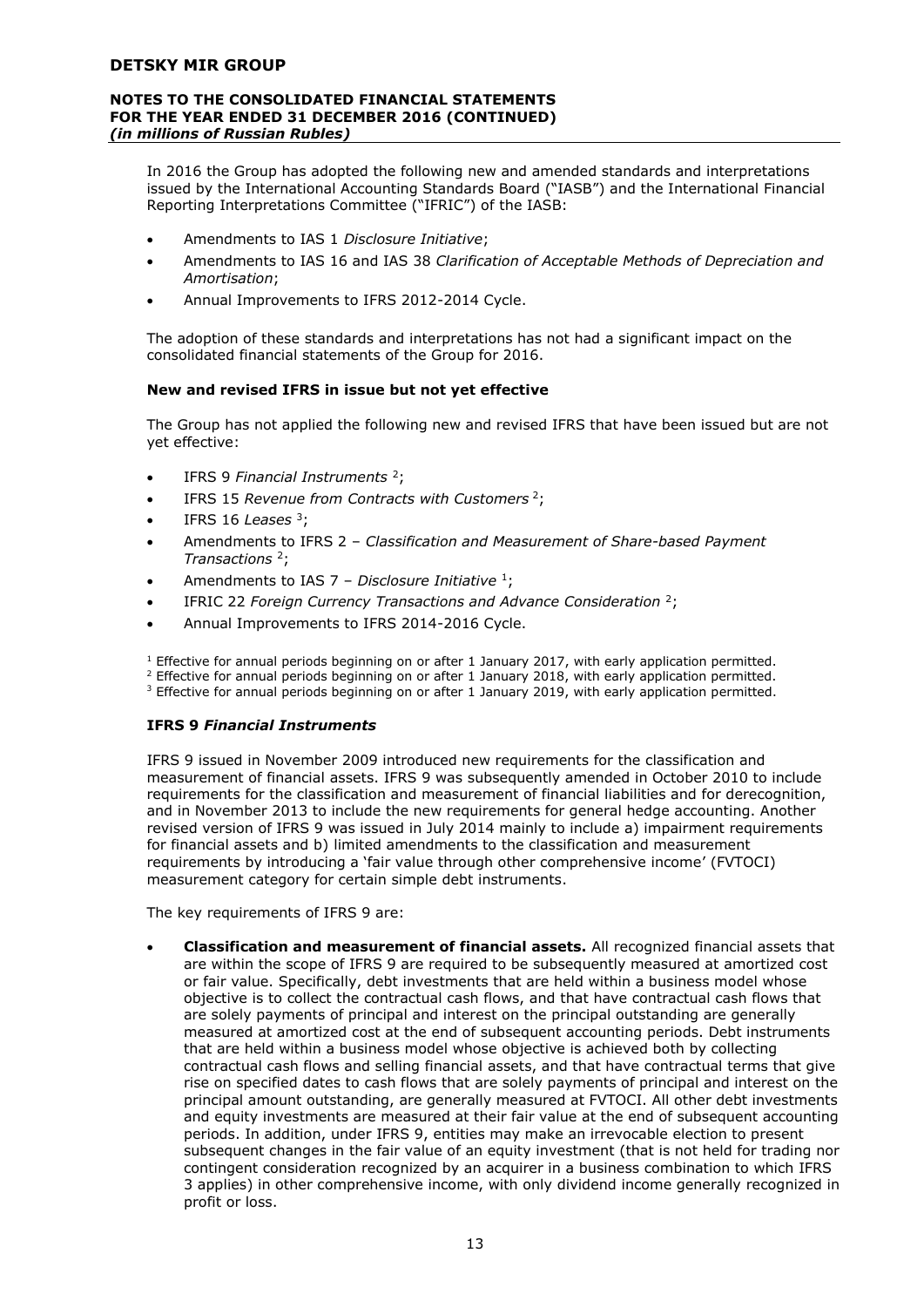#### **NOTES TO THE CONSOLIDATED FINANCIAL STATEMENTS FOR THE YEAR ENDED 31 DECEMBER 2016 (CONTINUED)** *(in millions of Russian Rubles)*

- **Classification and measurement of financial liabilities.** With regard to the measurement of financial liabilities designated as at fair value through profit or loss, IFRS 9 requires that the amount of change in the fair value of a financial liability that is attributable to changes in the credit risk of that liability is presented in other comprehensive income, unless the recognition of such changes in other comprehensive income would create or enlarge an accounting mismatch in profit or loss. Changes in fair value attributable to a financial liability's credit risk are not subsequently reclassified to profit or loss. Under IAS 39, the entire amount of the change in the fair value of the financial liability designated as fair value through profit or loss is presented in profit or loss.
- **Impairment.** In relation to the impairment of financial assets, IFRS 9 requires an expected credit loss model, as opposed to an incurred credit loss model under IAS 39. The expected credit loss model requires an entity to account for expected credit losses and changes in those expected credit losses at each reporting date to reflect changes in credit risk since initial recognition. In other words, it is no longer necessary for a credit event to have occurred before credit losses are recognized.
- **Hedge accounting.** The new general hedge accounting requirements retain the three types of hedge accounting mechanisms currently available in IAS 39. Under IFRS 9, greater flexibility has been introduced to the types of transactions eligible for hedge accounting, specifically broadening the types of instruments that qualify for hedging instruments and the types of risk components of non-financial items that are eligible for hedge accounting. In addition, the effectiveness test has been overhauled and replaced with the principle of an 'economic relationship'. Retrospective assessment of hedge effectiveness is also no longer required. Enhanced disclosure requirements about an entity's risk management activities have also been introduced.

The standard is effective from 1 January 2018 with early application permitted. Depending on the chosen approach to applying IFRS 9, the transition can involve one or more than one date of initial application for different requirements.

The management of the Group does not anticipate that the application of IFRS 9 in the future may have a significant impact in future period, except that IFRS 9 will impact disclosures of financial instruments. However, it is not practicable to provide a reasonable estimate of the effect of IFRS 9 until a detailed review has been completed.

#### **IFRS 15** *Revenue from Contracts with Customers*

IFRS 15 establishes a single comprehensive model for entities to use in accounting for revenue arising from contracts with customers. IFRS 15 will supersede the current revenue recognition guidance including IAS 18 *Revenue*, IAS 11 *Construction Contracts* and the related Interpretations when it becomes effective.

The core principle of IFRS 15 is that an entity should recognize revenue to depict the transfer of promised goods or services to customers in an amount that reflects the consideration to which the entity expects to be entitled in exchange for those goods or services. Specifically, the Standard introduces a 5-step approach to revenue recognition:

- Identify the contract with the customer;
- Identify the performance obligations in the contract;
- Determine the transaction price;
- Allocate the transaction price to the performance obligations in the contracts;
- Recognize revenue when (or as) the entity satisfies a performance obligation.

Under IFRS 15, an entity recognizes revenue when or as a performance obligation is satisfied, i.e. when 'control' of the goods or services underlying the particular performance obligation is transferred to the customer. Far more prescriptive guidance has been added in IFRS 15 to deal with specific scenarios. Furthermore, extensive disclosures are required by IFRS 15.

In April 2016, the IASB issued *Clarifications to IFRS 15* in relation to the identification of performance obligations, principal versus agent considerations, as well as licensing application guidance.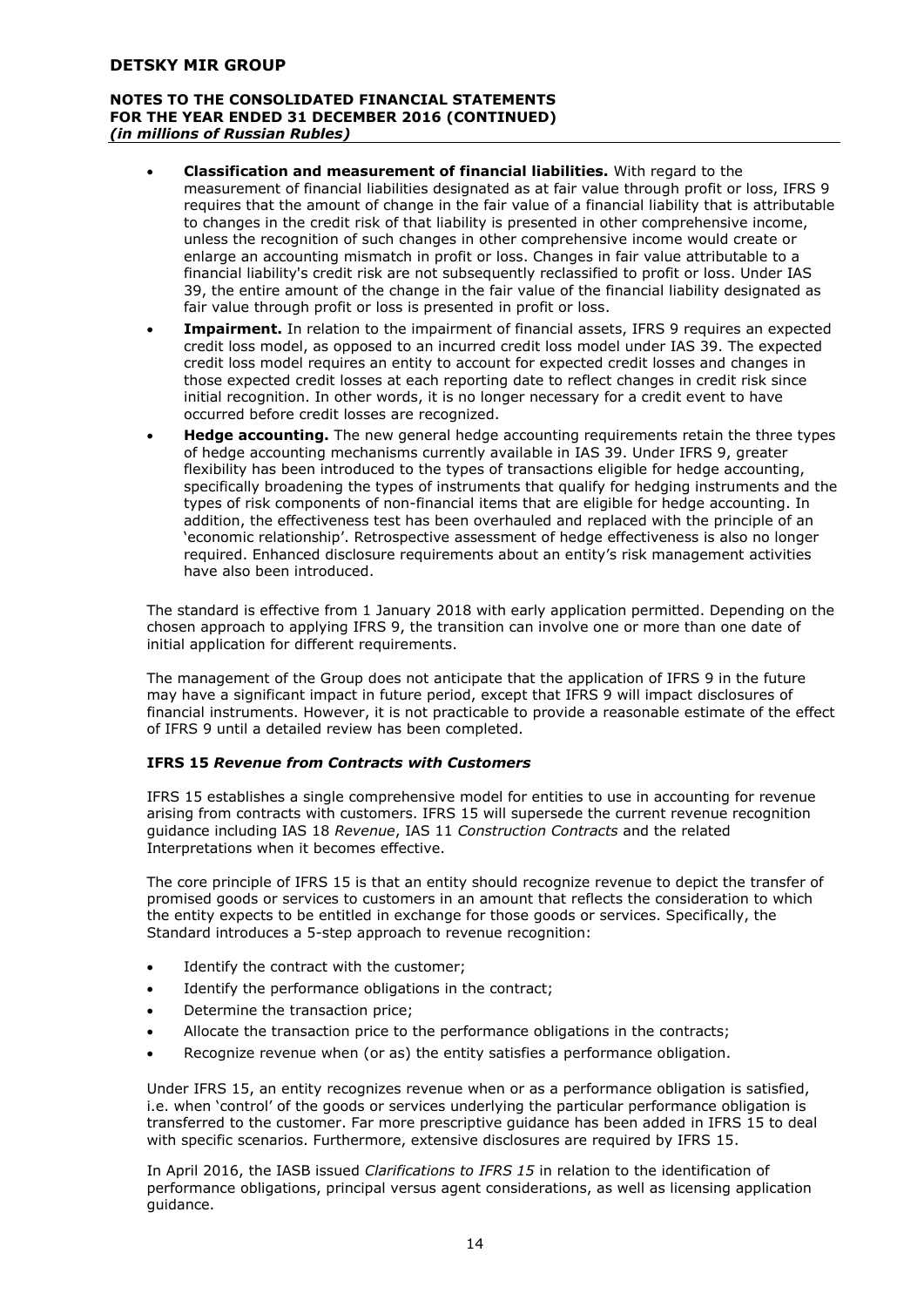#### **NOTES TO THE CONSOLIDATED FINANCIAL STATEMENTS FOR THE YEAR ENDED 31 DECEMBER 2016 (CONTINUED)** *(in millions of Russian Rubles)*

The management of the Group does not anticipate that the application of IFRS 15 in the future may have a significant impact on amount and timing of revenue recognition. However, it is not practicable to provide a reasonable estimate of the effect of IFRS 15 until a detailed review has been completed.

#### **IFRS 16** *Leases*

IFRS 16 introduces a comprehensive model for the identification of lease arrangements and accounting treatments for both lessors and lessees. IFRS 16 will supersede the current lease guidance including IAS 17 Leases and the related interpretations when it becomes effective.

IFRS 16 distinguishes leases and service contracts on the basis of whether an identified asset is controlled by a customer. Distinctions of operating leases (off balance sheet) and finance leases (on balance sheet) are removed for lessee accounting, and is replaced by a model where a rightof-use asset and a corresponding liability have to be recognized for all leases by lessees (i.e. all on balance sheet) except for short-term leases and leases of low value assets.

The right-of-use asset is initially measured at cost and subsequently measured at cost (subject to certain exceptions) less accumulated depreciation and impairment losses, adjusted for any remeasurement of the lease liability. The lease liability is initially measured at the present value of the lease payments that are not paid at that date. Subsequently, the lease liability is adjusted for interest and lease payments, as well as the impact of lease modifications, amongst others. Furthermore, the classification of cash flows will also be affected as operating lease payments under IAS 17 are presented as operating cash flows; whereas under the IFRS 16 model, the lease payments will be split into a principal and an interest portion which will be presented as financing and operating cash flows respectively.

In contrast to lessee accounting, IFRS 16 substantially carries forward the lessor accounting requirements in IAS 17, and continues to require a lessor to classify a lease either as an operating lease or a finance lease.

Furthermore, extensive disclosures are required by IFRS 16.

The management of the Group anticipates that the application of IFRS 16 in the future may have a significant impact on the amount of assets and liabilities due to recognition of all leases for contracts where the Group is a lessee. However, it is not practicable to provide a reasonable estimate of the effect of IFRS 16 until a detailed review has been completed.

#### **Amendments to IFRS 2** *Classification and Measurement of Share-based Payment Transactions*

The amendments clarify that in estimating the fair value of a cash-settled share-based payment, the accounting for the effects of vesting and non-vesting conditions should follow the same approach as for equity-settled share-based payments.

Where tax law or regulation requires an entity to withhold a specified number of equity instruments equal to the monetary value of the employee's tax obligation to meet the employee's tax liability which is then remitted to the tax authority, i.e. the share-based payment arrangement has a 'net settlement feature', such an arrangement should be classified as equitysettled in its entirety, provided that the share-based payment would have been classified as equity-settled had it not included the net settlement feature.

A modification of a share-based payment that changes the transaction from cash-settled to equity-settled should be accounted for as follows:

- the original liability is derecognized;
- the equity-settled share-based payment is recognized at the modification date fair value of the equity instrument granted to the extent that services have been rendered up to the modification date; and
- any difference between the carrying amount of the liability at the modification date and the amount recognized in equity should be recognized in profit or loss immediately.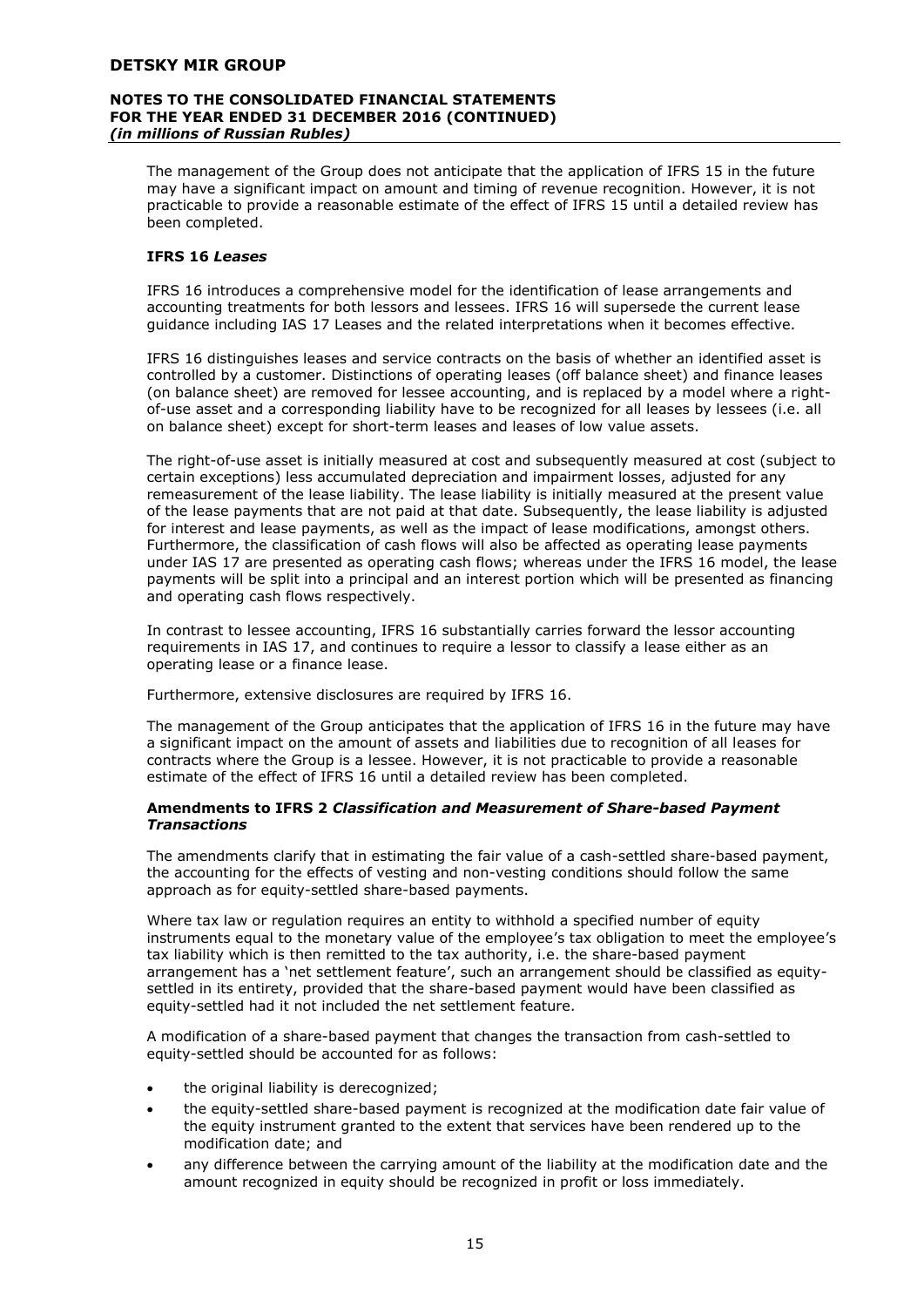#### **NOTES TO THE CONSOLIDATED FINANCIAL STATEMENTS FOR THE YEAR ENDED 31 DECEMBER 2016 (CONTINUED)** *(in millions of Russian Rubles)*

The amendments are effective for annual reporting periods beginning on or after 1 January 2018 with earlier application permitted. Specific transition provisions apply.

The management of the Group does not anticipate that the application of these amendments will have a material impact on the Group's consolidated financial statements.

#### **Amendments to IAS 7** *Disclosure Initiative*

The amendments require an entity to provide disclosures that enable users of financial statements to evaluate changes in liabilities arising from financing activities.

The amendments apply prospectively for annual periods beginning on or after 1 January 2017 with earlier application permitted.

The management of the Group does not anticipate that the application of these amendments will have a material impact on the Group's consolidated financial statements.

#### **IFRIC 22** *Foreign Currency Transactions and Advance Consideration*

The Interpretation clarifies that when an entity pays or receives consideration in advance in a foreign currency, the date of the transaction for the purpose of determining the exchange rate to use on initial recognition of the related asset, expense or income is the date of the advance consideration, i.e. when the prepayment or liability in respect of the income received in advance was recognized. If there is more than one advance payment or receipt the date of the transaction for each payment of receipt of advance consideration should be determined. The amendments apply to annual periods beginning on or after 1 January 2018 with earlier application permitted. Entities may elect to apply amendments either retrospectively or prospectively

The management of the Group does not anticipate that the application of IFRIC 22 will have a material impact on the Group's consolidated financial statements.

#### **Annual Improvements to IFRS 2014-2016 Cycle**

This annual improvements package amended three standards:

The Amendments to IFRS 1 delete the short-term exemptions that related to disclosures about financial instruments, employee benefits and investment entities as the reporting period to which the exemptions applied have already passed and as such, these exemptions are no longer applicable. The amendments are effective for annual periods beginning on or after 1 January 2018.

The amendments to IFRS 12 clarify that concession from the requirement to provide summarized financial information in respect of interests in subsidiaries, associates or joint ventures classified as held for sale or included in a disposal group is the only concession available for such interests. The amendments apply retrospectively and are effective for annual periods beginning on or after 1 January 2017.

In accordance with IAS 28, a venture capital organization and other similar entities may elect to measure investments in associates and joint ventures at fair value through profit or loss. In addition, an entity that is not an investment entity but has an interest in an associate or joint venture that is an investment entity, may, when applying the equity method, elect to retain the fair value measurement applied by that associate or joint venture to its own interests in subsidiaries. Amendments to IAS 28 clarify that such election should be made separately for each associate or joint venture at initial recognition. The amendments apply retrospectively and are effective for annual periods beginning on or after 1 January 2018. Early application is permitted.

The management does not anticipate that the application of these amendments will have a material impact on the Group's consolidated financial statements.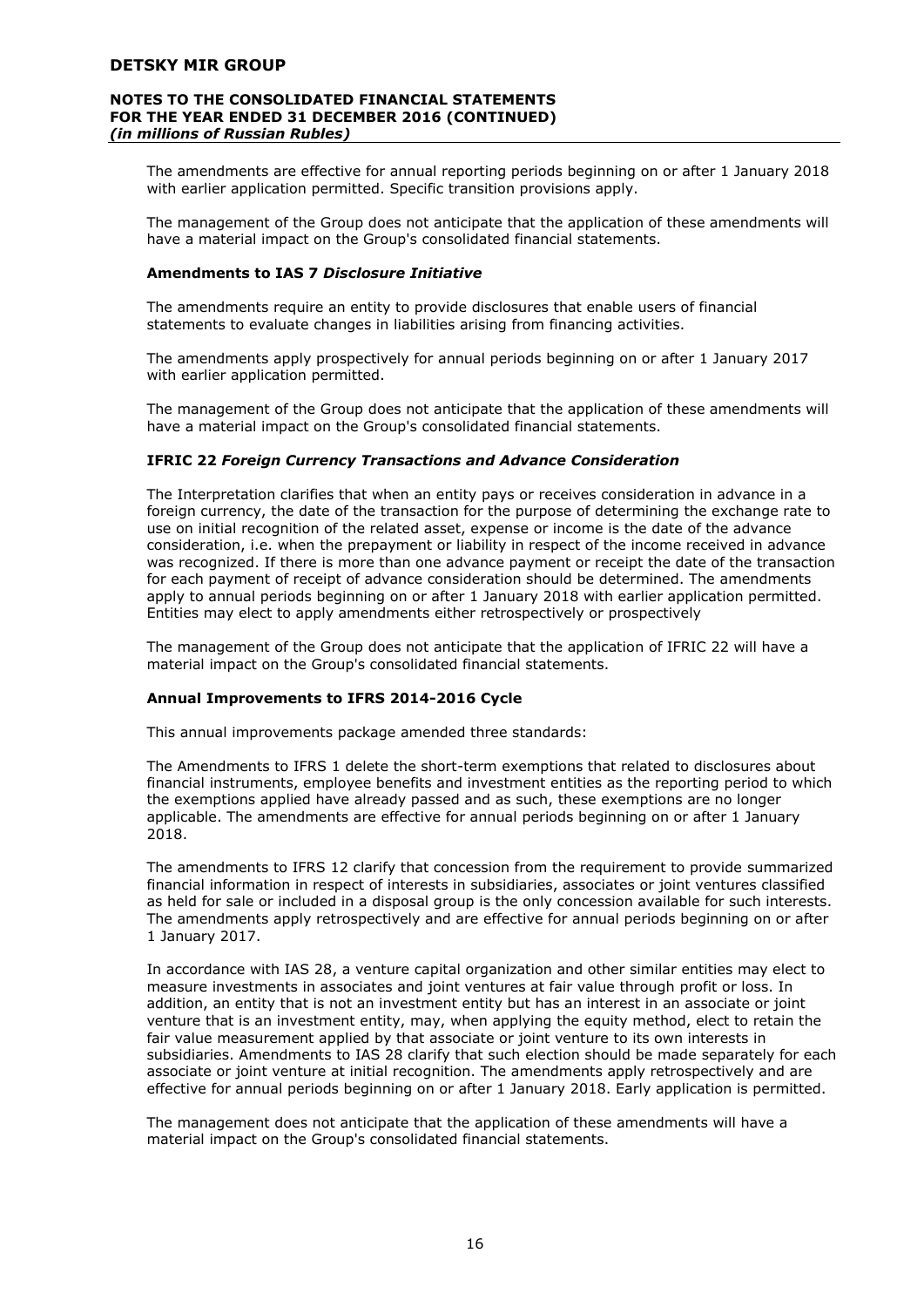#### **NOTES TO THE CONSOLIDATED FINANCIAL STATEMENTS FOR THE YEAR ENDED 31 DECEMBER 2016 (CONTINUED)** *(in millions of Russian Rubles)*

#### **4. SIGNIFICANT ACCOUNTING POLICIES**

The Group's entities maintain their accounting records in compliance with the local legislation on accounting and reporting adopted in jurisdictions of the countries in which they were founded and registered. The accounting principles and reporting procedures in these jurisdictions may differ from generally accepted IFRS principles. Accordingly, financial statements of individual entities of the Group have been adjusted to ensure that the consolidated financial statements are presented in accordance with IFRS.

These consolidated financial statements of the Group have been prepared on the historical cost basis except for certain assets and financial instruments that are measured at fair values or revalued amounts, as explained in the accounting policies below. Historical cost is usually based on the fair value of the consideration paid for purchased assets.

The accounting principles set out below have been applied in the preparation of these consolidated financial statements for the year ended 31 December 2016 as well as comparative information presented in these financial statements.

#### **Going concern principle**

These consolidated financial statements have been prepared on the management's assumption that the Group will continue as a going concern in the foreseeable future, which implies the realization of assets and settlement of liabilities in the normal course of business.

#### **Presentation currency and functional currency**

Management has determined that the functional currency of the Company and its Russian subsidiaries is the Russian Ruble ("RUB"). The functional currencies of the Company's German and Kazakhstan subsidiaries are the Euro and Tenge, respectively.

These consolidated financial statements are presented in millions of Russian Rubles. The management believes that the Russian Ruble is the most convenient presentation currency for users of these consolidated financial statements.

#### **Basis of consolidation**

The consolidated financial statements incorporate the financial statements of the Company and entities controlled by the Company. Control is achieved when the Company:

- Has power over an entity;
- Is exposed, or has rights, to variable returns of the investee; and
- Has the ability to use its power to affect variable returns.

The Company reassesses whether or not it controls an investee if facts and circumstances indicate that there are changes to one or more of the three elements of control listed above.

The Company controls an entity without the majority of voting rights if existing voting rights give the possibility to direct the relevant activities of the entity unilaterally. The Company considers all relevant facts and circumstances in assessing whether or not the Company's voting rights are sufficient for control, including:

- The size of the Company's holding of voting rights relative to the size and dispersion of holdings of the other vote holders;
- Potential voting rights held by the Company, other vote holders or other parties;
- Rights under the agreements; any additional facts and circumstances that indicate whether the Company has the ability to direct the significant activities at the time that decisions need to be made, including voting patterns at previous shareholder's meetings.

Consolidation of subsidiaries begins since the acquisition and ends with the loss of the control.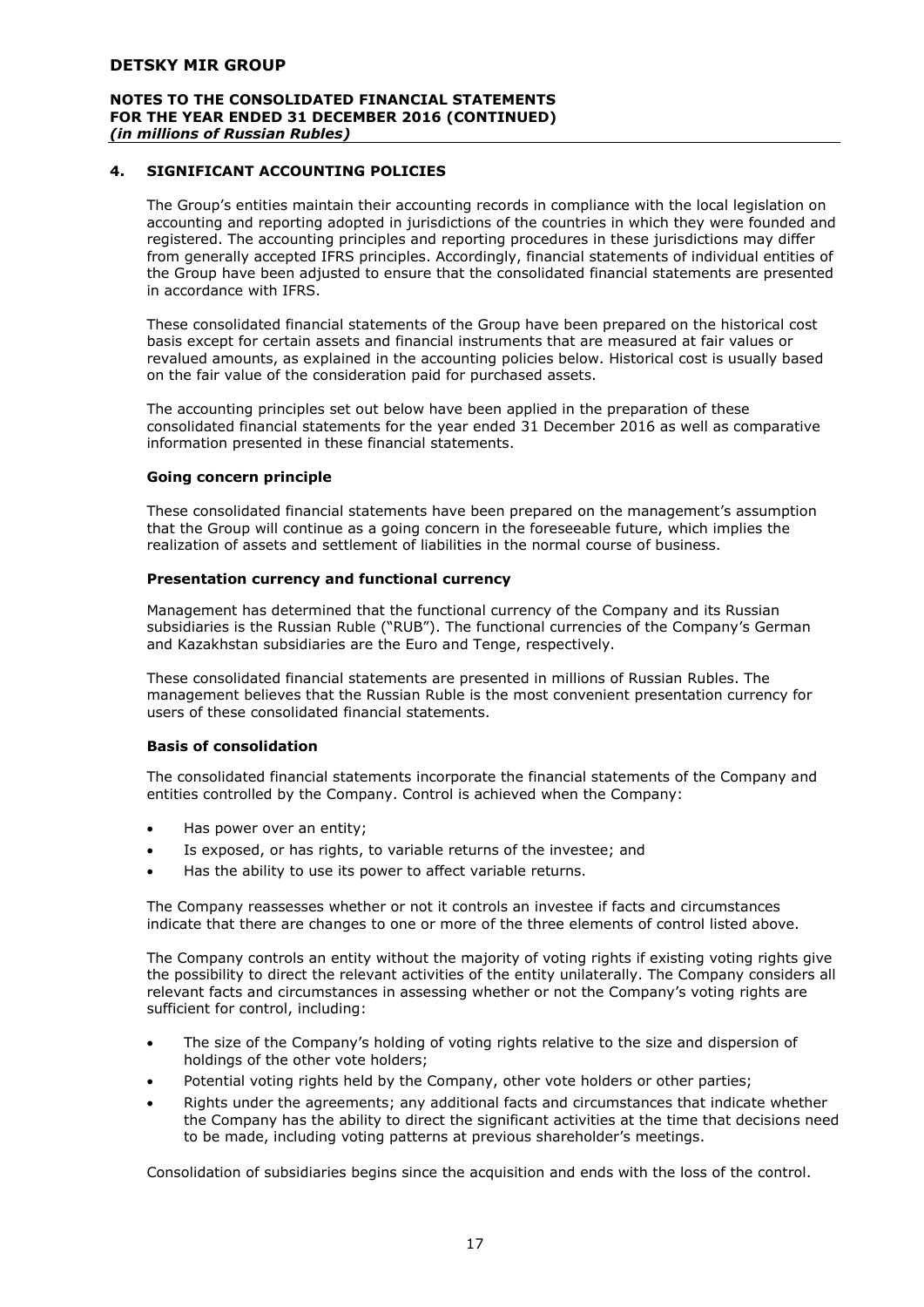#### **NOTES TO THE CONSOLIDATED FINANCIAL STATEMENTS FOR THE YEAR ENDED 31 DECEMBER 2016 (CONTINUED)** *(in millions of Russian Rubles)*

The financial results of subsidiaries acquired or disposed of during the year are included in the consolidated statement of profit or loss and other comprehensive income from the effective date of acquisition and up to the effective date of disposal, as appropriate. Total comprehensive income of subsidiaries is attributed to the shareholders of the Company and to the non-controlling interests even if this results in the non-controlling interests having a deficit balance.

When necessary, adjustments are made to the financial statements of subsidiaries to bring their accounting policies into line with those used by other members of the Group. All intra-group transactions, income and expenses are eliminated on consolidation.

Changes in the Group's ownership interests in subsidiaries that do not result in the Group losing control over the subsidiaries are accounted for as equity transactions. The carrying amounts of the Group's interests and the non-controlling interests are adjusted to reflect the changes in their relative interests in the subsidiaries. Any difference between the amount by which the noncontrolling interests are adjusted and the fair value of the consideration paid or received is recognized directly in equity and attributed to shareholders of the Group.

When the Group loses control of a subsidiary, the profit or loss on disposal is calculated as the difference between (i) the aggregate of the fair value of the consideration received and the fair value of any retained interest and (ii) the previous carrying amount of the assets, and liabilities of the subsidiary and any non-controlling interests.

#### **Segment information**

Reportable segments are determined based on the financial information which is available and utilized on a regular basis by the Company's chief operating decision maker to assess financial performance and to allocate resources. The Group has two operating segments pursuant to the IFRS 8 Segment Reporting, being retail and online sales; however online sales are below the quantitative thresholds, for being separately reportable segments and as such are aggregated with the retail segment. The disclosures presented herein therefore, constitute the Group's entity wide disclosures.

Customer base of the Group is diversified; therefore transactions with a single external customer do not exceed 10% of the Group's revenue.

#### **Business combinations**

Acquisitions of businesses are accounted for using the acquisition method. The consideration transferred in a business combination is measured at fair value which is calculated as the sum of the acquisition-date fair values of the assets transferred by the Group, liabilities incurred by the Group to the former owners of the acquiree and the equity interests issued by the Group in exchange for control of the acquiree. Acquisition-related costs are recognized in profit or loss as incurred.

At the acquisition date, the identifiable assets acquired and the liabilities assumed are recognized at their fair value, except that:

- Deferred tax assets and liabilities are recognized and measured in accordance with IAS 12 "Income Taxes";
- Assets (or disposal groups) that are classified as held for sale in accordance with IFRS 5 "Non-current Assets Held for Sale and Discontinued Operations" are measured in accordance with that Standard.

Non-controlling interests that present ownership interests and entitle their holders to a proportionate share of the entity's net assets in the event of liquidation may be initially measured either at fair value or at proportionate share of the recognized amounts of the acquiree's identifiable net assets. The choice of measurement basis is made on a transaction-by-transaction basis.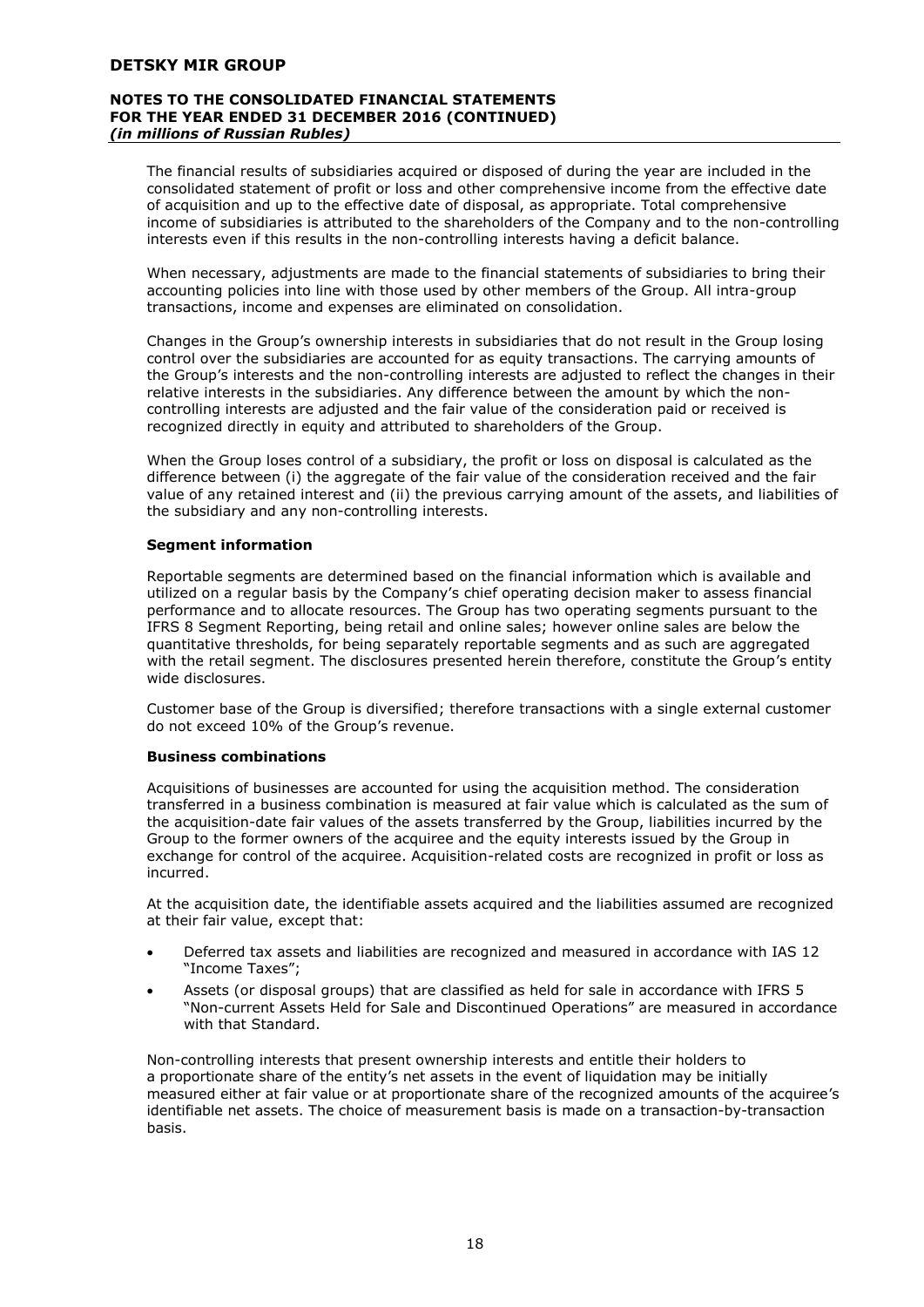#### **NOTES TO THE CONSOLIDATED FINANCIAL STATEMENTS FOR THE YEAR ENDED 31 DECEMBER 2016 (CONTINUED)** *(in millions of Russian Rubles)*

Additional interests in subsidiaries acquired from non-controlling interests are accounted for as transactions between shareholders. Differences in the Group's interests in the net fair value of the identifiable assets, liabilities and contingent liabilities acquired from the Group's non-controlling interests and the amount of consideration are recognized directly in retained earnings. Profit and losses, arising from the disposal of non-controlling interests in the subsidiaries of the Group are recognized in the consolidated statement of profit or loss and other comprehensive income.

When the consideration transferred by the Group in a business combination includes assets or liabilities resulting from a contingent consideration arrangement, the contingent consideration is measured at its acquisition-date fair value and included as part of the consideration transferred in a business combination. Subsequent changes in the fair value of the contingent consideration are adjusted against the cost of the acquisition when they qualify as measurement period adjustments with corresponding adjustments against goodwill. Measurement period adjustments are adjustments that arise from additional information obtained during the "measurement period" (which cannot exceed one year from the acquisition date) about facts and circumstances that existed at the acquisition date. Contingent consideration that is classified as equity is not remeasured at subsequent reporting dates and its subsequent settlement is accounted for within equity. Contingent consideration that is classified as an asset or a liability is remeasured at subsequent reporting dates in accordance with IAS 39 "Financial Instruments: Recognition and Measurement", or IAS 37 "Provisions, Contingent Liabilities and Contingent Assets", as appropriate, with the corresponding gain or loss being recognized in profit or loss.

When a business combination is achieved in stages, the Group's previously held equity interest in the acquiree is remeasured to fair value at the acquisition date (i.e. the date when the Group obtains control) and the resulting gain or loss, if any, is recognized in profit or loss. Amounts arising from interests in the acquiree prior to the acquisition date that have previously been recognized in other comprehensive income are reclassified to profit or loss where such treatment would be appropriate if that interest was disposed of.

If the initial accounting for a business combination is incomplete by the end of the reporting period in which the combination occurs, the Group reports provisional amounts for the items for which the accounting is incomplete. Those provisional amounts are adjusted during the measurement period, or additional assets or liabilities are recognized, to reflect new information obtained about facts and circumstances that existed at the acquisition date that, if known, would have affected the amounts recognized at that date.

#### **Goodwill**

Goodwill arising on an acquisition of a business is carried at cost as established at the date of acquisition of the business less accumulated impairment losses, if any.

For the purposes of impairment testing, goodwill is allocated to each of the Group's cashgenerating units (or groups of cash-generating units) that is expected to benefit from the synergies of the combination.

A cash-generating unit to which goodwill has been allocated is tested for impairment annually, or more frequently when there is an indication that the unit may be impaired. If the recoverable amount of the cash-generating unit is less than its carrying amount, the impairment loss is allocated first to reduce the carrying amount of any goodwill allocated to the unit and then to the other assets of the unit pro rata based on the carrying amount of each asset in the unit. Any impairment loss for goodwill is recognized directly in profit or loss. An impairment loss recognized for goodwill is not reversed in subsequent periods.

On disposal of the relevant cash-generating unit, the attributable amount of goodwill is included in the determination of the profit or loss on disposal.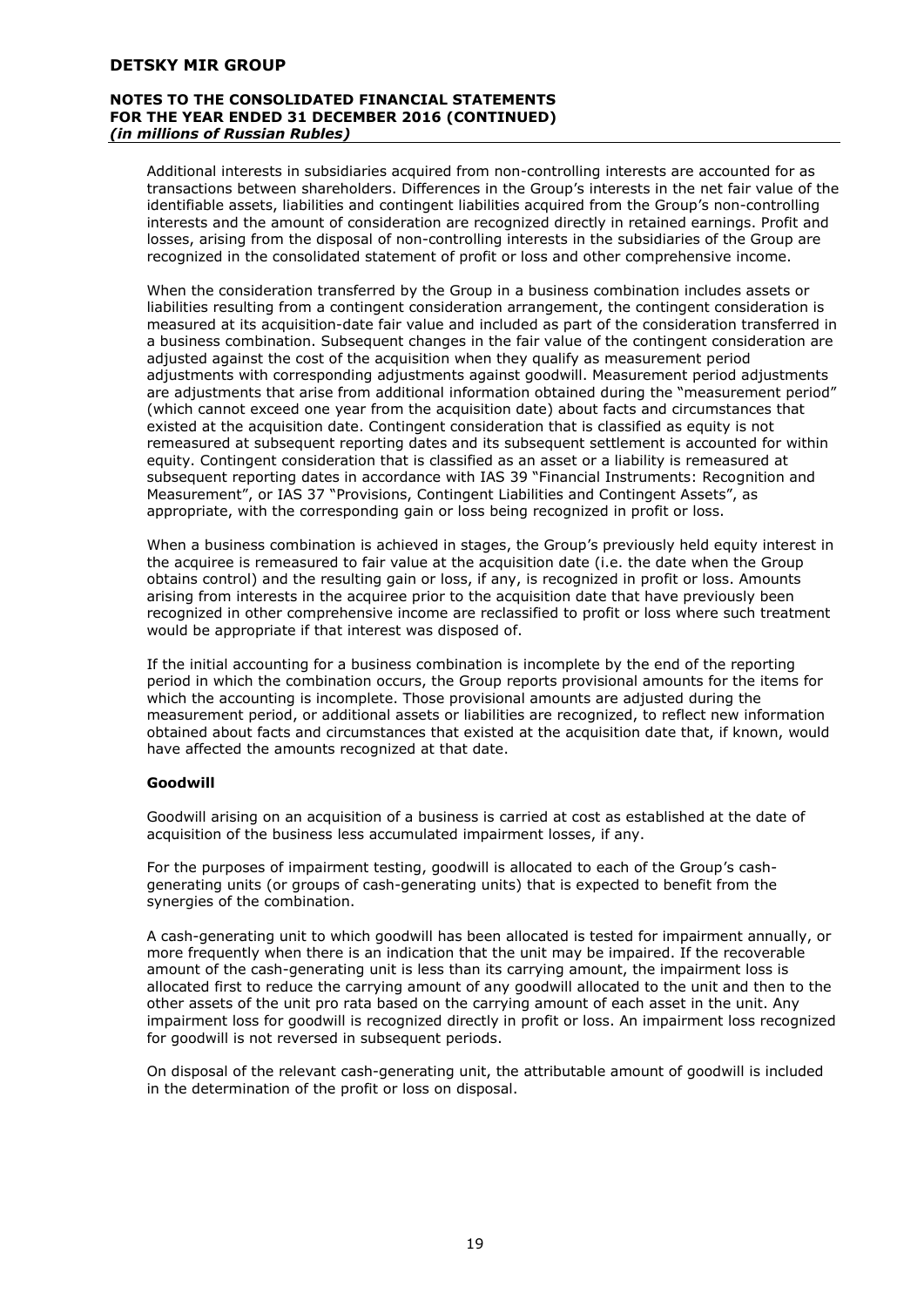#### **NOTES TO THE CONSOLIDATED FINANCIAL STATEMENTS FOR THE YEAR ENDED 31 DECEMBER 2016 (CONTINUED)** *(in millions of Russian Rubles)*

#### **Investments in associates and joint ventures**

An associate is an entity over which the Group has significant influence. Significant influence is the power to participate in the financial and operating policy decisions of the investee but is not control or joint control over those policies.

A joint venture is a joint arrangement whereby the parties that have joint control of the arrangement have rights to the net assets of the joint arrangement. Joint control is the contractually agreed sharing of control of an arrangement, which exists only when decisions about the relevant activities require unanimous consent of the parties sharing control.

The results and assets and liabilities of associates or joint ventures are incorporated in these consolidated financial statements using the equity method of accounting, except when the investment, or a portion thereof, is classified as held for sale, in which case it is accounted for in accordance with IFRS 5. Under the equity method, an investment in an associate or a joint venture is initially recognized in the consolidated statement of financial position at cost and adjusted thereafter to recognize the Group's share of the profit or loss and other comprehensive income of the associate or joint venture. When the Group's share of losses of an associate or a joint venture exceeds the Group's interest in that associate or joint venture (which includes any long-term interests that, in substance, form part of the Group's net investment in the associate or joint venture), the Group discontinues recognizing its share of further losses. Additional losses are recognized only to the extent that the Group has incurred legal or constructive obligations or made payments on behalf of the associate or joint venture.

An investment in an associate or a joint venture is accounted for using the equity method from the date on which the investee becomes an associate or a joint venture. On acquisition of the investment in an associate or a joint venture, any excess of the cost of the investment over the Group's share of the net fair value of the identifiable assets and liabilities of the investee is recognized as goodwill, which is included within the carrying amount of the investment. Any excess of the Group's share of the net fair value of the identifiable assets and liabilities over the cost of the investment, after reassessment, is recognized immediately in profit or loss in the period in which the investment is acquired.

When a group entity transacts with an associate or a joint venture of the Group, profits and losses resulting from the transactions with the associate or joint venture are recognized in the Group's consolidated financial statements only to the extent of interests in the associate or joint venture that are not related to the Group.

#### **Revenue recognition**

Revenue is measured at the fair value of the consideration received or receivable. Revenue is reduced for estimated customer returns, rebates and other similar allowances.

Revenue from the sale of goods is recognized when the goods are delivered and titles have passed, at which time all the following conditions are satisfied:

- The Group has transferred to the buyer the significant risks and rewards of ownership of the goods;
- The Group retains neither continuing managerial involvement to the degree usually associated with ownership nor effective control over the goods sold;
- The amount of revenue can be measured reliably;
- It is probable that the economic benefits associated with the transaction will flow to the Group; and
- The costs incurred or to be incurred in respect of the transaction can be measured reliably.

The Group recognizes retail revenues when goods are sold in retail stores.

For online sales the Group recognizes revenue upon delivery of the goods to customers.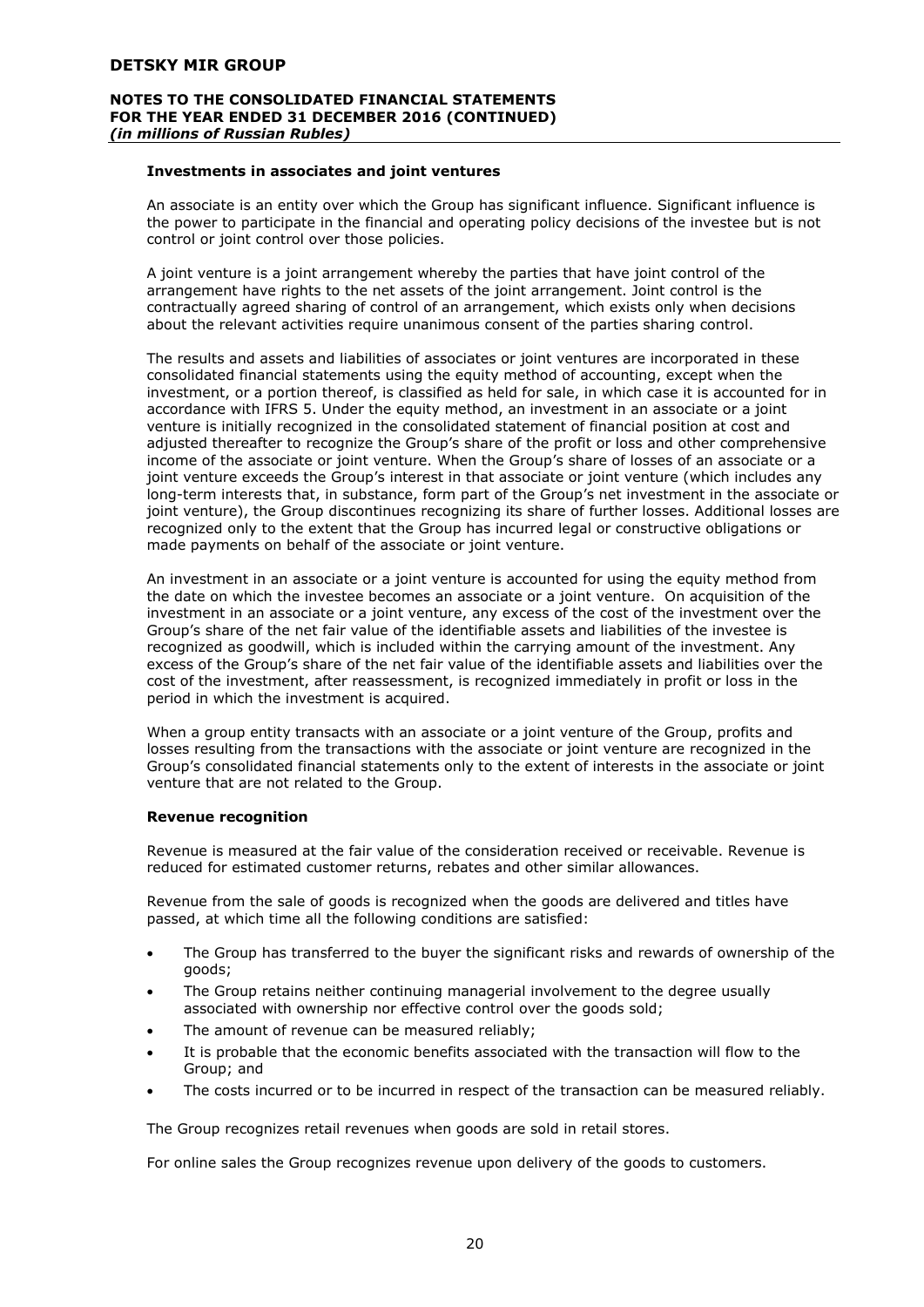#### **NOTES TO THE CONSOLIDATED FINANCIAL STATEMENTS FOR THE YEAR ENDED 31 DECEMBER 2016 (CONTINUED)** *(in millions of Russian Rubles)*

The Group sells gift cards to its customers in its retail stores. The gift cards have an expiration date and are required to be used during specified periods of time. The Group recognizes income from gift cards either when the gift card is redeemed by the customer or when the gift card expires.

#### **Bonuses and allowances received from suppliers**

The Group receives bonuses and allowances that are related to formal agreements negotiated with its suppliers. These bonuses and allowances are predominantly for cooperative advertising, promotions, and volume related discounts. The Group accounts for supplier bonuses and allowances as a reduction in cost of inventories unless these represent a reimbursement of specific, incremental, identifiable costs incurred by the Group in selling the suppliers' goods. Supplier allowances provided as a reimbursement of specific incremental and identifiable costs incurred to promote a supplier's goods are included as a reduction in the respective expenses when the cost is incurred.

#### **Customer Loyalty Program**

The Group has a customer loyalty program "Yo-Yo" which allows customers to earn points for each purchase made in any of the Group's retail stores. Points earned enable customers to receive a cash discount on future purchases, provided the purchase is made within one year of earning the points. Proceeds from sales to members of the loyalty programs are allocated between the loyalty points and the other components of the sale. The consideration allocated to the loyalty points is measured by reference to their fair value, i.e. the amount for which the loyalty points could be sold separately. This amount is deferred and recognized as revenue when the points are redeemed. Expected breakage is recognized as revenue at the time of initial sale as it is excluded from the amount allocated to loyalty points. Other administrative costs of the Customer Loyalty Program are recorded in Selling, general and administrative expenses as incurred.

#### **Finance income**

Interest income from a financial asset is recognized when it is probable that the economic benefits will flow to the Group and the amount of income can be measured reliably. Interest income is accrued on a time basis, by reference to the principal outstanding and at the effective interest rate applicable, which is the rate that exactly discounts estimated future cash receipts through the expected life of the financial asset to that asset's net carrying amount on initial recognition.

#### **Foreign currency transactions**

In preparing the financial statements of each individual group entity, transactions in currencies other than the entity's functional currency (foreign currencies) are recognized at the rates of exchange prevailing at the dates of the transactions. At the end of each reporting period, monetary items denominated in foreign currencies are retranslated at the rates prevailing at that date. Non-monetary items carried at fair value that are denominated in foreign currencies are retranslated at the rates prevailing at the date when the fair value was determined. Nonmonetary items that are measured in terms of historical cost in a foreign currency are not retranslated.

Exchange differences on monetary items are recognized in profit or loss in the period in which they arise except for:

 Exchange differences on monetary items receivable from or payable to a foreign operation for which settlement is neither planned nor likely to occur (therefore forming part of the net investment in the foreign operation), which are recognized initially in other comprehensive income and reclassified from equity to profit or loss on repayment of the monetary items.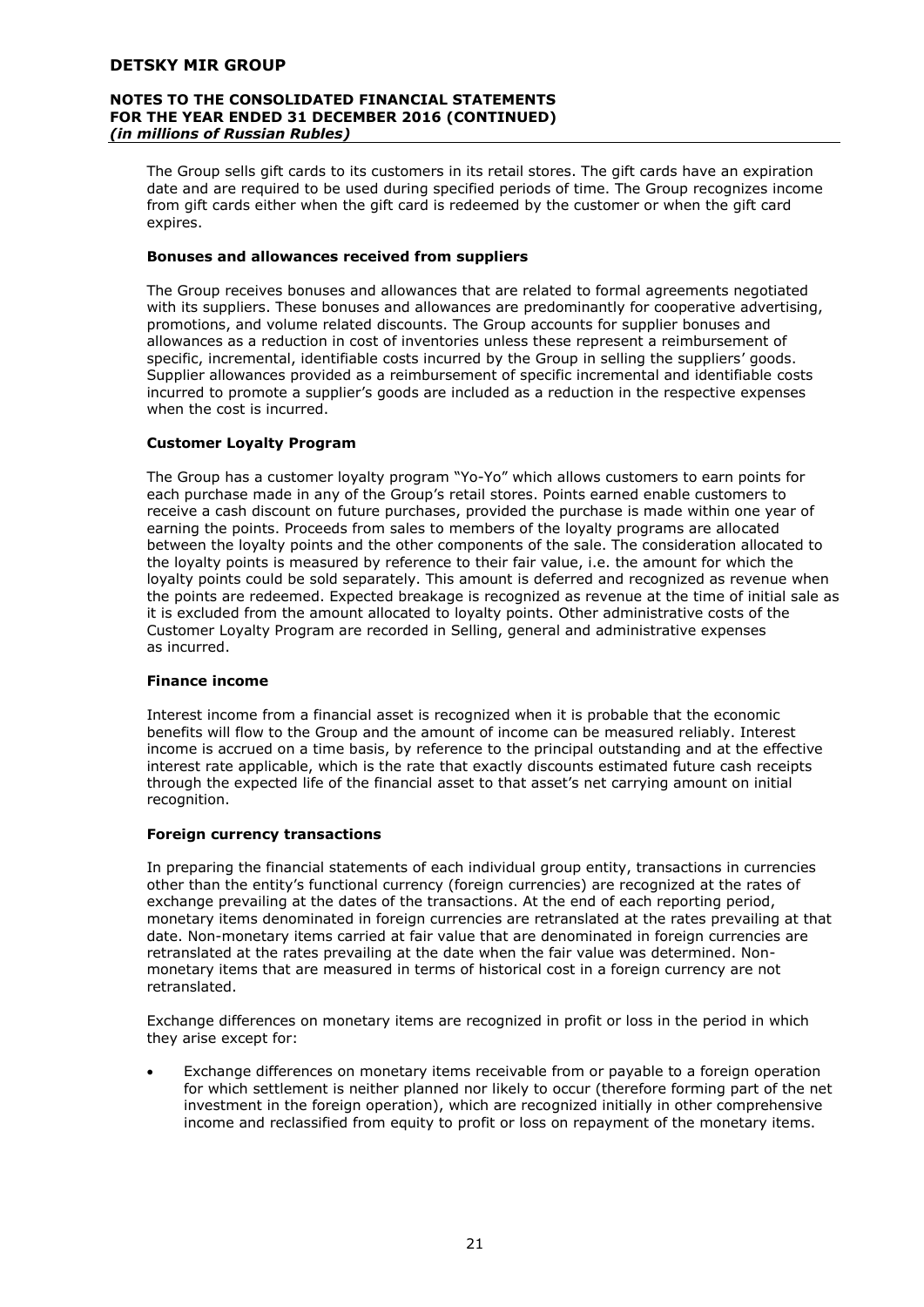#### **NOTES TO THE CONSOLIDATED FINANCIAL STATEMENTS FOR THE YEAR ENDED 31 DECEMBER 2016 (CONTINUED)** *(in millions of Russian Rubles)*

For the purposes of presenting these consolidated financial statements, the assets and liabilities of the Group's foreign operations are translated into RUB using exchange rates prevailing at the end of each reporting period. Income and expense items are translated at the average exchange rates for the period, unless exchange rates fluctuate significantly during that period, in which case the exchange rates at the dates of the transactions are used. Exchange differences arising, if any, are recognized in other comprehensive income and accumulated in equity (and attributed to non-controlling interests as appropriate).

On the disposal of a foreign operation (i.e. a disposal of the Group's entire interest in a foreign operation, or a disposal involving loss of control over a subsidiary that includes a foreign operation or a disposal involving loss of significant influence over an associate that includes a foreign operation), all of the exchange differences accumulated in equity in respect of that operation attributable to the Company's shareholders are reclassified to profit or loss.

Goodwill and fair value adjustments to identifiable assets acquired and liabilities assumed through acquisition of a foreign operation are treated as assets and liabilities of the foreign operation and translated at the rate of exchange prevailing at the end of each reporting period. Exchange differences arising are recognized in equity.

Exchange rates for the currencies in which the Group transacts are presented below:

|                                                                              | At 31 December<br>2016       | At 31 December<br>2015       |
|------------------------------------------------------------------------------|------------------------------|------------------------------|
| Closing exchange rates at the year-end - RUB<br>1 EUR<br>1 Tenge<br>1 USD    | 63.8111<br>0.1816<br>60.6569 | 79.6972<br>0.2152<br>72.8827 |
|                                                                              | 2016                         | 2015                         |
| Average exchange rates for the year ended - RUB<br>1 EUR<br>1 Tenge<br>1 USD | 74.2310<br>0.1960<br>67.0349 | 67.7767<br>0.2833<br>60.9579 |

#### **Borrowing costs**

Borrowing costs directly attributable to the acquisition, construction of qualifying assets, which are assets that necessarily take a substantial period of time to get ready for their intended use or sale, are added to the cost of those assets, until such time as the assets are substantially ready for their intended use or sale.

Investment income earned on the temporary investment of specific borrowings pending their expenditure on qualifying assets is deducted from the borrowing costs eligible for capitalization.

All other borrowing costs are recognized in profit or loss in the period in which they are incurred.

#### **Income tax**

Income tax expense represents the sum of the tax currently payable and deferred tax.

#### *Current income tax*

The tax currently payable is based on taxable profit for the year. Taxable profit differs from 'profit before tax' as reported in the consolidated statement of profit or loss and other comprehensive income because of items of income or expense that are taxable or deductible in other years and items that are never taxable or deductible. The Group's current tax is calculated using tax rates that have been enacted or substantively enacted by the end of the reporting period.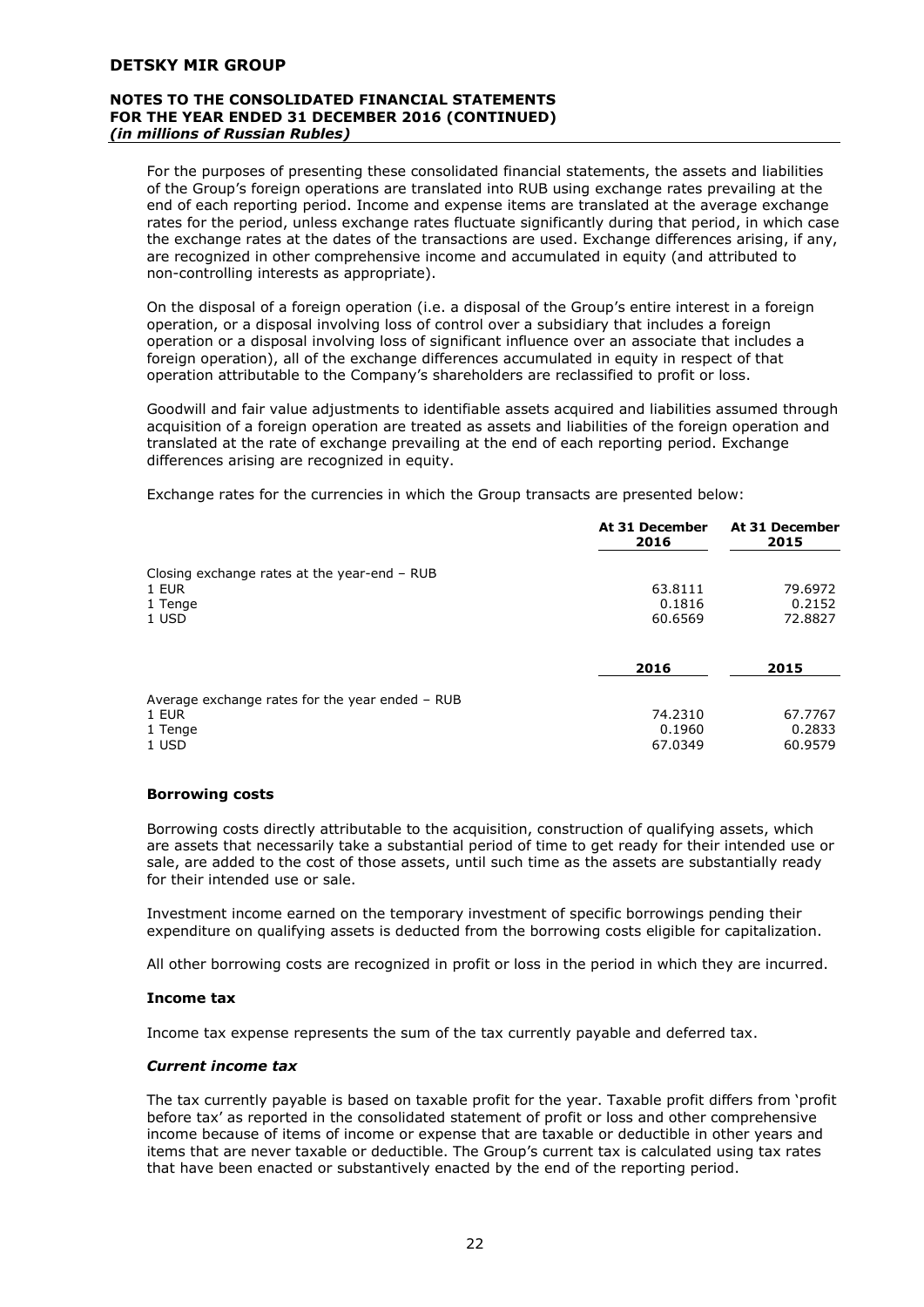#### **NOTES TO THE CONSOLIDATED FINANCIAL STATEMENTS FOR THE YEAR ENDED 31 DECEMBER 2016 (CONTINUED)** *(in millions of Russian Rubles)*

#### *Deferred tax*

Deferred tax is recognized on temporary differences between the carrying amounts of assets and liabilities in the consolidated financial statements and the corresponding tax bases used in the computation of taxable profit. Deferred tax liabilities are generally recognized for all taxable temporary differences. Deferred tax assets are generally recognized for all deductible temporary differences to the extent that it is probable that taxable profits will be available against which those deductible temporary differences can be utilized. Such deferred tax assets and liabilities are not recognized if the temporary difference arises from the initial recognition (other than in a business combination) of assets and liabilities in a transaction that affects neither the taxable profit nor the accounting profit. In addition, deferred tax liabilities are not recognized if the temporary difference arises from the initial recognition of goodwill.

Deferred tax liabilities are recognized for taxable temporary differences associated with investments in subsidiaries and associates, and interests in joint ventures, except where the Group is able to control the reversal of the temporary difference and it is probable that the temporary difference will not reverse in the foreseeable future. Deferred tax assets arising from deductible temporary differences associated with such investments and interests are only recognized to the extent that it is probable that there will be sufficient taxable profits against which to utilize the benefits of the temporary differences and they are expected to reverse in the foreseeable future.

The carrying amount of deferred tax assets is reviewed at the end of each reporting period and reduced to the extent that it is no longer probable that sufficient taxable profits will be available to allow all or part of the asset to be recovered.

Deferred tax liabilities and assets are measured at the tax rates that are expected to apply in the period in which the liability is settled or the asset realized, based on tax rates (and tax laws) that have been enacted or substantively enacted by the end of the reporting period. The measurement of deferred tax liabilities and assets reflects the tax consequences that would follow from the manner in which the Group expects, at the end of the reporting period, to recover or settle the carrying amount of its assets and liabilities.

#### *Current and deferred tax for the year*

Current and deferred tax are recognized in profit or loss, except when they relate to items that are recognized in other comprehensive income or directly in equity, in which case, the current and deferred tax are also recognized in other comprehensive income or directly in equity respectively. Where current tax or deferred tax arises from the initial accounting for a business combination, the tax effect is included in the accounting for the business combination.

#### **Property, plant and equipment**

Buildings, leasehold improvements and equipment are stated in the consolidated statement of financial position at their cost that includes all costs directly attributable to bringing the asset to working condition for its intended use. Major expenditures for improvements and replacements which extend the useful lives of the assets or increase their values or revenue generating capacity are capitalized. Repairs and maintenance are charged to the consolidated statements of profit or loss and other comprehensive oncome as incurred.

Depreciation is computed based on the straight-line method utilizing estimated useful lives of property, plant and equipment as follows:

| <b>Buildings</b>                               | $20-40$ years |
|------------------------------------------------|---------------|
| Leasehold improvements                         | $5-10$ years  |
| Trade equipment                                | 5-7 years     |
| Office equipment and other property, plant and |               |
| equipment                                      | 3-5 years     |

Leasehold improvements are depreciated on a straight-line basis over the shorter of their useful life or lease term. The lease term includes renewals when the Group has a right to renew and it is highly probable that the Group will exercise its right.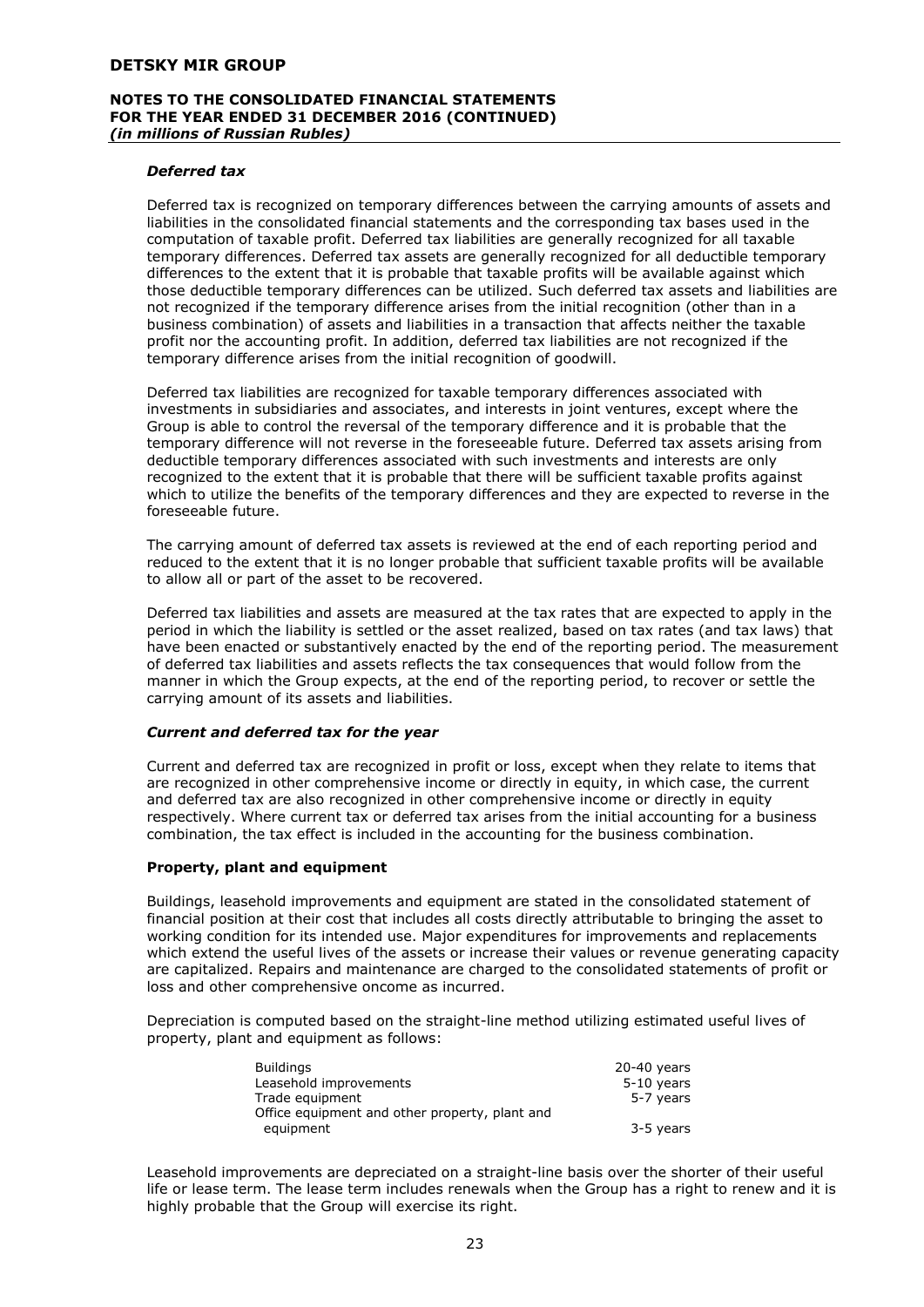#### **NOTES TO THE CONSOLIDATED FINANCIAL STATEMENTS FOR THE YEAR ENDED 31 DECEMBER 2016 (CONTINUED)** *(in millions of Russian Rubles)*

Construction in-progress and equipment for installation are not depreciated until the asset is placed into service. Items of property, plant and equipment that are retired or otherwise disposed of are eliminated from the consolidated balance sheet along with the corresponding accumulated depreciation. Any gain or loss resulting from such retirement or disposal is recognized within profits and losses for the period.

#### **Leases**

The Group has not entered in any finance leases, although enters into operating leases in the normal course of business, particularly relating to rental of retail store premises.

Operating lease payments are recognized as an expense on a straight line basis over the lease term, except where another systematic basis is more representative of the time pattern in which economic benefits from the leased asset are consumed. Contingent rentals arising under operating leases are recognized as an expense in the period in which they are activated.

#### **Intangible assets acquired separately**

Intangible assets with finite useful lives that are acquired separately are carried at cost less accumulated amortization and accumulated impairment losses. Amortization is recognized on a straight-line basis over their estimated useful lives. The estimated useful life and amortization method are reviewed at the end of each reporting period, with the effect of any changes in estimate being accounted for on a prospective basis. Intangible assets with indefinite useful lives that are acquired separately are carried at cost less accumulated impairment losses.

Amortization is recognized on a straight-line basis over their estimated useful lives, presented below.

> Purchased software 2-10 years Other 2-10 years

Intangible assets acquired in a business combination and recognized separately from goodwill are initially recognized at their fair value at the acquisition date (which is regarded as their cost).

Subsequent to initial recognition, intangible assets acquired in a business combination are reported at cost less accumulated amortization and accumulated impairment losses, on the same basis as intangible assets that are acquired separately.

#### *Derecognition of intangible assets*

An intangible asset is derecognized on disposal, or when no future economic benefits are expected from use or disposal. Gains or losses arising from derecognition of an intangible asset, measured as the difference between the net disposal proceeds and the carrying amount of the asset, are recognized in profit or loss when the asset is derecognized.

#### **Impairment of tangible and intangible assets other than goodwill**

At the end of each reporting period, the Group reviews the carrying amounts of its tangible and intangible assets to determine whether there is any indication that those assets have suffered an impairment loss. If any such indication exists, the recoverable amount of the asset is estimated in order to determine the extent of the impairment loss (if any). When it is not possible to estimate the recoverable amount of an individual asset, the Group estimates the recoverable amount of the cash-generating unit to which the asset belongs. When a reasonable and consistent basis of allocation can be identified, corporate assets are also allocated to individual cash-generating units, or otherwise they are allocated to the smallest group of cash-generating units for which a reasonable and consistent allocation basis can be identified.

Intangible assets with indefinite useful lives and intangible assets not yet available for use are tested for impairment at least annually, and whenever there is an indication that the asset may be impaired.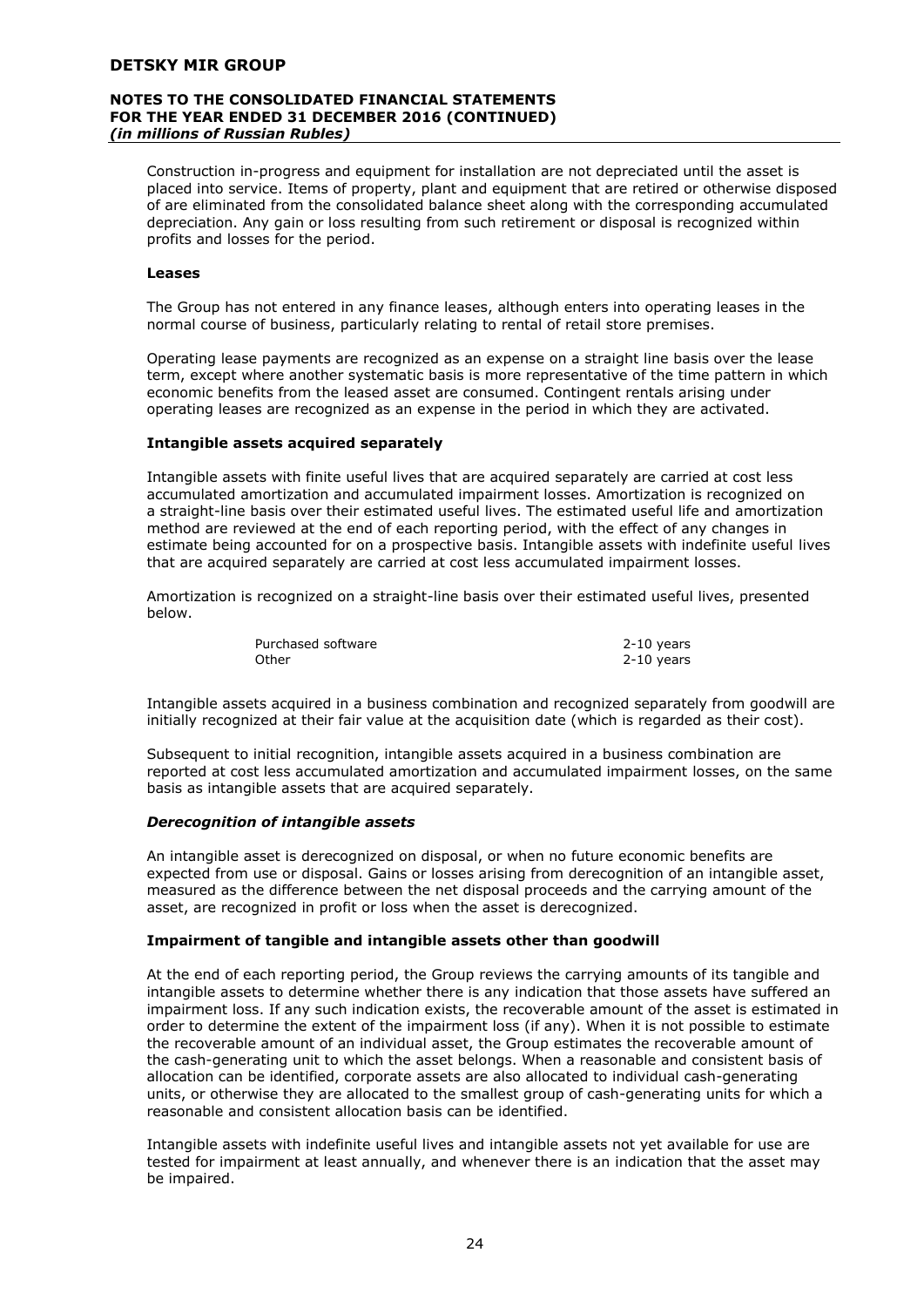#### **NOTES TO THE CONSOLIDATED FINANCIAL STATEMENTS FOR THE YEAR ENDED 31 DECEMBER 2016 (CONTINUED)** *(in millions of Russian Rubles)*

Recoverable amount is the higher of fair value less costs to sell and value in use. In assessing value in use, the estimated future cash flows are discounted to their present value using a pre-tax discount rate that reflects current market assessments of the time value of money and the risks specific to the asset for which the estimates of future cash flows have not been adjusted.

If the recoverable amount of an asset (or cash-generating unit) is estimated to be less than its carrying amount, the carrying amount of the asset (or cash-generating unit) is reduced to its recoverable amount. Impairment losses are recognized in profit or loss.

When an impairment loss subsequently reverses, the carrying amount of the asset (or a cashgenerating unit) is increased to the revised estimate of its recoverable amount, but so that the increased carrying amount does not exceed the carrying amount that would have been determined had no impairment loss been recognized for the asset (or cash-generating unit) in prior years. Recovery of impairment losses is immediately recognized in profit or loss.

#### **Inventories**

Inventories are stated at the lower of cost and net realizable value. The cost of inventories is determined on the average cost basis and includes expenditure incurred in acquiring the inventories, conversion costs and other costs incurred in bringing them to their existing location (retail shops and distribution warehouses) and condition. Supplier allowances that do not represent reimbursement of specific, incremental and identifiable costs incurred to promote a supplier's goods are also included in cost of inventories (as a reduction of it). Net realizable value is the estimated selling price in the ordinary course of business, less the cost of completion and selling expenses.

At the end of each reporting period, the Group provides for estimated shrinkage, obsolete and slow-moving inventory.

#### **Financial instruments**

Financial assets and financial liabilities are recognized when a Group entity becomes a party to the contractual provisions of the instrument.

Financial assets and financial liabilities are initially measured at fair value. Transaction costs that are directly attributable to the acquisition or issue of financial assets and financial liabilities (other than financial assets and financial liabilities at fair value through profit or loss) are added to or deducted from the fair value of the financial assets or financial liabilities, as appropriate, on initial recognition. Transaction costs directly attributable to the acquisition of financial assets or financial liabilities at fair value through profit or loss are recognized immediately in profit or loss.

#### **Effective interest method**

The effective interest method is a method of calculating the amortized cost of a financial instrument and of allocating interest income or expense over the relevant period. The effective interest rate is the rate that exactly discounts estimated future cash receipts or payments (including all fees and amounts paid or received that form an integral part of the effective interest rate, transaction costs and other premiums or discounts) through the expected life of the financial instrument, or, where appropriate, a shorter period, to the net carrying amount on initial recognition.

#### **Fair value of financial instruments**

Fair value of financial instruments which are traded in the active market is estimated at each reporting date on the basis of market quotations or dealer quotes without any deduction for transaction costs. For financial instruments which are not traded in the active market, fair value of the instrument is estimated using valuation techniques that include use of data on market transactions; data on current fair value of other similar instruments; discounted cash flow analyses or other valuation techniques.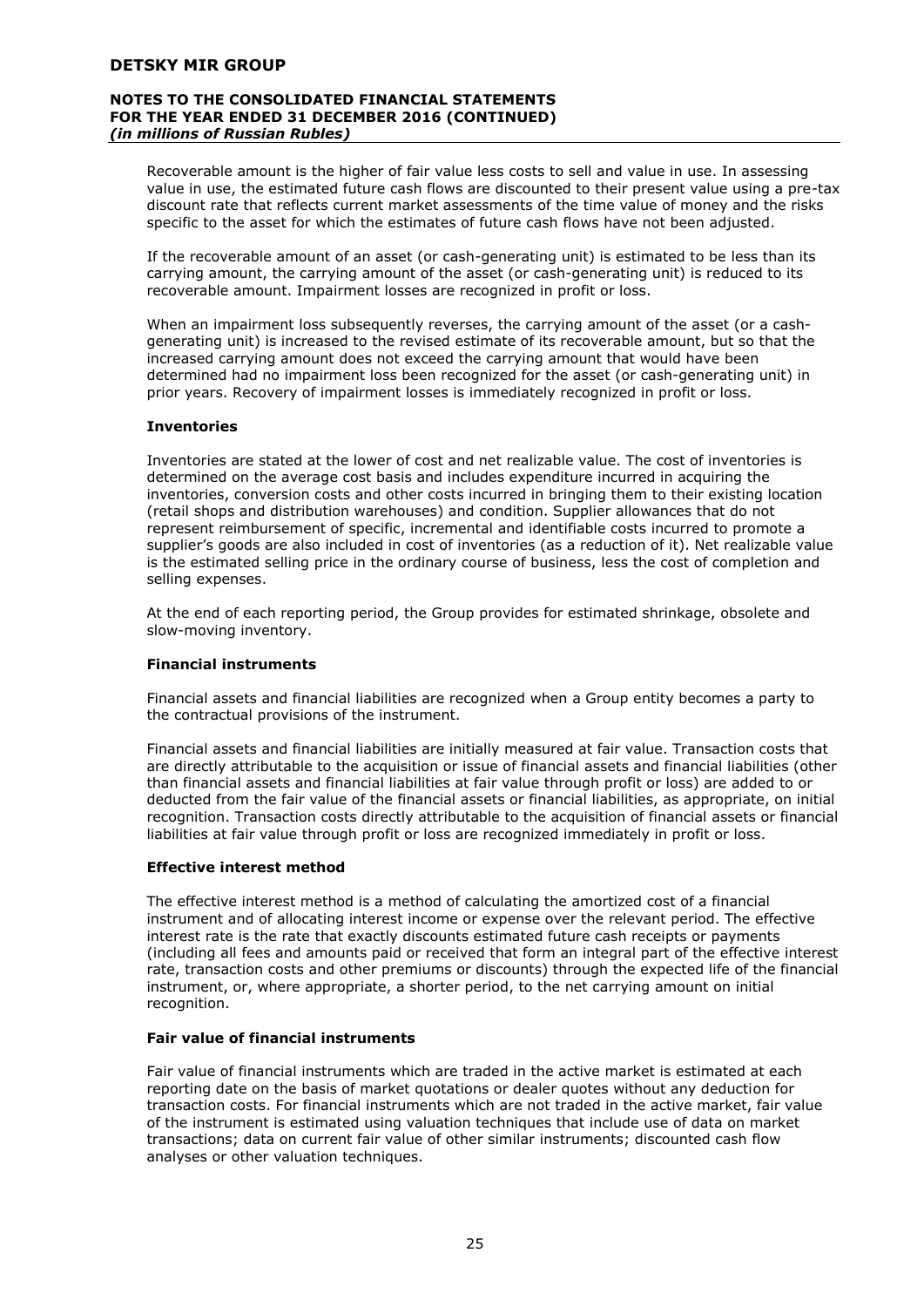#### **NOTES TO THE CONSOLIDATED FINANCIAL STATEMENTS FOR THE YEAR ENDED 31 DECEMBER 2016 (CONTINUED)** *(in millions of Russian Rubles)*

The Group uses the following hierarchy to determine and disclose methods of fair value measurement of financial instruments:

- Level 1: prices on similar assets and liabilities determined in active markets (unadjusted);
- Level 2: techniques where all used inputs that significantly affect the fair value are observable directly or indirectly;
- Level 3: techniques where used inputs that significantly affect the fair value are not based on observable market data.

#### *Financial assets*

Financial assets are classified into the following specified categories: financial assets at fair value through profit or loss, held to maturity investments, available for sale financial assets and loans and receivables.

The classification depends on the nature and purpose of the financial assets and is determined at the time of initial recognition. All regular routine purchases or sales of financial assets are recognized on a trade date basis. Regular routine purchases or sales are purchases or sales of financial assets that require delivery of assets within the time frame established by regulation or convention in the marketplace.

#### Investments held-to-maturity

Investments held-to-maturity are non-derivative financial assets with fixed or determinable payments and fixed maturity dates that the Group has the positive intent and ability to hold to maturity. Subsequent to initial recognition, held-to-maturity investments are measured at amortized cost using the effective interest method less any impairment.

#### Loans and receivables

Loans and receivables are non-derivative financial assets with fixed or determinable payments that are not quoted in an active market. Loans and receivables (including trade and other receivables) are measured at amortized cost using the effective interest method, less any impairment.

Interest income is recognized by applying the effective interest rate, except for short-term receivables when the recognition of interest would be immaterial.

#### Cash and cash equivalents

Cash and cash equivalents comprise cash balances, cash deposits and highly liquid investments with original maturities of three months or less, that are readily convertible to known amounts of cash and are subject to an insignificant risk of changes in value.

#### Impairment of financial assets

Financial assets are assessed for indicators of impairment at the end of each reporting period. Financial assets are considered to be impaired when there is objective evidence that, as a result of one or more events that occurred after the initial recognition of the financial asset, the estimated future cash flows of the investment have been affected.

Objective evidence that financial assets are impaired can include:

- Significant financial difficulty of the issuer or counterparty; or
- Breach of contract, such as default or delinquency in interest or principal payments; or
- It becoming probable that the borrower will enter bankruptcy or financial re-organization; or
- Disappearance of an active market for that financial asset because of financial difficulties.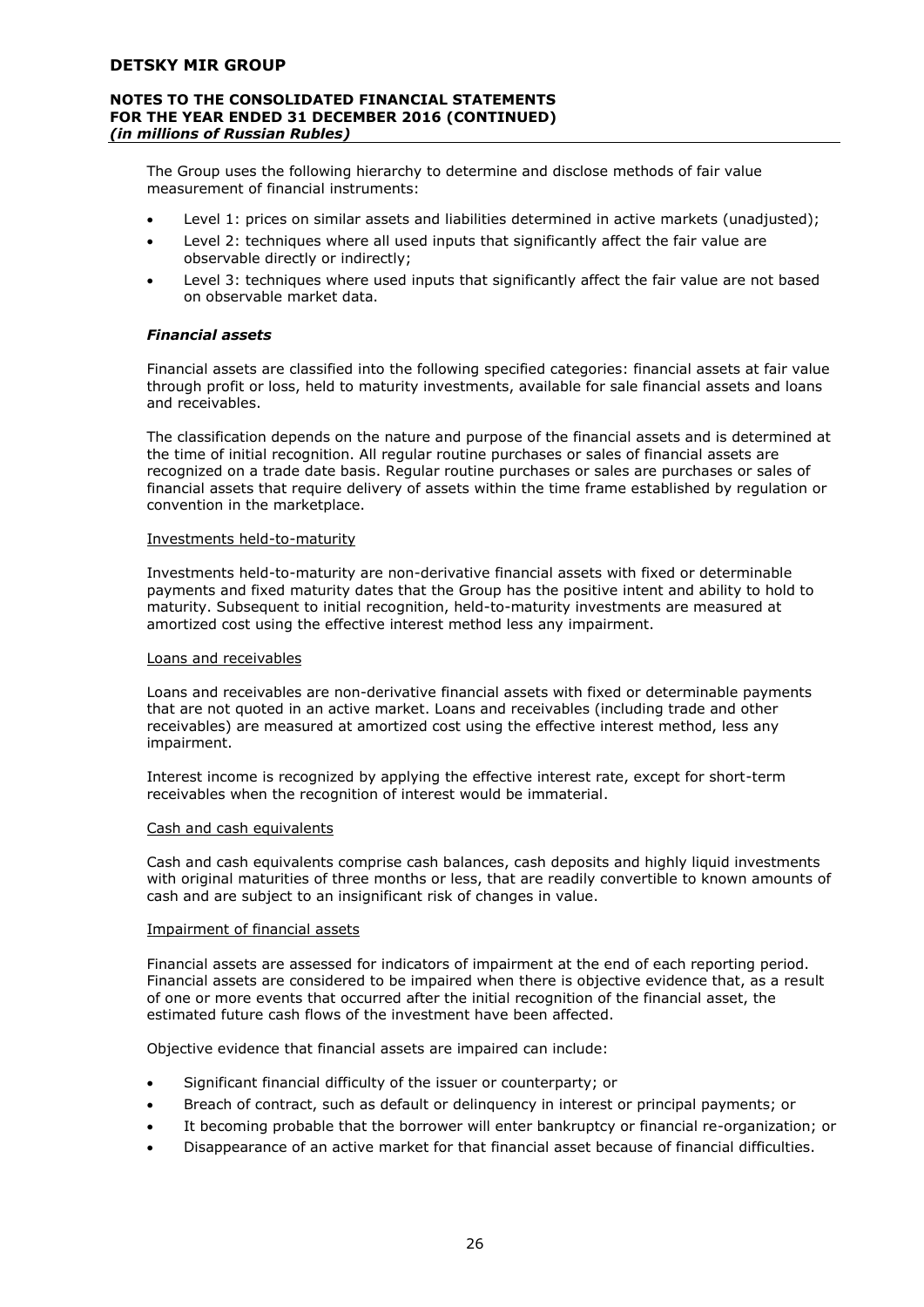#### **NOTES TO THE CONSOLIDATED FINANCIAL STATEMENTS FOR THE YEAR ENDED 31 DECEMBER 2016 (CONTINUED)** *(in millions of Russian Rubles)*

For certain categories of financial assets, such as trade receivables, assets that are assessed not to be impaired individually are, in addition, assessed for impairment on a collective basis. Objective evidence of impairment for a portfolio of receivables could include the Group's past experience of collecting payments, an increase in the number of delayed payments as well as observable changes in economic conditions that correlate with defaults on receivables.

For financial assets carried at amortized cost, the amount of the impairment is the difference between the asset's carrying amount and the present value of estimated future cash flows, discounted at the original effective interest rate.

For financial assets carried at cost, the amount of the impairment loss is measured as the difference between the asset's carrying amount and the present value of the estimated future cash flows discounted at the current market rate of return for a similar financial asset. Such impairment loss will not be reversed in subsequent periods.

The carrying value of the financial asset is reduced by the impairment loss directly for all financial assets with the exception of trade receivables, where the carrying amount is reduced through the use of a provision account. When a trade receivable is considered uncollectible, it is written off against the provision account. Subsequent recoveries of amounts previously written off are credited against the provision account. Changes in the carrying amount of the provision account are recognized in profit or loss.

#### Derecognition of financial assets

The Group derecognizes a financial asset only when the contractual rights to the cash flows from the asset expire; or it transfers the financial asset and substantially all the risks and rewards of ownership of the asset to another entity. If the Group neither transfers nor retains substantially all the risk and rewards of ownership and continues to control the transferred asset, the Group recognizes its retained interest in the asset and an associated liability for amounts it may have to pay. If the Group retains substantially all the risks and rewards of ownership of a transferred financial asset, the Group continues to recognize the financial asset and also recognizes a collateralized borrowing for the proceeds received.

On derecognition of a financial asset in its entirety, the difference between the asset's carrying amount and the sum of the consideration received and receivable and the cumulative gain or loss that had been recognized in other comprehensive income and accumulated in equity is recognized in profit or loss.

On derecognition of a financial asset other than in its entirety (e.g. when an entity retains an option to repurchase part of a transferred asset or retains a residual interest that does not result in the retention of substantially all the risks and rewards of ownership and the control is retained), the Group allocates the previous carrying amount of the financial asset between the part it continues to recognize under continuing involvement, and the part it no longer recognizes on the basis of the relative fair values of those parts on the date of the transfer. The difference between the carrying amount allocated to the part that is no longer recognized and the sum of the consideration received for the part no longer recognized and any cumulative gain or loss allocated to it that had been recognized in other comprehensive income is recognized in profit or loss. A cumulative gain or loss that had been recognized in other comprehensive income is allocated between the part that continues to be recognized and the part that is no longer recognized on the basis of the relative fair values of those parts.

#### *Financial liabilities*

#### Classification as debt or equity

Debt and equity instruments issued by Group entities are classified as either financial liabilities or as equity in accordance with the substance of the contractual arrangements and the definitions of a financial liability and an equity instrument.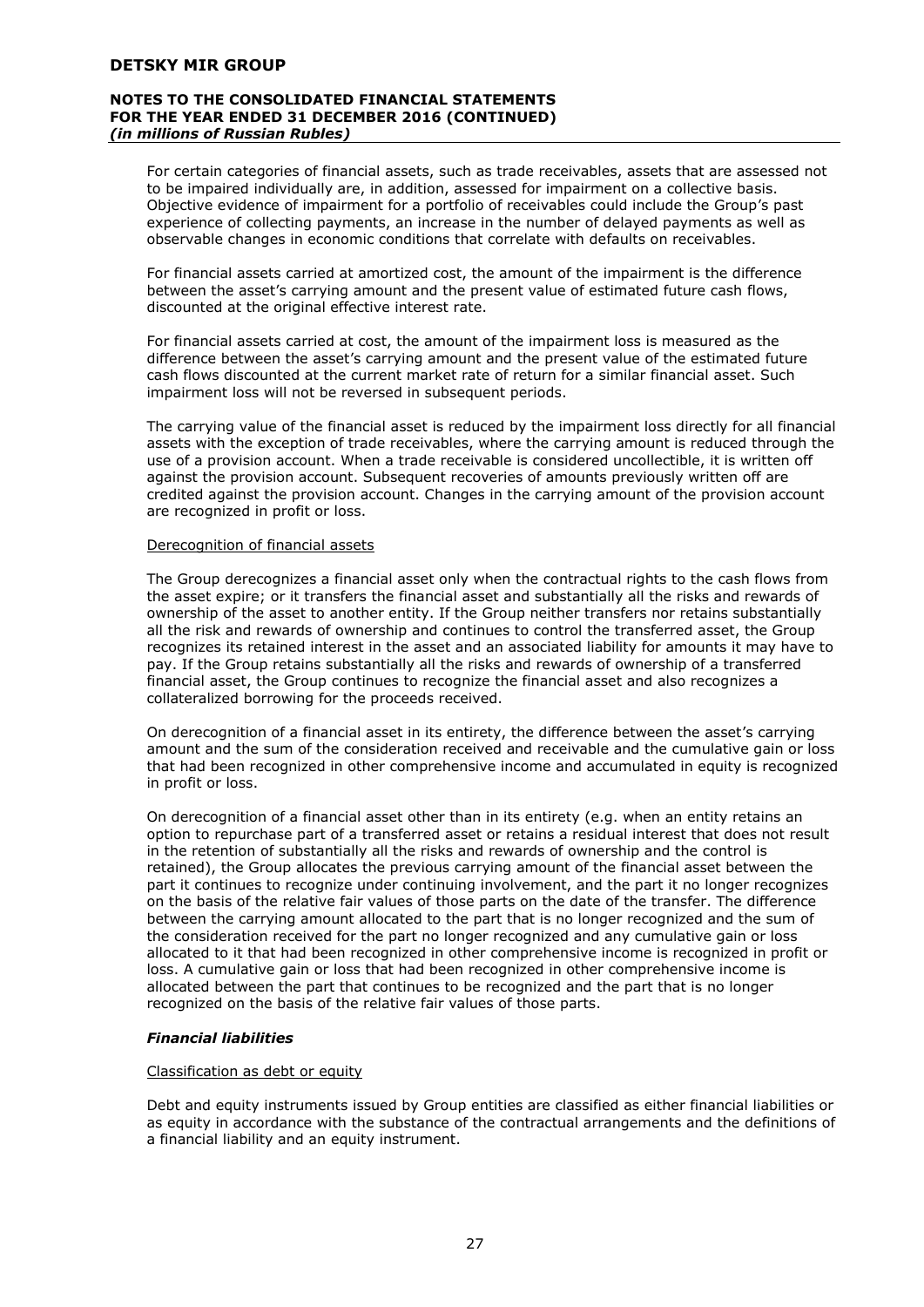#### **NOTES TO THE CONSOLIDATED FINANCIAL STATEMENTS FOR THE YEAR ENDED 31 DECEMBER 2016 (CONTINUED)** *(in millions of Russian Rubles)*

#### Equity instrument

An equity instrument is any contract that evidences a residual interest in the assets of an entity after deducting all of its liabilities. Equity instruments issued by the Group are recognized at the proceeds received, net of direct issue costs.

Repurchase of the Group's own equity instruments is recognized and deducted directly in equity. No gain or loss is recognized in profit or loss on the purchase, sale, issue or cancellation of the Group's own equity instruments.

#### Financial liabilities

Financial liabilities (including borrowings) are subsequently measured at amortized cost using the effective interest method.

#### Derecognition of financial liabilities

The Group derecognizes financial liabilities when, and only when, the Group's obligations are discharged, canceled or they expire. The difference between the carrying amount of the financial liability derecognized and the consideration paid and payable is recognized in profit and loss.

#### *Derivative financial instruments*

In course of its business the Group from time to time enters into derivative financial instruments to manage its exposure to foreign exchange rate risk mostly through foreign exchange forward contracts. The Group does not use hedge accounting for these derivatives. As a result, such derivative financial instruments are treated as other financial assets and liabilities at FVTPL. Gains and losses recognized for the changes in fair value of forward contracts are presented as part of finance costs or other operating expenses of the Group depending on whether its use is related to a financial item or an operating item.

The fair value of forward exchange contracts is calculated by reference to current forward exchange rates for contracts with similar maturity profiles.

#### **Provisions**

Provisions are recognized when the Group has a present obligation (legal or constructive) as a result of a past event, it is probable that the Group will be required to settle the obligation, and a reliable estimate can be made of the amount of the obligation.

The amount recognized as a provision is the best estimate of the consideration required to settle the present obligation at the end of the reporting period, taking into account the risks and uncertainties surrounding the obligation. When a provision is measured using the cash flows estimated to settle the present obligation, its carrying amount is the present value of those cash flows (when the effect of the time value of money is material).

When some or all of the economic benefits required to settle a provision are expected to be recovered from a third party, a receivable is recognized as an asset if it is virtually certain that reimbursement will be received and the amount of the receivable can be measured reliably.

#### **Cash-settled share-based compensation**

In 2014-2016, certain Company's employees of managerial positions were entitled to share-based compensation ("phantom" shares). The Group's liabilities related to such payments are recognized as "cash-settled share-based compensation" and initially measured at the fair value of such liabilities. At the end of each reporting period until the liability is settled, and at the date of settlement, the fair value of the liability is remeasured, with any changes in fair value recognized in profit or loss for the period.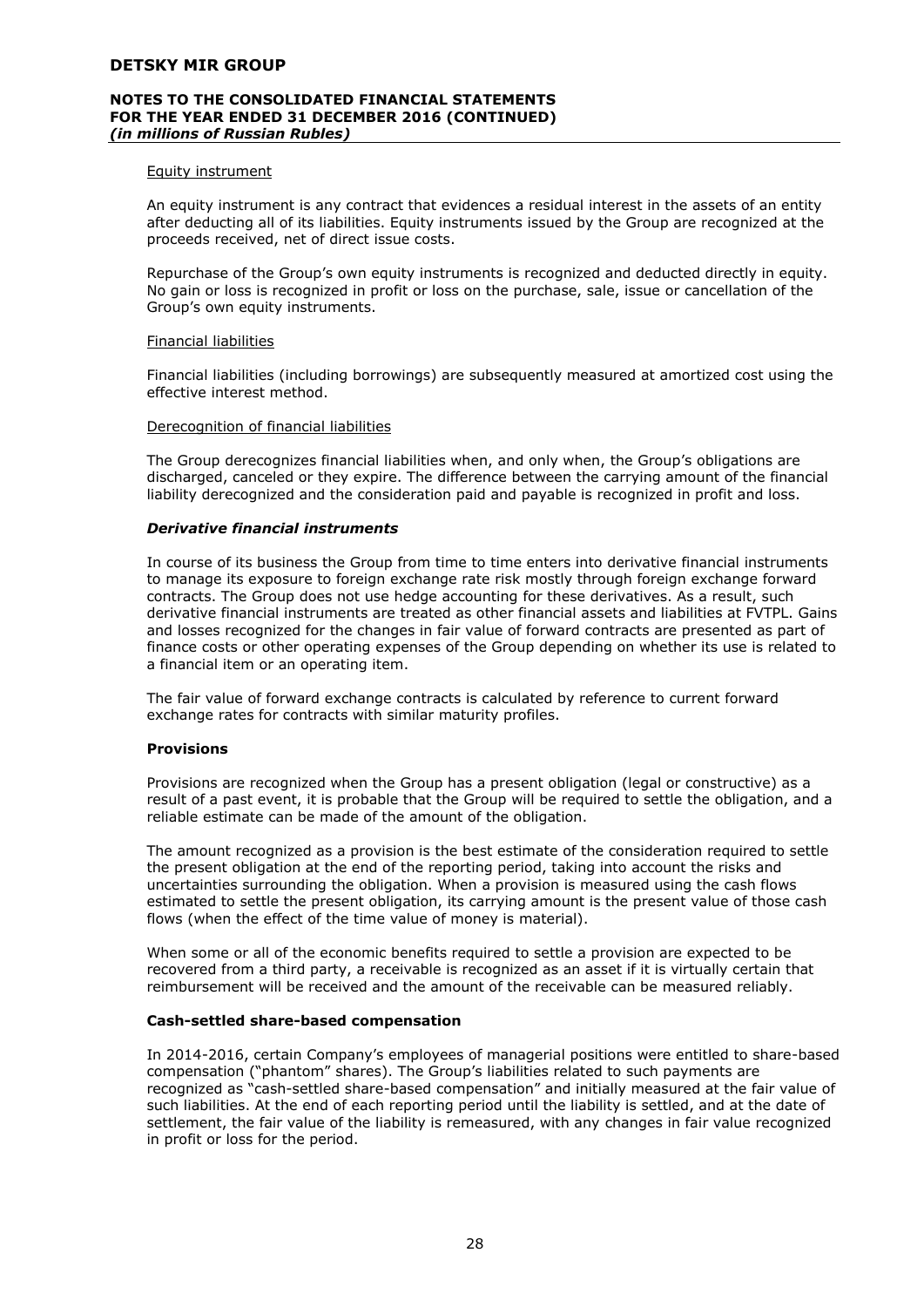#### **NOTES TO THE CONSOLIDATED FINANCIAL STATEMENTS FOR THE YEAR ENDED 31 DECEMBER 2016 (CONTINUED)** *(in millions of Russian Rubles)*

#### **Equity-settled share-based compensation**

Equity-settled share-based compensation are accounted for at fair value determined on the grant date. The fair value determined at the grant date is expensed on a straight-line basis over the vesting period.

#### **Dividends**

Dividends and the related taxes are recognized as a liability in the period in which they have been declared and become legally payable. Dividends can be paid out in accordance with laws of the jurisdictions in which the Group's entities are incorporated and registered.

#### **5. CRITICAL ACCOUNTING JUDGMENTS AND KEY SOURCES OF ESTIMATION UNCERTAINTY**

In the application of the Group's accounting policies, which are described in Note 4 "Significant Accounting Policies", management is required to make judgments, estimates and assumptions about the carrying amounts of assets and liabilities that are not readily apparent from other sources. The estimates and associated assumptions are based on historical experience and other factors that are considered to be relevant. Actual results may differ from these estimates.

The estimates and underlying assumptions are reviewed on an ongoing basis. Revisions to accounting estimates are recognized in the period in which the estimate is revised if the revision affects only that period, or in the period of the revision and future periods if the revision affects both current and future periods.

The key assumptions concerning the future and other key sources of estimation uncertainty at the reporting date, that have a significant risk of causing a material adjustment to the carrying amounts of assets and liabilities within the next financial year are discussed below.

#### **Useful economic life and residual value of property, plant and equipment**

The Group's property, plant and equipment are depreciated using the straight-line method over their estimated useful lives which are based on management's business plans and operational estimates.

Estimated useful lives of leasehold improvements is based on leases retail space contracts, as it is the intent, and experience, that these leases will be kept until the expiration of the agreed term.

Management annually reviews the appropriateness of asset's useful economic lives. The review is based on the current condition of the assets and plans to fully renovate the stores in the near future.

#### **Taxation**

The Group is subject to income taxes and other taxes. Significant judgment is required in determining the provision for income tax and other taxes as there are a number of transactions and calculations for which the ultimate tax determination is uncertain. The Group recognizes liabilities for anticipated tax audit issues based on estimates of whether additional taxes will be due. Where the final tax outcome of various matters is different from the amounts that were recorded, such difference will impact the amounts of current and deferred income tax in the period in which such determination is made.

#### **Supplier bonuses**

The Group receives various types of bonuses from suppliers in the form of cash payments or allowances for various programs, primarily volume incentives and reimbursements for specific programs such as markdowns, margin protection and advertising. Management has concluded that substantially all payments from suppliers are accounted for as a reduction of inventory purchases and recognized in the consolidated statement of profit or loss and other comprehensive income when the related inventory is sold.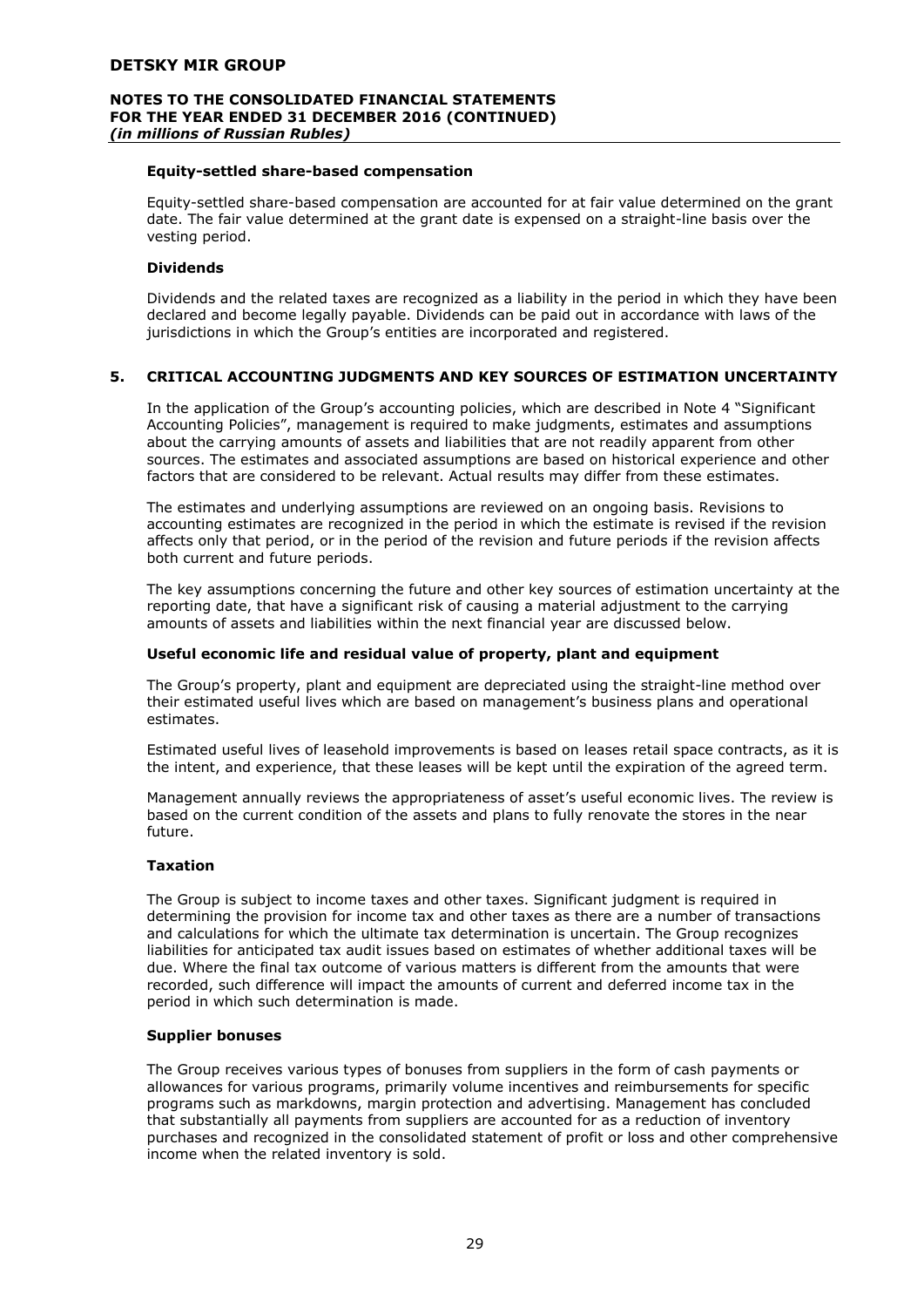#### **NOTES TO THE CONSOLIDATED FINANCIAL STATEMENTS FOR THE YEAR ENDED 31 DECEMBER 2016 (CONTINUED)** *(in millions of Russian Rubles)*

#### **Measuring inventories**

Management reviews the inventory balances to determine if inventories can be sold at amounts greater than or equal to their carrying amounts plus costs to sell. This review includes identification of slow moving inventories and obsolete inventories. The identification process includes historical performance of the inventory, current operational plans for the inventory as well as industry and customer specific trends. Management makes an allowance for any items considered to be obsolete. The allowance represents the difference between the cost of inventory and its estimated net realizable value.

If actual results differ from management's expectations with respect to the selling of inventories at amounts equal to or less than their carrying amounts, management would be required to adjust the carrying amount of inventories.

During the period between inventory counts or cycle counts in stores, the Group estimates losses related to shrinkage that may have been identified in each store if a stock count was carried out on the reporting date, on a store-by-store basis. The estimation as of reporting date is based on the average historical actual shrinkage results, net of surpluses, in stores of the Group.

#### **Revenue attributed to loyalty program "YO-YO"**

The Group accounts for customer loyalty points as a separate component of the sale transaction in which they are granted. A portion of a fair value of the consideration received from customers is allocated to the award points and deferred, and is recognized as revenue over the period when award credits are redeemed. Therefore, management has to make assumptions about expected redemption rates, which are subject to availability of prior periods' statistics and significant uncertainty at the reporting date.

#### **6. REVENUE**

|                                               | 2016       | 2015       |
|-----------------------------------------------|------------|------------|
| Retail, excluding luxury and the online store | 77,621     | 59,447     |
| Online store<br>Luxury retail                 | 1,868<br>۰ | 969<br>108 |
| Other                                         | 58         | 20         |
| <b>Total</b>                                  | 79,547     | 60,544     |

Revenue for sales of goods ordered via the Internet and picked up at Group's retail stores is included in retail revenue.

Revenue from ELC-branded stores, shown within retail revenue, for the years ended 31 December 2016 and 2015 amounted to RUB 1,001 million and RUB 934 million, respectively.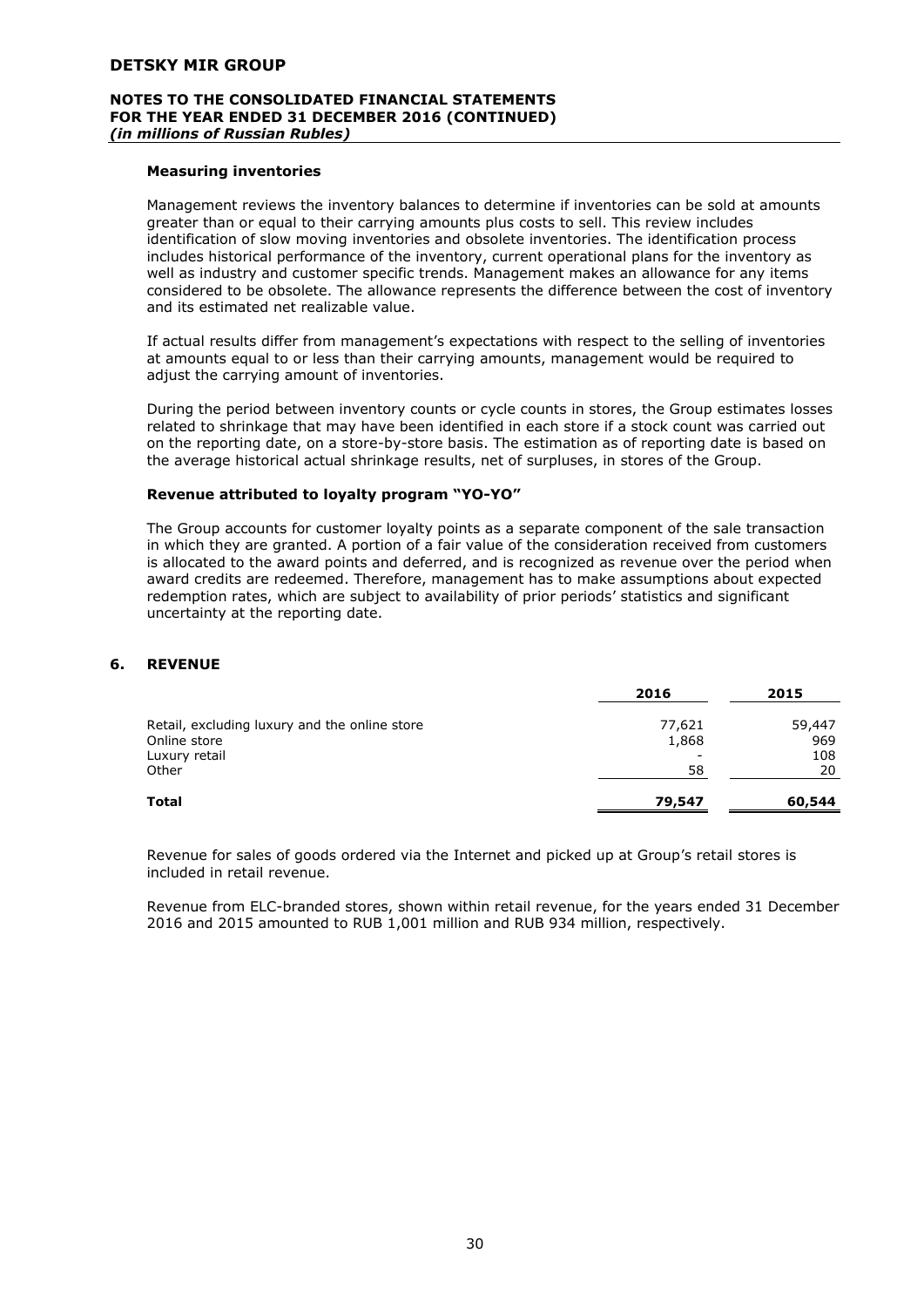#### **NOTES TO THE CONSOLIDATED FINANCIAL STATEMENTS FOR THE YEAR ENDED 31 DECEMBER 2016 (CONTINUED)** *(in millions of Russian Rubles)*

#### **7. SELLING, GENERAL AND ADMINISTRATIVE EXPENSES**

|                                                                         | 2016   | 2015   |
|-------------------------------------------------------------------------|--------|--------|
| Rent and utility                                                        | 8,191  | 7,073  |
| Payroll                                                                 | 7,106  | 6,809  |
| Depreciation and amortization                                           | 1,591  | 954    |
| Advertising and marketing expenses                                      | 1,058  | 1,091  |
| Banking services                                                        | 656    | 457    |
| Repair and maintenance                                                  | 338    | 287    |
| Software maintenance                                                    | 313    | 122    |
| Promotional materials                                                   | 282    | 229    |
| Security expenses                                                       | 253    | 228    |
| Taxes (other than income tax)                                           | 142    | 83     |
| Consulting services                                                     | 118    | 46     |
| Communication expense                                                   | 103    | 89     |
| Travel expenses                                                         | 91     | 73     |
| Bad debts written off and change in allowance for doubtful debts        | 34     | (26)   |
| Stationery and other materials                                          | 28     | 53     |
| Income from partial release in provisions for fines for cancellation of |        |        |
| orders from luxury goods suppliers booked in 2014                       |        | (93)   |
| Other                                                                   | 179    | 250    |
| Total                                                                   | 20,483 | 17,725 |

#### **8. FINANCE INCOME AND EXPENSES**

#### **Finance income**

|                                                                                        | 2016      | 2015        |
|----------------------------------------------------------------------------------------|-----------|-------------|
| Interest income on bank deposits<br>Interest income on loans issued to related parties | 35<br>135 | 94<br>629   |
| <b>Total</b>                                                                           | 170       | 723         |
| <b>Finance expenses</b>                                                                | 2016      | 2015        |
| Interest expense on bonds<br>Interest expense on bank loans                            | 1,938     | 39<br>2,014 |
| <b>Total</b>                                                                           | 1,938     | 2,053       |

#### **9. INCOME TAXES**

#### **9.1. Income tax recognized in profit or loss**

|                                                                                            | 2016                  | 2015                 |
|--------------------------------------------------------------------------------------------|-----------------------|----------------------|
| <b>Current tax</b><br>In respect of the current year<br>In respect of prior years<br>Other | (1,952)<br>340<br>(4) | (1,044)<br>52<br>(2) |
|                                                                                            | (1,616)               | (994)                |
| <b>Deferred tax</b><br>In respect of the current year                                      | 551                   | 416                  |
|                                                                                            | 551                   | 416                  |
| Total income tax expense recognized in profit or loss                                      | (1,065)               | (578)                |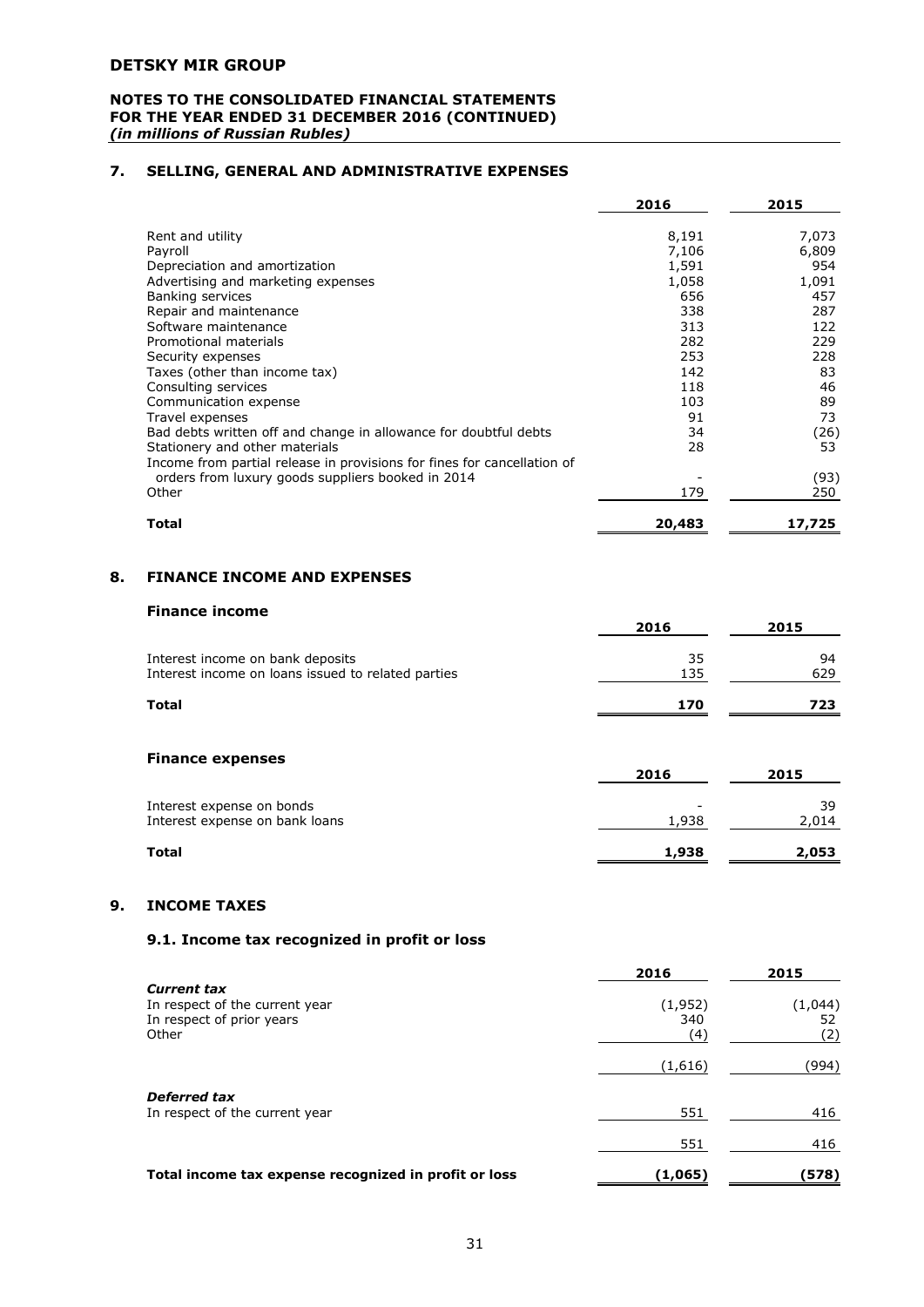#### **NOTES TO THE CONSOLIDATED FINANCIAL STATEMENTS FOR THE YEAR ENDED 31 DECEMBER 2016 (CONTINUED)** *(in millions of Russian Rubles)*

Below is a reconciliation of income tax calculated using the income tax rate effective in the Russian Federation where the Group has its main operating entities to the actual income tax expense recorded in the consolidated statement of profit or loss and other comprehensive income:

|                                                                                                                                                                                                                                                                                                               | 2016            | 2015                  |
|---------------------------------------------------------------------------------------------------------------------------------------------------------------------------------------------------------------------------------------------------------------------------------------------------------------|-----------------|-----------------------|
| Profit before tax                                                                                                                                                                                                                                                                                             | 4,885           | 1,554                 |
| Income tax expense calculated at 20% (2015: 20%)                                                                                                                                                                                                                                                              | 977             | 311                   |
| Non-deductible inventory losses<br>Loss from goodwill impairment not deductible for tax purposes<br>Provision uncertain tax positions<br>Other non-deductible expenses, net<br>Deferred tax assets not recognized in respect of current period tax<br>losses<br>Other charges not deductible for tax purposes | 365<br>43<br>16 | 173<br>73<br>28<br>43 |
| Prior period income tax adjustment                                                                                                                                                                                                                                                                            | (340)           | (52)                  |
| Income tax expense recognized in profit or loss                                                                                                                                                                                                                                                               | 1,065           | 578                   |

#### **9.2. Deferred tax balances**

Deferred tax assets and liabilities of the Group comprise differences resulting from differences between the tax and accounting bases for the following assets and liabilities:

| 2016                                            | <b>Opening</b><br>balance | <b>Recognized in</b><br>profit or loss | <b>Closing balance</b> |
|-------------------------------------------------|---------------------------|----------------------------------------|------------------------|
| Deferred tax assets<br>in relation to:          |                           |                                        |                        |
| Inventories                                     | 3,266                     | 1,866                                  | 5,132                  |
| Accrued expenses and other deductible temporary |                           |                                        |                        |
| differences                                     | 1,982                     | 162                                    | 2,144                  |
| Deferred revenue                                | 278                       | 538                                    | 816                    |
| Losses carried forward                          | 227                       | 221                                    | 448                    |
| Total temporary differences                     | 5,753                     | 2,787                                  | 8,540                  |
| Deferred tax assets                             | 1,151                     | 557                                    | 1,708                  |
| Deferred tax liabilities in relation to:        |                           |                                        |                        |
| Property, plant and equipment                   | (315)                     | (29)                                   | (345)                  |
| <b>Total temporary differences</b>              | (315)                     | (29)                                   | (345)                  |
| <b>Deferred tax liabilities</b>                 | (63)                      | (6)                                    | (69)                   |
| Net deferred tax assets                         | 1,088                     | 551                                    | 1,639                  |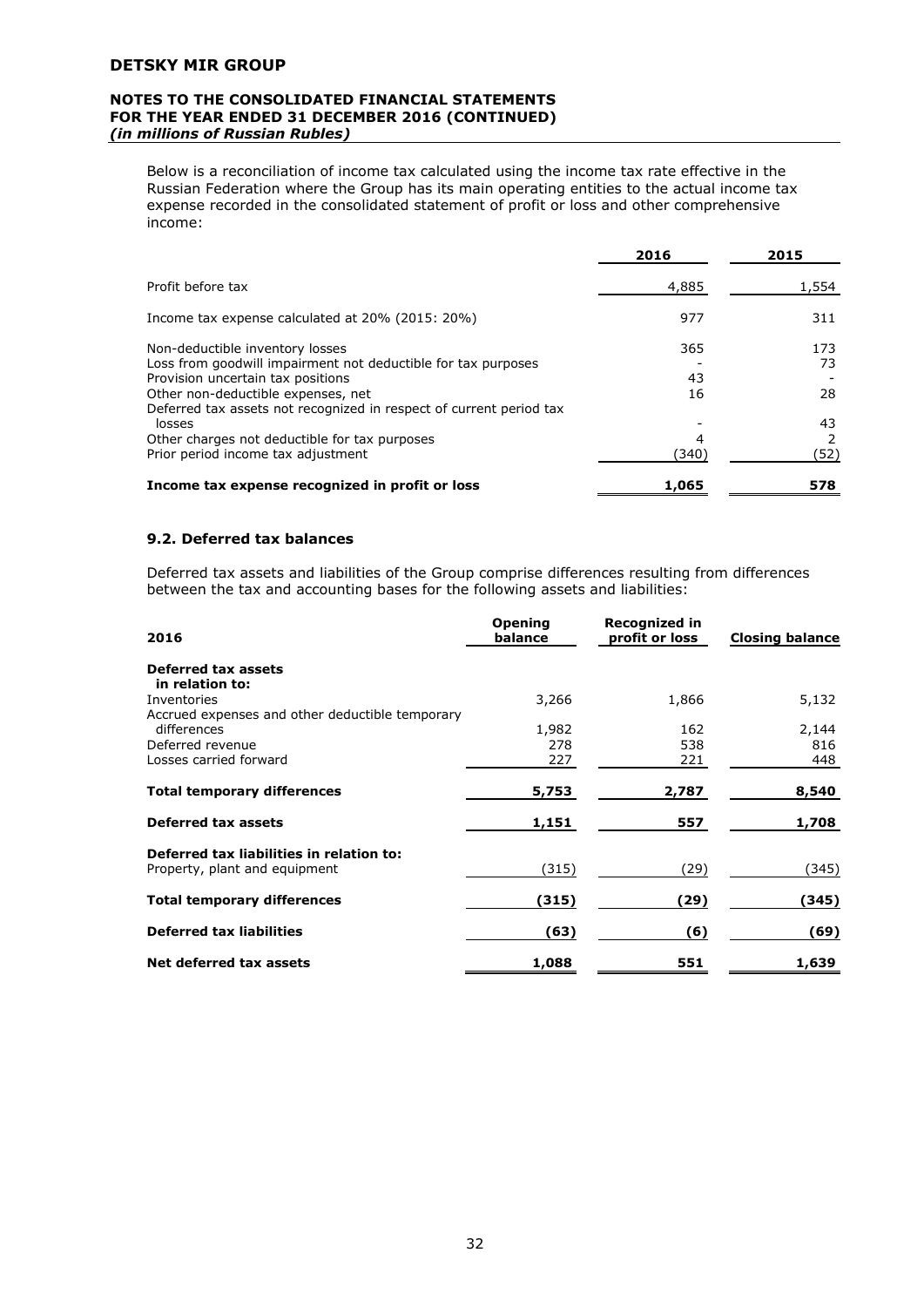#### **NOTES TO THE CONSOLIDATED FINANCIAL STATEMENTS FOR THE YEAR ENDED 31 DECEMBER 2016 (CONTINUED)** *(in millions of Russian Rubles)*

| 2015                                            | <b>Opening</b><br>balance | Recognized in<br>profit or loss | <b>Closing balance</b> |
|-------------------------------------------------|---------------------------|---------------------------------|------------------------|
| Deferred tax assets in relation to:             |                           |                                 |                        |
| Inventories                                     | 1,814                     | 1,452                           | 3,266                  |
| Accrued expenses and other deductible temporary |                           |                                 |                        |
| differences                                     | 1,220                     | 762                             | 1,982                  |
| Deferred revenue                                | 347                       | (69)                            | 278                    |
| Losses carried forward                          | 163                       | 64                              | 227                    |
| Less: valuation allowance                       | (9)                       | 9                               |                        |
| <b>Total temporary differences</b>              | 3,535                     | 2,218                           | 5,753                  |
| Deferred tax assets                             | 707                       | 444                             | 1,151                  |
| Deferred tax liabilities in relation to:        |                           |                                 |                        |
| Property, plant and equipment                   | (52)                      | (263)                           | (315)                  |
| Other taxable temporary differences             | (122)                     | 122                             |                        |
| <b>Total temporary differences</b>              | (174)                     | (141)                           | (315)                  |
| <b>Deferred tax liabilities</b>                 | (35)                      | (28)                            | (63)                   |
| Net deferred tax assets                         | 672                       | 416                             | 1,088                  |

As at 31 December 2016 and 31 December 2015 there were no taxable temporary differences related to investments in subsidiaries for which deferred tax liabilities might have been recognized if the Group had not been in a position to control the timing of the reversal of these temporary differences.

#### **10. PROPERTY, PLANT AND EQUIPMENT**

|                             | <b>Buildings</b><br>and<br>leasehold<br>improve-<br>ments | Trade<br>equipment | Office and<br>warehouse<br>equipment<br>and other<br>fixed assets | <b>Construction</b><br>in-progress | Total  |
|-----------------------------|-----------------------------------------------------------|--------------------|-------------------------------------------------------------------|------------------------------------|--------|
| Cost                        |                                                           |                    |                                                                   |                                    |        |
| At 1 January 2015           | 2,970                                                     | 2,024              | 661                                                               | 485                                | 6,140  |
| Additions                   | 24                                                        | 4                  | 8                                                                 | 4,559                              | 4,595  |
| <b>Transfers</b>            | 3,374                                                     | 175                | 1,277                                                             | (4,826)                            |        |
| <b>Disposals</b>            | (41)                                                      | (28)               | (28)                                                              | (43)                               | (140)  |
| At 31 December 2015         | 6,327                                                     | 2,175              | 1,918                                                             | 175                                | 10,595 |
| Additions                   | 35                                                        | 10                 | 27                                                                | 1,409                              | 1,481  |
| <b>Transfers</b>            | 559                                                       | 704                | 202                                                               | (1, 465)                           |        |
| <b>Disposals</b>            | (32)                                                      | (649)              | (67)                                                              |                                    | (748)  |
| Acquisition of subsidiaries | 3                                                         | 3                  |                                                                   |                                    | 6      |
| At 31 December 2016         | 6,892                                                     | 2,243              | 2,080                                                             | 119                                | 11,334 |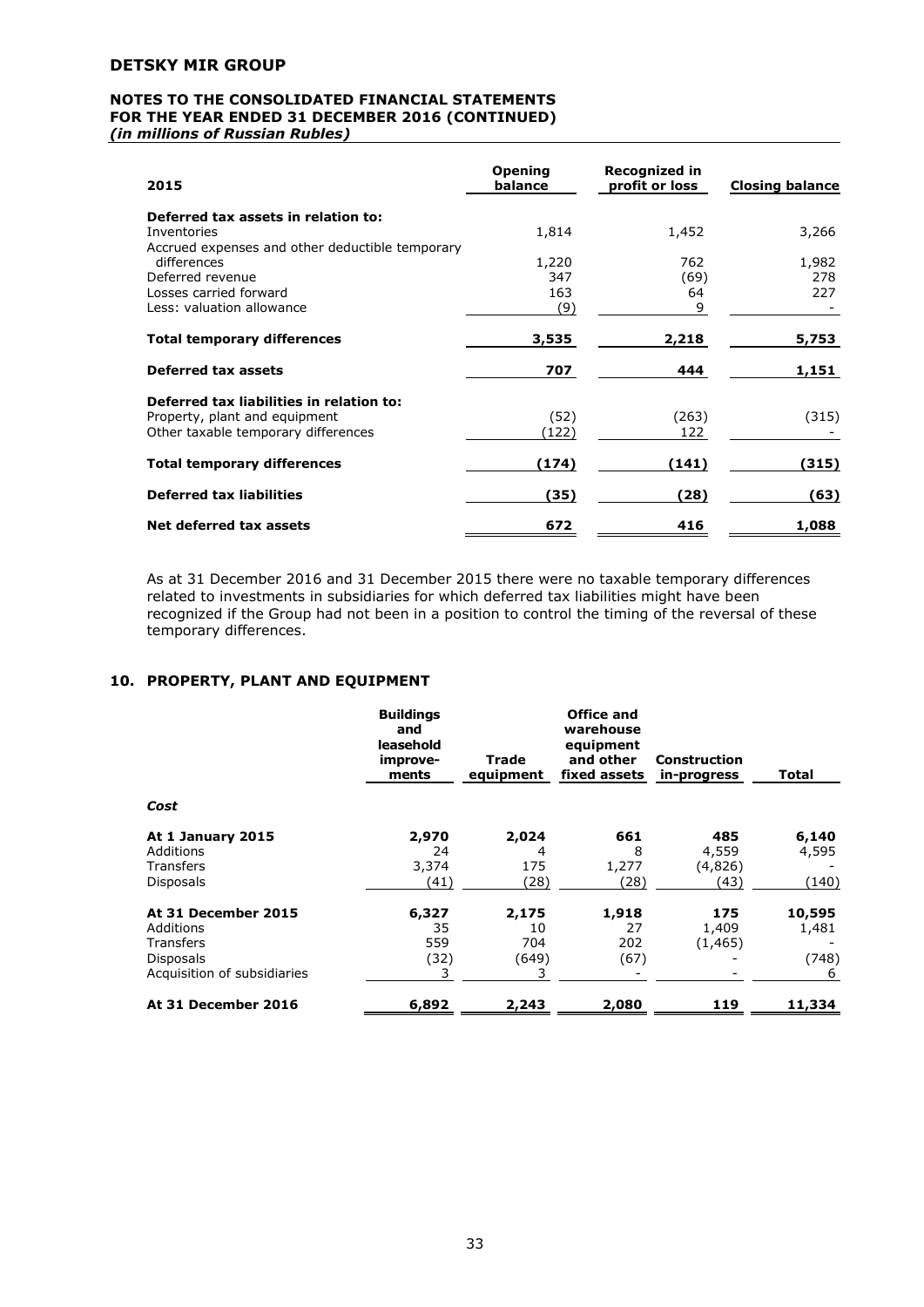#### **NOTES TO THE CONSOLIDATED FINANCIAL STATEMENTS FOR THE YEAR ENDED 31 DECEMBER 2016 (CONTINUED)** *(in millions of Russian Rubles)*

|                                                                                                | <b>Buildings</b><br>and<br>leasehold<br>improve-<br>ments | Trade<br>equipment         | <b>Office and</b><br>warehouse<br>equipment<br>and other<br>fixed assets | <b>Construction</b><br>in-progress | Total                        |
|------------------------------------------------------------------------------------------------|-----------------------------------------------------------|----------------------------|--------------------------------------------------------------------------|------------------------------------|------------------------------|
| <b>Accumulated depreciation and</b><br>impairment                                              |                                                           |                            |                                                                          |                                    |                              |
| At 1 January 2015                                                                              | 1,311                                                     | 1,468                      | 263                                                                      |                                    | 3,042                        |
| Depreciation expense<br><b>Disposals</b>                                                       | 431<br>(36)                                               | 107<br>(27)                | 312<br>(25)                                                              |                                    | 850<br>(88)                  |
| At 31 December 2015<br>Depreciation expense<br><b>Disposals</b><br>Acquisition of subsidiaries | 1,706<br>638<br>(25)<br>3                                 | 1,548<br>172<br>(645)<br>3 | 550<br>504<br>(63)                                                       |                                    | 3,804<br>1,314<br>(733)<br>6 |
| At 31 December 2016                                                                            | 2,322                                                     | 1,078                      | 991                                                                      |                                    | 4,391                        |
| Carrying amount / net book<br>value                                                            |                                                           |                            |                                                                          |                                    |                              |
| <b>Balance at 1 January 2015</b>                                                               | 1,659                                                     | 556                        | 398                                                                      | 485                                | 3,098                        |
| <b>Balance at 31 December 2015</b>                                                             | 4,621                                                     | 627                        | 1,368                                                                    | 175                                | 6,791                        |
| <b>Balance at 31 December 2016</b>                                                             | 4,570                                                     | 1,165                      | 1,089                                                                    | 119                                | 6,943                        |

Normally the Group's additions of items of property, plant and equipment relate to new stores openings. In addition, in 2015, the Group completed construction of a distribution center in Bekasovo, Moscow Region. The carrying value at the date of putting into operation amounted to RUB 2,648 million and was included within the "Buildings and leasehold improvements" group. Also, in 2015, the Group purchased warehouse equipment with the carrying value of RUB 524 million, which were included within the "Office and warehouse equipment and other fixed assets" group.

Loss on disposal of other property, plant and equipment of RUB 4 million and RUB 31 million was recognized in other operating income and expense, net in the consolidated statements of profit or loss and other comprehensive income for the years ended 31 December 2016 and 2015, respectively.

**Intangible** 

#### **11. INTANGIBLE ASSETS**

|              |                 | Intangible<br>assets not | Total         |
|--------------|-----------------|--------------------------|---------------|
|              |                 |                          |               |
| 1,136        | 3               |                          | 1,139         |
| 757<br>(2)   | 1               |                          | 758<br>(2)    |
| 1,891<br>226 | 4               | 53                       | 1,895<br>279  |
| 2,117        | 4               | 53                       | 2,174         |
|              |                 |                          |               |
| 493          |                 |                          | 493           |
| 104<br>(2)   |                 |                          | 104<br>(2)    |
| 595<br>278   |                 |                          | 595<br>278    |
| 873          |                 |                          | 873           |
|              |                 |                          |               |
| 643          |                 |                          | 646           |
| 1,296        | 4               |                          | 1,300         |
| 1,244        | 4               | 53                       | 1,301         |
|              | <b>Software</b> | <b>Trademarks</b>        | ready for use |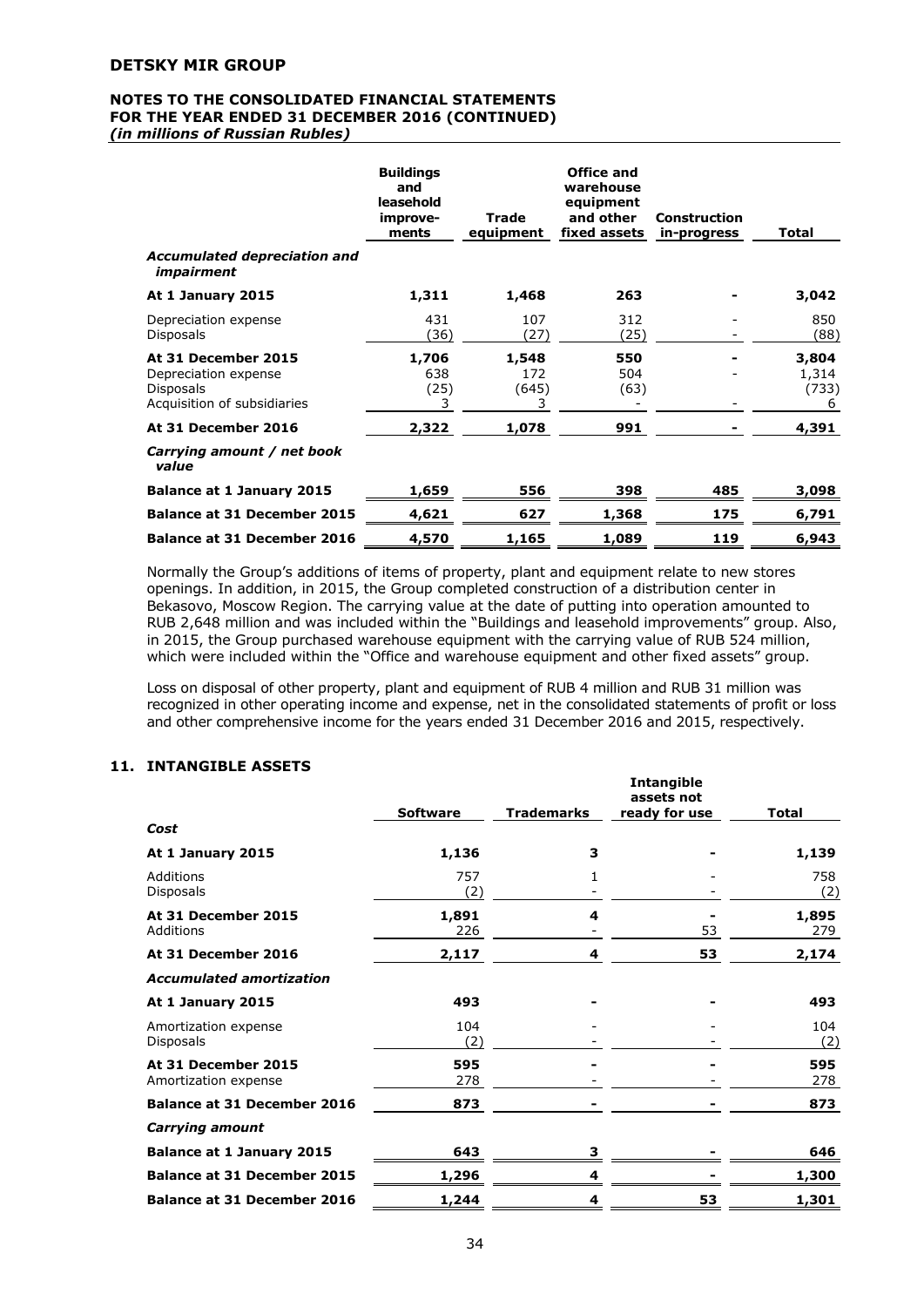#### **NOTES TO THE CONSOLIDATED FINANCIAL STATEMENTS FOR THE YEAR ENDED 31 DECEMBER 2016 (CONTINUED)** *(in millions of Russian Rubles)*

The increase of the carrying amount of software in 2015 and 2016 relates primarily to licenses acquired for an ERP system (SAP) and capitalized implementation costs. The Group launched SAP in 2015.

#### **12. LONG-TERM LOAN RECEIVABLE**

Long-term loan receivable as at 31 December 2016 and 2015 comprised the following:

|                                                                                                                                     | 31 December<br>2016 | 31 December<br>2015 |
|-------------------------------------------------------------------------------------------------------------------------------------|---------------------|---------------------|
| A loan granted to CJSC DM-Finance, a related party, on 3 July 2013<br>denominated in Rubles at Mosprime 1M+2% per annum maturing in |                     |                     |
| September 2020                                                                                                                      | 754                 | 4,553               |
| Accrued interest                                                                                                                    | 306                 | 1,254               |
| Total                                                                                                                               | 1,060               | 5,807               |

Long-term loan granted to subsidiaries of Sistema, related parties, is unsecured.

In January-February 2016, CJSC "DM-Finance" has partially repaid the loan previously issued by the Group in the amount of RUB 4,875 million, including interest. On 27 February 2017 CJSC "DM-Finance" has fully repaid the remaining part of the loan previously issued by the Group (Note 27).

The fair value of long-term loan receivable from related party as at 31 December 2016 approximated it's carrying amount (31 December 2015: RUB 4,487 million).

#### **13. OTHER NON-CURRENT ASSETS**

Other non-current assets as at 31 December 2016 and 2015 comprised the following:

|                                                                                                | 31 December<br>2016 | 31 December<br>2015 |
|------------------------------------------------------------------------------------------------|---------------------|---------------------|
| Long-term advances paid under operating lease agreements for<br>warehouses and stores<br>Other | 259<br>Δ            | 244                 |
| Total                                                                                          | 263                 | 247                 |

#### **14. INVENTORIES**

Inventories as at 31 December 2016 and 2015 comprised the following:

|                                      | 31 December<br>2016 | 31 December<br>2015 |
|--------------------------------------|---------------------|---------------------|
| Merchandise inventories<br>Materials | 24,677<br>119       | 17,275              |
| Total                                | 24,796              | 17,346              |

Materials are represented by spare parts, packaging materials and other materials used in outlets and warehouses.

Write-offs of merchandise inventories relating to shrinkage and write-down to net realizable value in the amount of RUB 1,264 million and RUB 888 million for the years ended 31 December 2016 and 2015, respectively, were recorded within cost of sales in the consolidated statement of profit or loss and other comprehensive income.

As at 31 December 2016 and 2015 no inventories were pledged.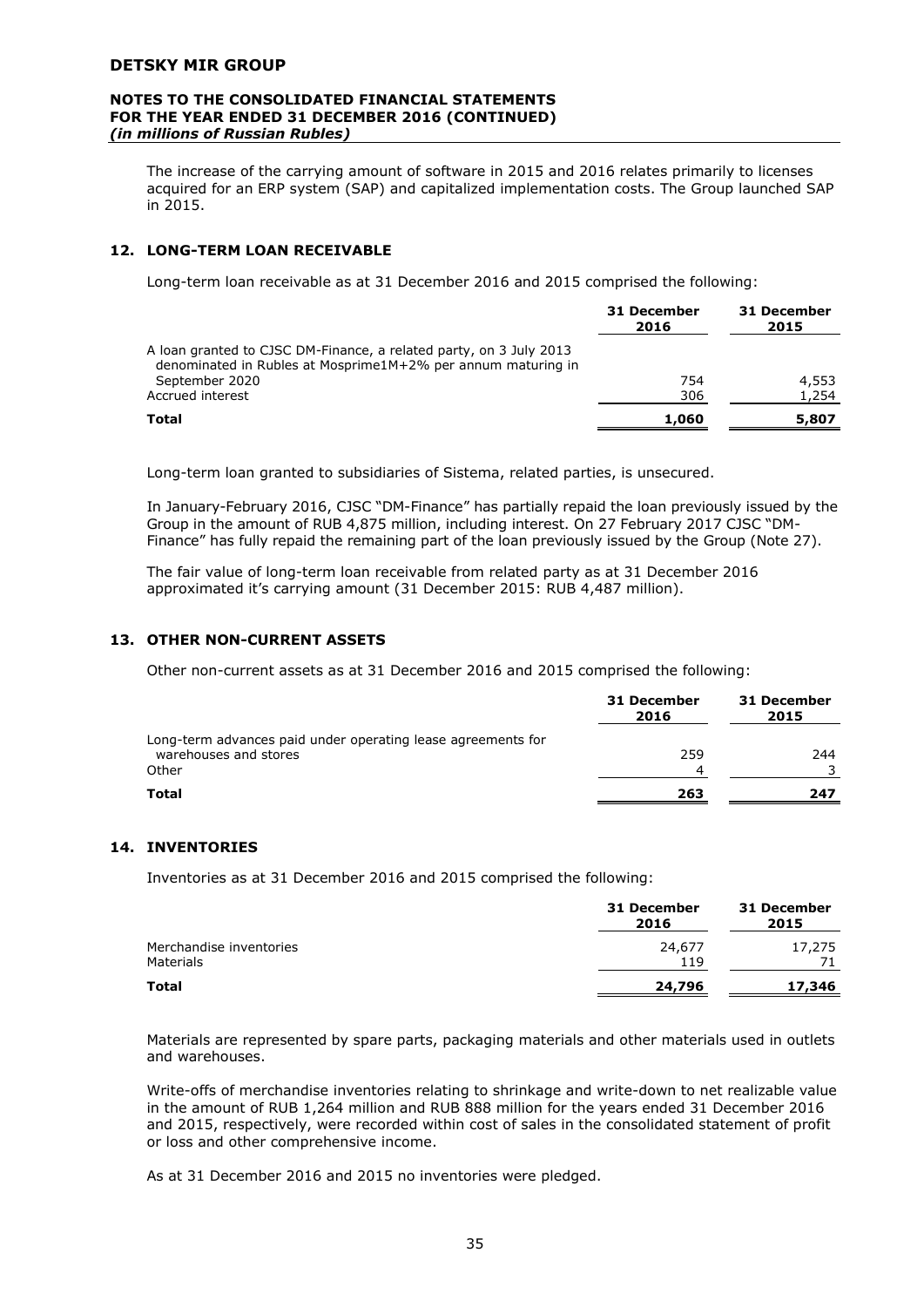#### **NOTES TO THE CONSOLIDATED FINANCIAL STATEMENTS FOR THE YEAR ENDED 31 DECEMBER 2016 (CONTINUED)** *(in millions of Russian Rubles)*

#### **15. TRADE RECEIVABLES**

Trade receivables as at 31 December 2016 and 2015 comprised the following:

|                                                   | 31 December<br>2016   | 31 December<br>2015 |
|---------------------------------------------------|-----------------------|---------------------|
| Trade receivables<br>Allowance for doubtful debts | 3,856<br>$\mathbf{1}$ | 2.711               |
| <b>Total</b>                                      | 3,855                 | 2,710               |

Trade receivables are generally represented by amounts receivable from suppliers in relation to volume bonuses, other bonuses and compensations and for goods returned to suppliers.

#### **16. ADVANCES PAID AND OTHER RECEIVABLES**

Advances paid and other receivables as at 31 December 2016 and 2015 comprised the following:

|                                       | 31 December<br>2016 | <b>31 December</b><br>2015 |
|---------------------------------------|---------------------|----------------------------|
| Advances paid to suppliers            | 329                 | 296                        |
| Value added tax receivable            | 965                 | 1,162                      |
| Other advances paid                   | 85                  | 196                        |
| Other taxes receivable                | 11                  |                            |
| Prepaid expenses                      | 31                  | 24                         |
| Other receivables                     | 975                 | 203                        |
| Less: allowance for doubtful accounts | (45)                | (32)                       |
| <b>Total</b>                          | 2,351               | 1,850                      |

Other advances paid include prepayments on leases and customs duties. Other receivables as at 31 December 2016 include amounts due from Detsky mir – Retail Assets, a subsidiary of PJSFC Sistema, of nil (31 December 2015: RUB 12 million).

The following is the movement in the allowance for other doubtful receivables and advances paid:

|                                                                        | 2016 | 2015 |
|------------------------------------------------------------------------|------|------|
| Balance at beginning of the year                                       | (32) | (34) |
| Impairment loss recognized on other receivables                        | (16) | (8)  |
| Write-offs against allowance for doubtful receivables on advances paid |      |      |
| and other receivables                                                  |      | 1 N  |
| Balance at the end of the year                                         | (45  | (32) |

In determining the recoverability and quality of advances paid and other receivables, the Group considers any change in the solvency of debtors from the date of receivables origination up to the reporting date. The details about concentration of credit risk and related risk management activities are described in Note 25.

#### **17. CASH AND CASH EQUIVALENTS**

Cash and cash equivalents as at 31 December 2016 and 2015 comprised the following:

|                       | 31 December<br>2016 | 31 December<br>2015 |  |
|-----------------------|---------------------|---------------------|--|
| Cash on bank accounts | 324                 | 317                 |  |
| Cash in transit       | 1,811               | 758                 |  |
| Bank deposits in RUB  | 69                  | 690                 |  |
| Cash on hand          | 241                 | 169                 |  |
| Total                 | 2,445               | 1,934               |  |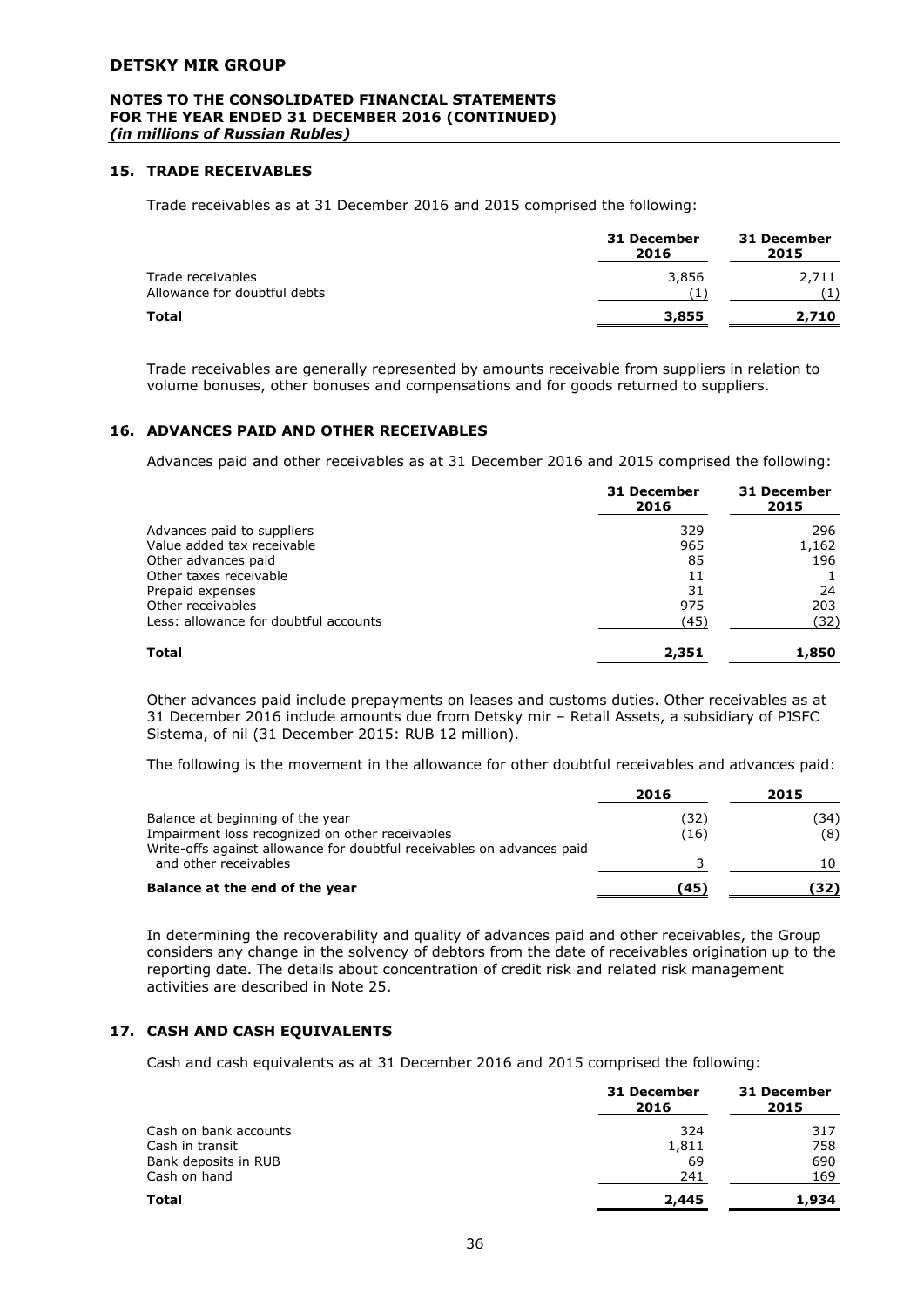#### **NOTES TO THE CONSOLIDATED FINANCIAL STATEMENTS FOR THE YEAR ENDED 31 DECEMBER 2016 (CONTINUED)** *(in millions of Russian Rubles)*

Cash and cash equivalents as at 31 December 2016 include RUB-denominated term deposits of RUB 69 million with interest rate of 4.5% and maturity on 9 January 2017.

Cash and cash equivalents as at 31 December 2015 include RUB-denominated term deposits of RUB 690 million with interest rate of 4.4% and maturity on 11 January 2016.

Cash in transit comprises cash collected from the Group's stores and not yet placed into the Group's bank accounts at the year-end.

#### **18. SHAREHOLDERS' (DEFICIT)/EQUITY**

#### **Ordinary shares**

As at 31 December 2016 and 2015 the ordinary share capital of the Company was as follows:

|                              | Outstanding     | Issued          | Authorized      |
|------------------------------|-----------------|-----------------|-----------------|
|                              | ordinary shares | ordinary shares | ordinary shares |
| At 31 December 2016 and 2015 | 739,000,000     | 739,000,000     | 739,000,000     |

All ordinary shares have a par value of RUB 0.0004 per share.

#### **Dividends**

Dividends may only be declared from accumulated undistributed and unreserved earnings, as shown in the Company's statutory financial statements prepared in accordance with Russian accounting standards ("RAS"), and if certain other requirements of Russian legislation are met. If statutory undistributed earnings are negative as of the beginning of fiscal year, then dividends may only be declared from net profit earned in that fiscal year, as shown in the Company's statutory financial statements prepared under RAS.

On 2 July 2015 at the annual general meeting of shareholders the dividend payment for the year 2014 was approved in an amount of RUB 839 million. On 4 December 2015 at the extraordinary general meeting of shareholders the dividend payment for 9 months 2015 was approved in an amount of RUB 2,134 million.

On 28 June 2016 at the annual general meeting of shareholders the dividend payment for the year 2015 was approved in an amount of RUB 1,308 million or RUB 1.77 per share. These dividends were fully paid by the Group during July-August 2016.

On 1 December 2016 at the extraordinary general meeting of shareholders a dividend payment for 9 months 2016 was approved in an amount of RUB 3,119 million or RUB 4.22 per share. These dividends were fully paid by the Group during December 2016.

#### **19. LOANS AND BORROWINGS**

Loans and borrowings as at 31 December 2016 and 2015 comprised the following:

|                                        | 31 December<br>2016 | 31 December<br>2015 |
|----------------------------------------|---------------------|---------------------|
| <b>Bank loans</b>                      |                     |                     |
| Secured bank loans in rubles           | 2,285               | 3,200               |
| Unsecured bank loans in rubles         | 12,353              | 15,159              |
|                                        | 14,638              | 18,359              |
| Less current portion of long-term debt | (8, 124)            | (12,894)            |
| Loans and borrowings, non-current      | 6,514               | 5,465               |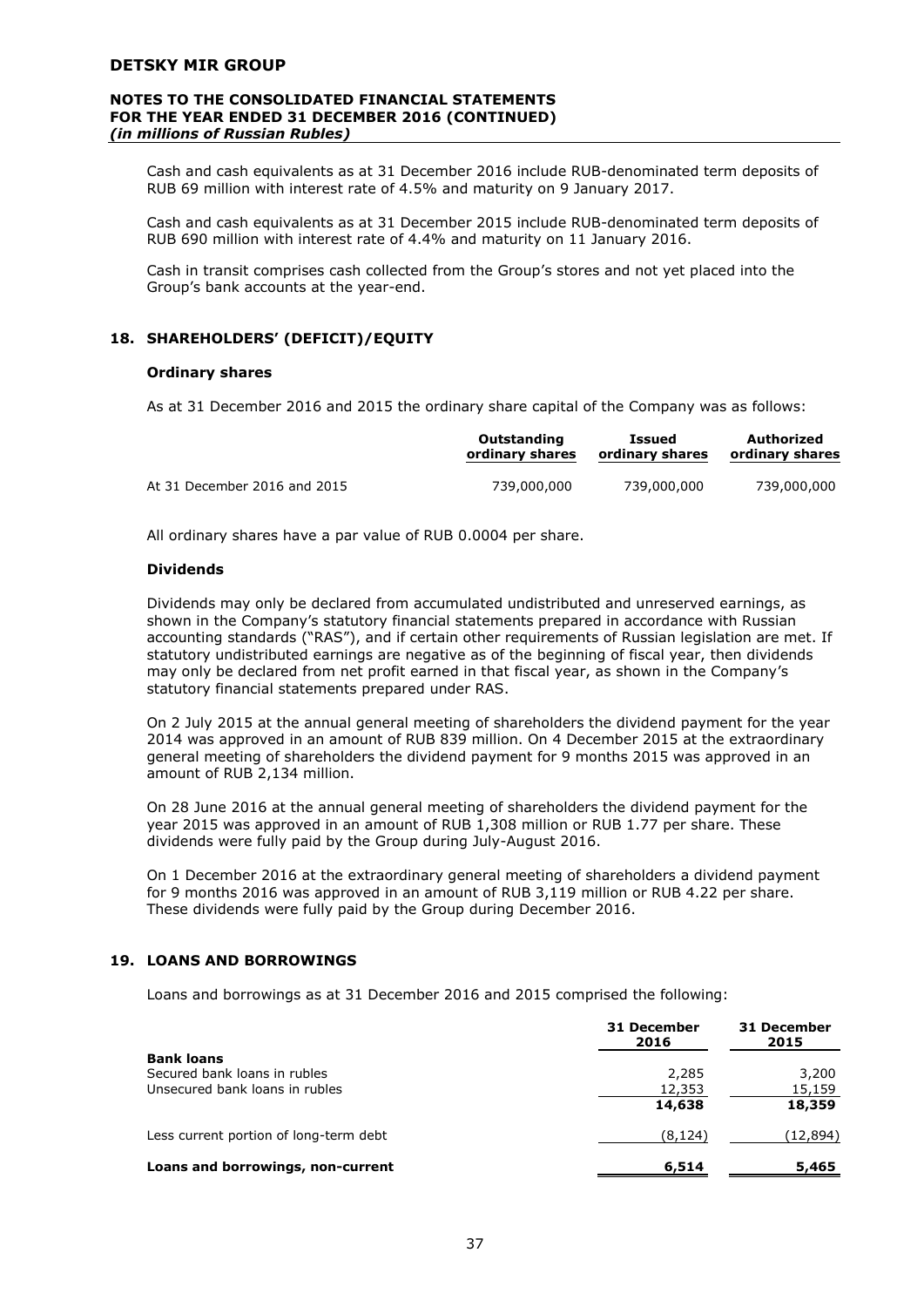#### **NOTES TO THE CONSOLIDATED FINANCIAL STATEMENTS FOR THE YEAR ENDED 31 DECEMBER 2016 (CONTINUED)** *(in millions of Russian Rubles)*

#### **Bank loans in rubles**

At 31 December 2016 the loans in rubles were provided to the Group by 5 Russian banks (31 December 2015 – 6 banks).

The fair value of the Group's bank loans, including amounts due within one year, as at 31 December 2016 and 31 December 2015 was RUB 14,825 million and 18,310 million, respectively. The carrying amount of this debt was RUB 14,638 million, RUB 18,359 million, respectively.

#### **Unused credit line facilities**

As at 31 December 2016 and 31 December 2015, the total amount of undrawn credit lines of the Group was RUB 11,983 million and RUB 7,218 million, respectively, including RUB 8,283 million and RUB 3,610 million relating to long-term credit lines, respectively.

#### **Restrictive covenants**

Some of the Group's loan agreements contain certain restrictive covenants, including requirements to comply with specified financial ratios. The Group's loan agreements contain various provisions that come into force in the case of Group's failure to comply with restrictive covenants. In particular, a bank may increase the interest rate on the loan, require additional collateral or immediate repayment of the corresponding amount of debt. Management believes that as at 31 December 2016 and 31 December 2015 the Group is in compliance with all financial covenants stipulated by its loan agreements.

#### **Collateral**

The performance of the Group's obligations under a loan agreement with one of its banks as of 31 December 2016 and 31 December 2015 is secured by a mortgage of the building with a net book value of RUB 2,418 million and RUB 2,593 million, respectively.

With the exception of the above mentioned assets as at 31 December 2016 and 31 December 2015 the Group has no other assets or securities pledged as collateral for loans and borrowings granted to the Group.

#### **Maturity analysis of loans and borrowings**

The following table presents the aggregated scheduled maturities of the bank loans principal outstanding as at 31 December 2016 and 2015:

#### **As at 31 December 2016**

| Within the first month<br>From one to three months<br>From three months to one year<br>From one year to two years<br>From two year to five year | 756<br>1,930<br>5,438<br>1,668<br>4,846   |
|-------------------------------------------------------------------------------------------------------------------------------------------------|-------------------------------------------|
| Total                                                                                                                                           | 14,638                                    |
| As at 31 December 2015                                                                                                                          |                                           |
| Within the first month<br>From one to three months<br>From three months to one year<br>From one year to two years<br>From two year to five year | 2,385<br>3,808<br>6,701<br>1,600<br>3,865 |
| <b>Total</b>                                                                                                                                    | 18,359                                    |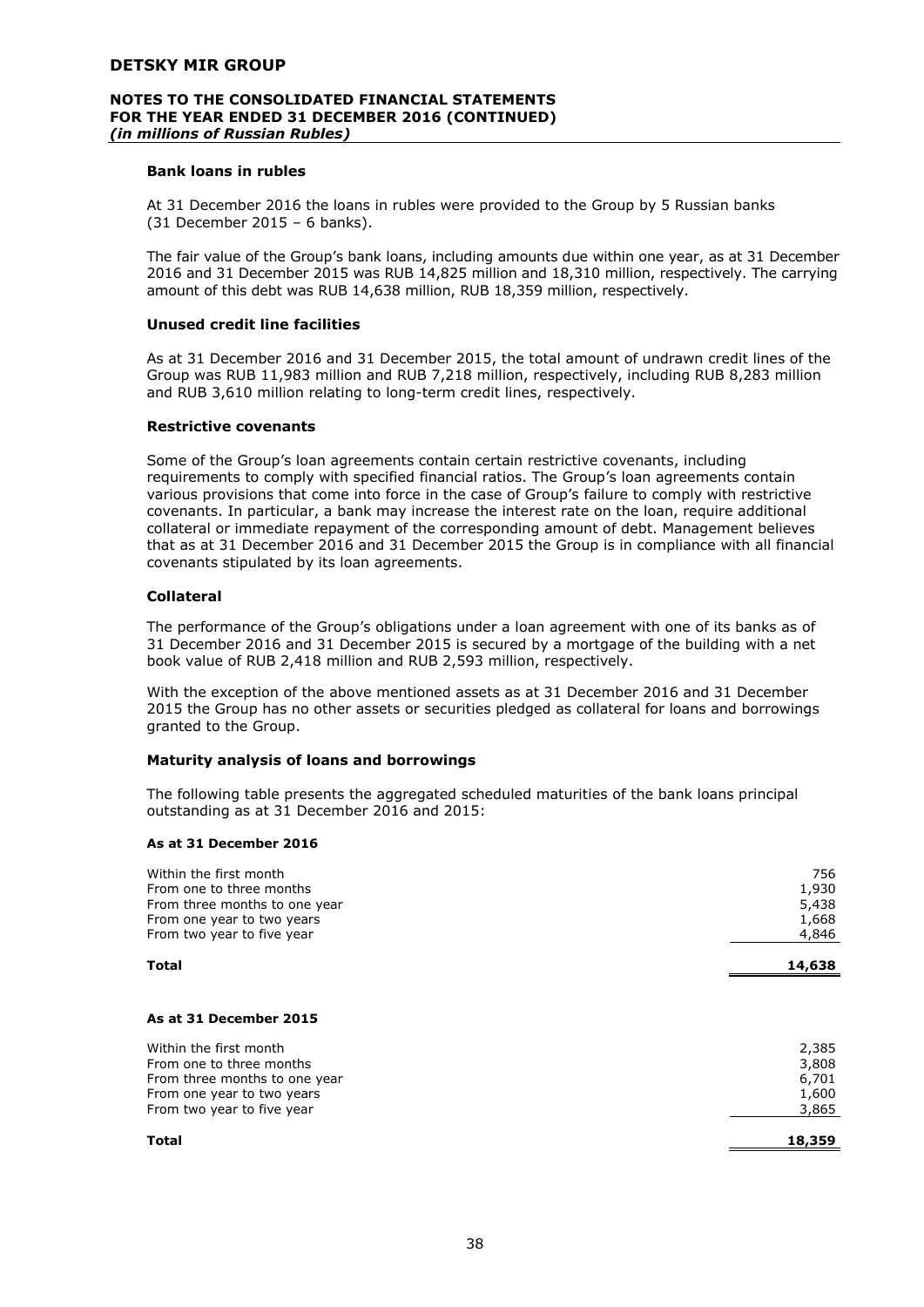#### **NOTES TO THE CONSOLIDATED FINANCIAL STATEMENTS FOR THE YEAR ENDED 31 DECEMBER 2016 (CONTINUED)** *(in millions of Russian Rubles)*

#### **20. SHARE-BASED COMPENSATION**

#### **Cash-settled share-based compensation**

#### *Long-term incentive plan adopted in 2014*

In August 2014, the Group's Board of Directors approved an employee long-term incentive plan (the "Incentive Plan"). Under the conditions of the Incentive Plan, certain employees at senior levels are entitled to share-based compensation, so-called "phantom" shares, that are to be granted by the Group in annual tranches over 2014-2016. The phantom shares vest on 31 December 2016 contingent on continued employment with the Group and certain established targets relating to the increase in the Group's market value. The phantom shares vest automatically upon a successful initial public offering by the Group or upon the sale by the Group's controlling shareholder of a certain stake in the Group to a third-party investor. Upon redemption of phantom shares, a participant receives either a respective number of shares in the Company or cash consideration computed on the basis of the market value of one ordinary share of the Company.

Phantom shares granted by the Group to the participants of the Incentive Plan as well as other changes in phantom shares outstanding are summarized below:

|                                                                       | Number of<br>phantom<br>shares | Weighted<br>average<br>exercise price |
|-----------------------------------------------------------------------|--------------------------------|---------------------------------------|
| <b>Outstanding at 1 January 2015</b>                                  | 2,648,588                      |                                       |
| Granted during the period<br>Forfeited / canceled during the period   | 1,331,479<br>(711,940)         |                                       |
| <b>Outstanding at 31 December 2015</b>                                | 3,268,127                      |                                       |
| Forfeited / canceled during the period<br>Exercised during the period | (130, 525)<br>(1,639,124)      |                                       |
| Outstanding at 31 December 2016                                       | 1,498,478                      |                                       |
| <b>Exercisable at 31 December 2016</b>                                |                                |                                       |

According to the terms of the Incentive Plan, the right to receive Company's ordinary shares or cash compensation in exchange for the phantom shares granted to the employees as at 31 December 2015 arises during 2016-2018 provided they continue to be employed by the Company.

In June 2016, the Group settled part of its obligations under previously granted employee rights to receive a cash equivalent of phantom shares value by paying to them a cash consideration, of which 50% was designated to purchase 0.11% Company's ordinary shares from a PJSFC Sistema subsidiary.

As at 31 December 2016, the Group recognized liabilities of RUB 139 million in relation to the Incentive Plan, calculated as the fair value of the phantom shares granted to employees as at this date (as at 31 December 2015: RUB 278 million). These liabilities include accrued social contributions of RUB 33 million (as at 31 December 2015: RUB 65 million). Income upon partial settlement of the phantom shares of RUB 32 million was recognized as Selling, General and Administrative expenses in the consolidated statement of profit or loss and other comprehensive income for the year ended 31 December 2016 (for the year ended 31 December 2015: expense of RUB 258 million).

When estimating its liability under the Incentive Plan the Group assumed that the fair value of one phantom share approximates the fair value of one ordinary share of the Company (being RUB 85.52 per share as at 31 December 2016 and RUB 65.1 per share as at 31 December 2015), and that all of the employees participating in the Incentive Plan will stay employed by the Group until their rights vest.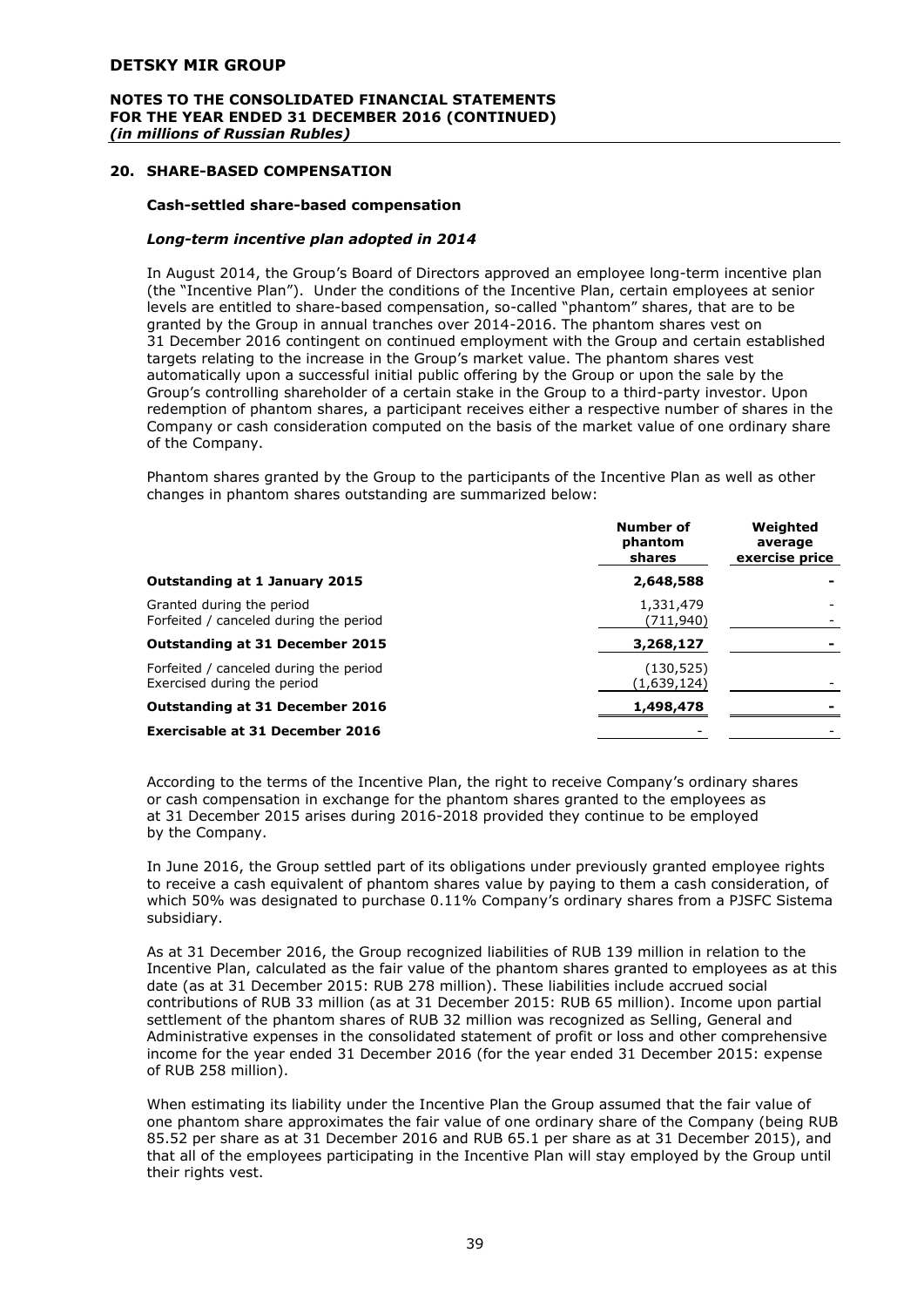#### **NOTES TO THE CONSOLIDATED FINANCIAL STATEMENTS FOR THE YEAR ENDED 31 DECEMBER 2016 (CONTINUED)** *(in millions of Russian Rubles)*

#### *Long-term incentive plan adopted in 2016*

In September 2016, the Group's Board of Directors approved a new employee long-term incentive plan (the "Incentive Plan 2"). Under the conditions of the Incentive Plan 2, certain employees at senior levels are entitled to share-based compensation ("phantom" shares), that are to be granted by the Group in annual tranches over 2016-2018. The phantom shares vest on 31 December 2018 contingent on continued employment with the Group and certain established targets relating to the increase in the Group's market value. The phantom shares vest automatically upon a successful initial public offering by the Group or upon the sale by the Group's controlling shareholder of a certain stake in the Group to a third-party investor. Upon redemption of phantom shares, a participant receives either a respective number of shares in the Company or cash consideration computed on the basis of the market value of one ordinary share of the Company. This settlement choice is upon the Group's discretion. Based on the Group's plans and historical experience, management expects that the settlement shall be done in cash. Thus, the Incentive Plan 2 is accounted for as a cash-settled share-based plan.

Phantom shares granted by the Group to the participants of the Incentive Plan as well as other changes in phantom shares outstanding are summarized below:

|                                                                     | Number of<br>phantom<br>shares | Weighted<br>average<br>exercise price |
|---------------------------------------------------------------------|--------------------------------|---------------------------------------|
| Outstanding at 1 January 2016                                       | -                              |                                       |
| Granted during the period<br>Forfeited / canceled during the period | 1,981,691<br>(132, 817)        |                                       |
| Outstanding at 31 December 2016                                     | 1,848,874                      |                                       |
| Exercisable at 31 December 2016                                     |                                |                                       |

As at 31 December 2016, the Group recognized liabilities of RUB 40 million in relation to the Incentive Plan 2, calculated as the fair value of the phantom shares granted to employees as at this date. These liabilities include accrued social contributions of RUB 5 million. The respective expense of RUB 40 million was recognized as Selling, General and Administrative expenses in the consolidated statement of profit or loss and other comprehensive income for the year ended 31 December 2016.

When estimating its liability under the Incentive Plan 2, the Group assumed that the fair value of one phantom share approximates the fair value of one ordinary share of the Company (being RUB 85.52 per share as at 31 December 2016), and that all of the employees participating in the Incentive Plan 2 will stay employed by the Group until their rights vest.

As disclosed in Note 27, in February 2017 the Company completed an initial public offering meaning that the phantom shares provided under the Incentive Plan 2 will vest in 2017.

#### **Equity-settled share-based compensation**

In December 2015 the Group's Board of Directors approved an equity-settled share-based compensation. In June 2016, the participants' previously granted right to receive Company's ordinary shares was extinguished by mutual agreement of the parties through cash settlement that was designated to purchase ordinary shares of the Company from a PJSFC Sistema's subsidiary. This settlement was recognized as debit movement in equity within the Accumulated deficit line.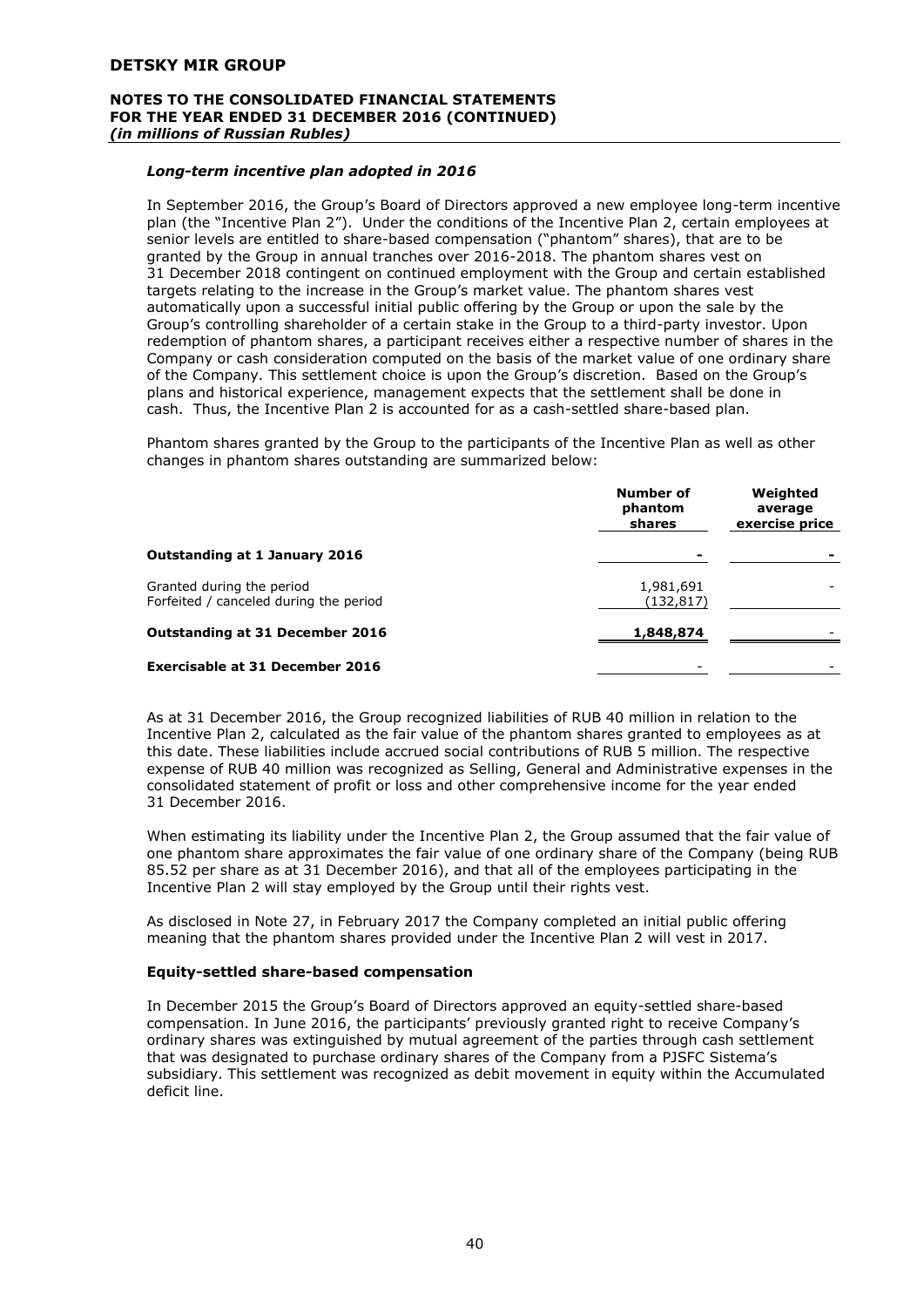#### **NOTES TO THE CONSOLIDATED FINANCIAL STATEMENTS FOR THE YEAR ENDED 31 DECEMBER 2016 (CONTINUED)** *(in millions of Russian Rubles)*

#### **21. ADVANCES RECEIVED, OTHER PAYABLES AND ACCRUED EXPENSES**

Advances received, other payables and accrued expenses as at 31 December 2016 and 2015 comprised the following:

|                                                | 31 December<br>2016 | 31 December<br>2015 |  |
|------------------------------------------------|---------------------|---------------------|--|
| Taxes payable other than income tax            | 357                 | 416                 |  |
| Salaries payable<br>Interest payable           | 629<br>41           | 631<br>54           |  |
| Accrued expenses and other current liabilities | 2,807               | 1,851               |  |
| Total                                          | 3,834               | 2,952               |  |

#### **22. DEFERRED REVENUE**

Deferred revenue relating to the Group's customer loyalty program as at 31 December 2016 and 2015 was as follows:

|                                                                                                              | 2016    | 2015    |
|--------------------------------------------------------------------------------------------------------------|---------|---------|
| As at 1 January                                                                                              | 278     | 347     |
| Revenue deferred during the period<br>Revenue recognized in the consolidated statement of profit or loss and | 3,261   | 2,027   |
| other comprehensive income                                                                                   | (2.723) | (2,096) |
| As at 31 December                                                                                            | 816     | 278     |

#### **23. RELATED PARTIES**

Parties are considered related if they are under common control, or one party has the ability to control the other party, exercise significant influence over decisions on matters of economic and financial activity, or can exercise joint control. In considering each possible related party, the management paid special attention to the substance of the relationship and not merely the legal form.

Transactions with related parties may be on terms that are not always accessible to third parties. This table presents the list of transactions and balances in the calculation of the Group with subsidiaries of PJSFC Sistema:

|                                                     | <b>31 December 2016</b> |                    | <b>31 December 2015</b> |                    |
|-----------------------------------------------------|-------------------------|--------------------|-------------------------|--------------------|
|                                                     | <b>Assets</b>           | <b>Liabilities</b> | <b>Assets</b>           | <b>Liabilities</b> |
| <b>Balances outstanding with</b><br>related parties |                         |                    |                         |                    |
| Bank deposits and outstanding cash<br>balances      | 158                     | $\qquad \qquad$    | 11                      |                    |
| Other receivables /(payables)                       |                         | (124)              | 12                      | (108)              |
| Loans receivable                                    | 1,060                   |                    | 5,807                   |                    |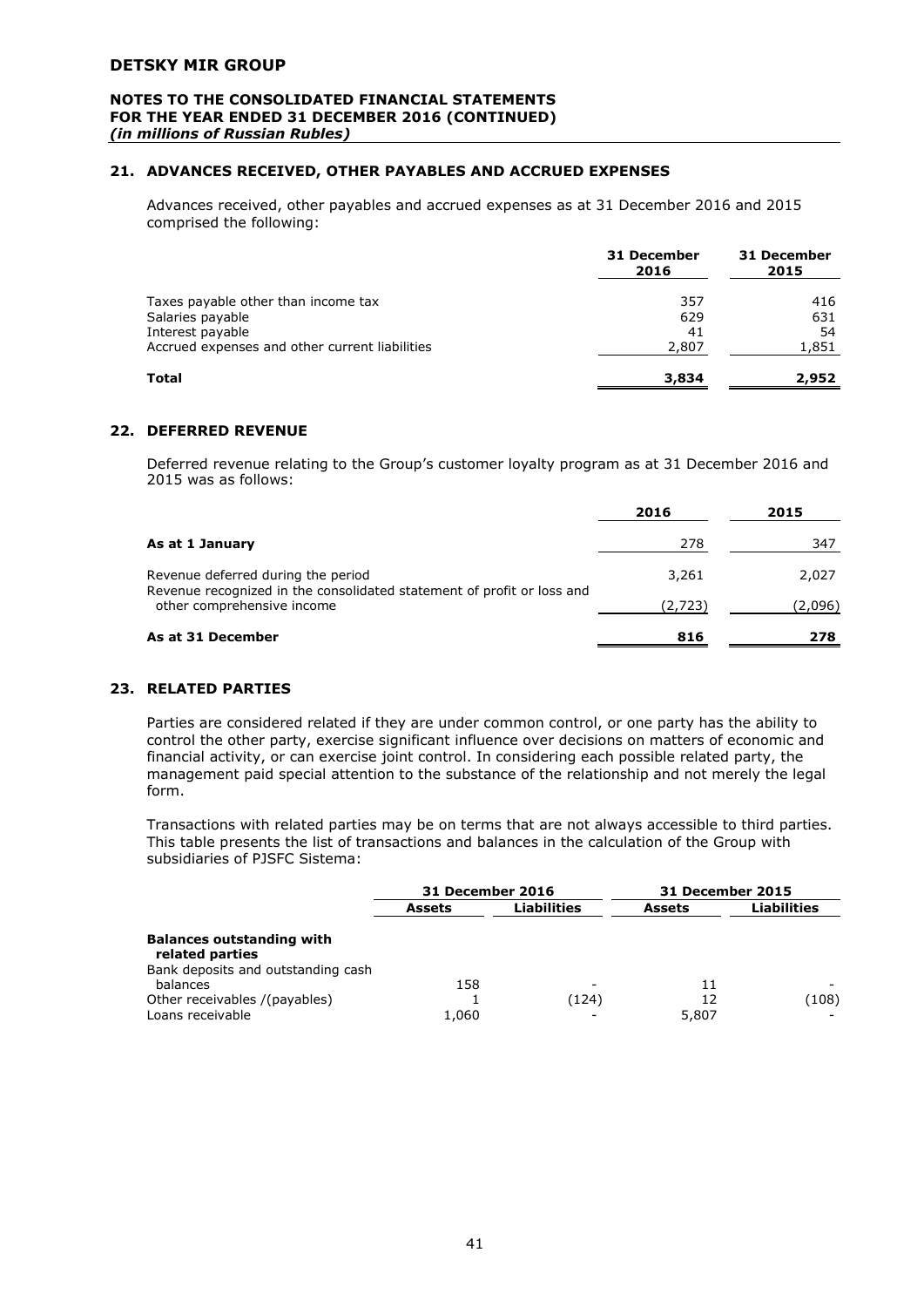#### **NOTES TO THE CONSOLIDATED FINANCIAL STATEMENTS FOR THE YEAR ENDED 31 DECEMBER 2016 (CONTINUED)** *(in millions of Russian Rubles)*

Outstanding balances with related parties are unsecured and will be settled in cash.

The Group's transactions with subsidiaries and associates of Sistema for the years ended 31 December 2016 and 2015 were as follows:

| <b>Related party</b>           | <b>Type of transaction</b>    | 2016  | 2015 |
|--------------------------------|-------------------------------|-------|------|
| Detsky mir-Retail assets (i)   | Rent and utilities            | 21    | 41   |
| MTS (i)                        | Communication costs           | 23    | 20   |
| MTS (i)                        | Advertising and               | 86    | 44   |
| PA-Maxima (ii)                 | marketing expenses            |       | 10   |
| VAO "Intourist" (i)            | Costs of organizing events    | 35    |      |
| CJSC "NVision group" (i)       | Acquisition of fixed assets   | 22    | 9    |
| CJSC "DM-Finance" (i)          | Repayment of loans receivable | 4,875 |      |
|                                | Interest income               | 135   | 629  |
| Group of companies "Medsi" (i) | <b>Medical services</b>       |       | 4    |

(i) subsidiary of PJSFC "Sistema";

(ii) associate of PJSFC "Sistema".

The information about dividends declared and paid is disclosed in Note 18.

#### **Remuneration of key management personnel of the Group**

During 2016 and 2015, directors of the Group and other members of key management personnel received remuneration in the amount of RUB 448 million (including RUB 435 million of short-term benefits and RUB 13 million of accrued share-based compensation) and RUB 1,187 million (including RUB 301 million of short-term benefits and RUB 886 million of accrued share-based compensation), respectively.

#### **24. CAPITAL MANAGEMENT AND FINANCIAL INSTRUMENTS**

The Group manages its capital to ensure that entities in the Group will be able to continue as going concerns while maximizing the return to stakeholders through the optimization of the debt and equity balance.

The capital structure of the Group consists of net debt (borrowings as detailed in Note 19 offset by cash and bank balances as detailed in Note 17) and equity of the Group.

The Group's management periodically reviews the capital structure of the Group. As part of this review, management considers the cost of capital, risks associated with each class of capital and the level of debt-to-equity ratio.

Categories of financial instruments as at 31 December 2016 and 2015 are as follows:

|                                                | 31 December<br>2016 | <b>31 December</b><br>2015 |
|------------------------------------------------|---------------------|----------------------------|
| <b>Financial assets</b>                        |                     |                            |
| Loans receivable                               | 1,060               | 5,807                      |
| Cash and cash equivalents                      | 2,445               | 1,934                      |
| Trade accounts receivable                      | 3,855               | 2,710                      |
| Other receivables                              | 975                 | 203                        |
|                                                | 8,335               | 10,654                     |
| <b>Financial liabilities at amortized cost</b> |                     |                            |
| Loans and borrowings                           | (14, 638)           | (18, 359)                  |
| Trade payables                                 | (25,215)            | (16, 718)                  |
| Other payables                                 | (3,477)             | (2,536)                    |
|                                                | (43,330)            | (37,613)                   |
| <b>Net financial liabilities</b>               | (34,995`            | (26,959)                   |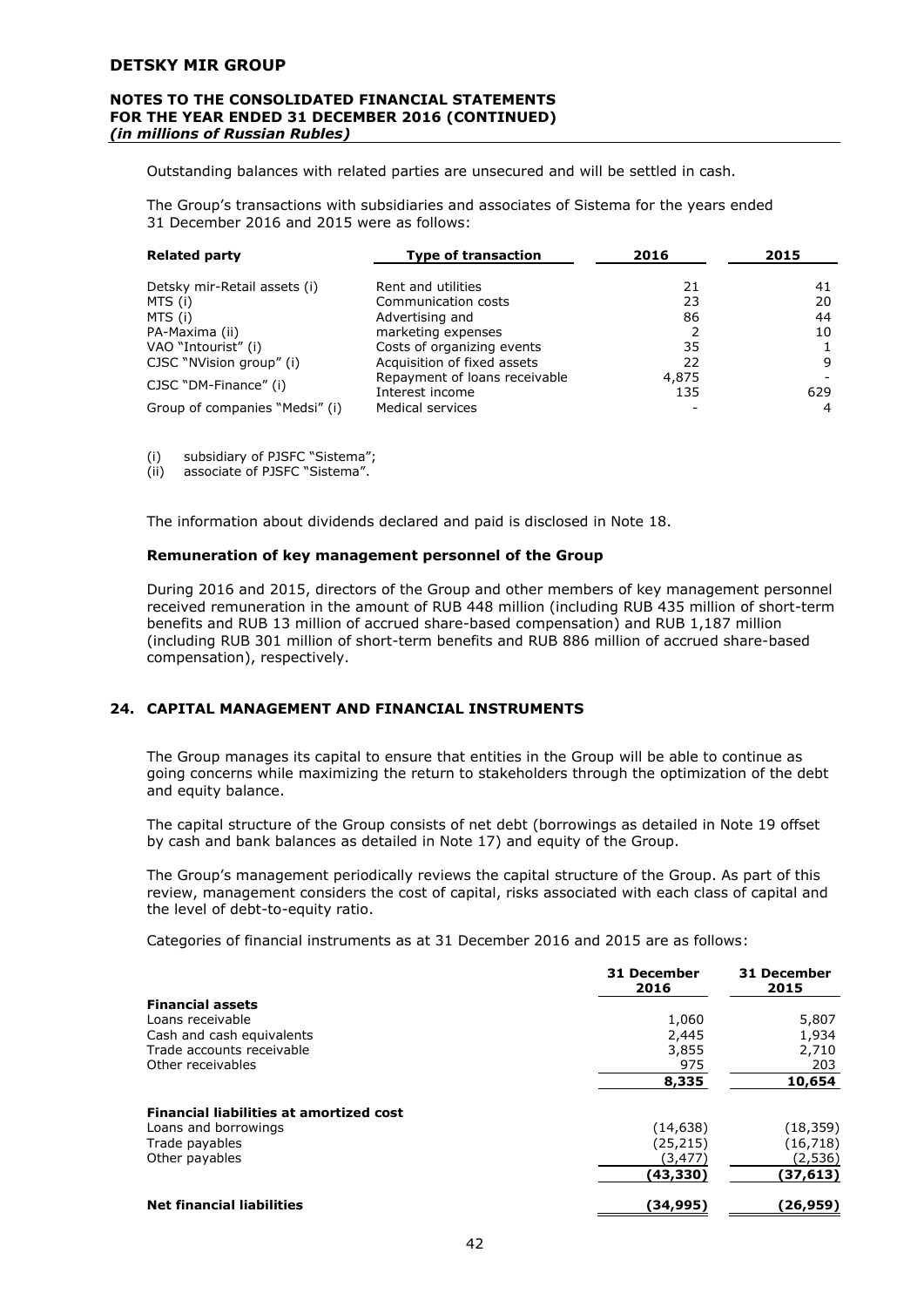#### **NOTES TO THE CONSOLIDATED FINANCIAL STATEMENTS FOR THE YEAR ENDED 31 DECEMBER 2016 (CONTINUED)** *(in millions of Russian Rubles)*

#### **25. RISK MANAGEMENT ACTIVITIES**

The main risks inherent to the Group's operations are those related to liquidity risk, credit risk, foreign currency risk and interest rate risk. A description of the Group's risks and management policies in relation to those risks is described below.

#### **Liquidity risk**

Liquidity risk is the risk that the Group will not be able to settle all liabilities as they fall due. The Group thoroughly controls and manages liquidity risk by maintaining adequate cash reserves, banking facilities and reserve borrowing facilities, by continuously monitoring forecast and actual cash flows, and by matching the maturity profiles of financial assets and liabilities. The average credit period on purchases of merchandise inventories is 3 to 5 months. No interest is charged on the trade payables.

The following tables detail the Group's remaining contractual maturity for its non-derivative financial liabilities with agreed repayment periods. The tables have been drawn up based on the undiscounted cash flows of financial liabilities based on the earliest date on which the Group can be required to pay. The tables include both interest and principal cash flows. To the extent that interest flows are floating rate, the undiscounted amount is derived from interest rate curves at the end of the reporting period.

|                                                     |              | Less than | 3 months to |           |
|-----------------------------------------------------|--------------|-----------|-------------|-----------|
|                                                     | <b>Total</b> | 3 months  | 1 year      | 1-5 years |
| At 31 December 2016<br><b>Fixed rate borrowings</b> |              |           |             |           |
| Loan principal                                      | 12,353       | 2,606     | 4,965       | 4,782     |
| Interest                                            | 37           | 37        |             |           |
|                                                     | 12,390       | 2,643     | 4,965       | 4,782     |
| <b>Floating rate borrowings</b>                     |              |           |             |           |
| Loan principal                                      | 2,285        | 80        | 473         | 1,732     |
| Interest                                            |              | 4         |             |           |
|                                                     | 2,289        | 84        | 473         | 1,732     |
| <b>Other financial liabilities</b>                  |              |           |             |           |
| Trade payables                                      | 25,215       |           | 25,218      |           |
| Other non-interest bearing liabilities              | 3,436        | 3,436     |             |           |
|                                                     | 28,651       | 3,436     | 25,218      |           |
| <b>Total</b>                                        | 43,330       | 6,163     | 30,656      | 6,514     |

|                                        | <b>Total</b> | Less than<br>3 months | 3 months to<br>1 year | 1-5 years |
|----------------------------------------|--------------|-----------------------|-----------------------|-----------|
| At 31 December 2015                    |              |                       |                       |           |
| <b>Fixed rate borrowings</b>           |              |                       |                       |           |
| Loan principal                         | 15,452       | 6,112                 | 6,353                 | 2,987     |
| Interest                               | 50           | 50                    |                       |           |
|                                        | 15,502       | 6,162                 | 6,353                 | 2,987     |
| <b>Floating rate borrowings</b>        |              |                       |                       |           |
| Loan principal                         | 2,907        | 81                    | 348                   | 2,478     |
| Interest                               | 4            | 4                     |                       |           |
|                                        | 2,911        | 85                    | 348                   | 2,478     |
| <b>Other financial liabilities</b>     |              |                       |                       |           |
| Trade payables                         | 16,718       |                       | 16,718                |           |
| Other non-interest bearing liabilities | 2,482        | 2,482                 |                       |           |
|                                        | 19,200       | 2,482                 | 16,718                |           |
| <b>Total</b>                           | 37,613       | 8,729                 | 23,419                | 5,465     |

Weighted average effective interest rate as at 31 December 2016 was 11.94% (31 December 2015: 13.9%).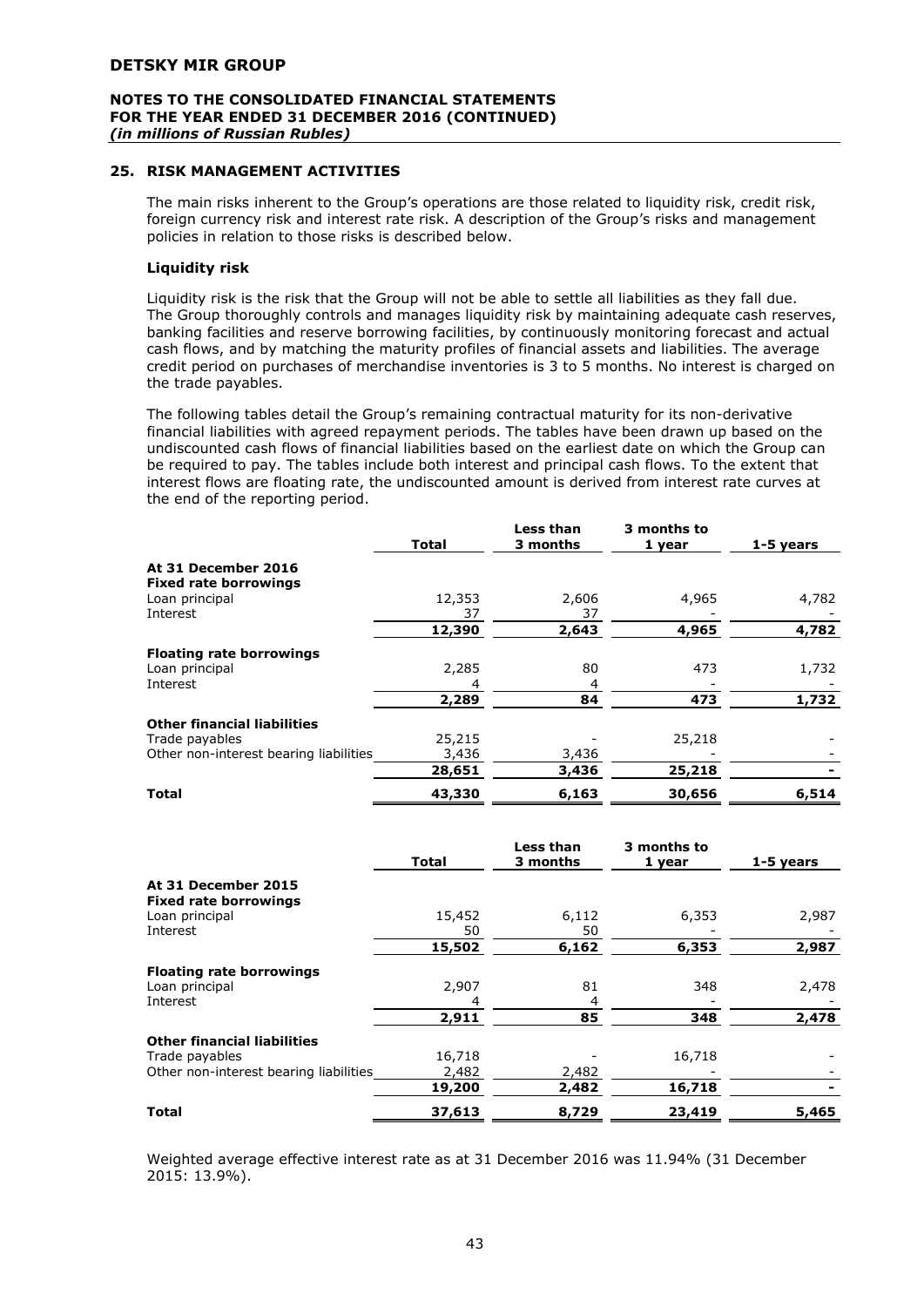#### **NOTES TO THE CONSOLIDATED FINANCIAL STATEMENTS FOR THE YEAR ENDED 31 DECEMBER 2016 (CONTINUED)** *(in millions of Russian Rubles)*

#### **Credit risk management**

Credit risk refers to the risk that counterparty may default on its contractual obligations resulting in financial loss to the Group. Financial assets which are potentially subject the Group to credit risk consist primarily of loans receivable, trade and other receivables as well as cash on current and deposit accounts with banks and other financial institutions.

Trade receivables are either offset against respective accounts payable or paid in cash. At 31 December 2016 trade receivables from three major suppliers comprised 45% of the Group's consolidated trade receivables (31 December 2015: 52%). The Group believes no significant credit risk is associated with these receivables since all of the debtors are represented by the Group's major suppliers.

The credit risk on liquid funds (see the table below) is managed by the Group's treasury. The management believes that credit risk on investments of surplus funds is limited as the counterparties are financial institutions with high credit ratings assigned by international credit rating agencies.

The table below shows the balances that the Group has with 5 of its major banks as at the balance sheet date:

| <b>Bank</b>                | Rating                       | Carrying<br>amount as at<br>31 December<br>2016 | Carrying<br>amount as at<br>31 December<br>2015 |
|----------------------------|------------------------------|-------------------------------------------------|-------------------------------------------------|
| Sberbank                   | Ba2 (Moody's)                | 1,384                                           | 715                                             |
| Raiffeisenbank<br>MTS bank | Baa2 (Moody's)<br>B+ (Fitch) | 317<br>158                                      | 122<br>11                                       |
|                            |                              |                                                 |                                                 |
| Alfa-Bank                  | Ba2 (Moody's)                | 65                                              |                                                 |
| <b>Total</b>               |                              | 2,045                                           | 864                                             |
|                            |                              |                                                 |                                                 |

At of 31 December 2016 all loans receivable in amount of RUB 1,060 million are due from subsidiaries of Sistema which has a credit rating of BB- (Fitch). The Group's management believes that Sistema's strong credit rating and liquidity position are indicative of a high probability of repayment of these loans.

The carrying amount of financial assets recorded in the consolidated financial statements, which is net of impairment losses, represents the Group's maximum exposure to credit risk. There were no other concentrations of credit risk as at 31 December 2016 and 2015.

#### **Foreign currency risk management**

The Group undertakes transactions denominated in foreign currencies; consequently, exposures to exchange rate fluctuations arise. Exchange rate exposures are managed within approved policy parameters utilizing forward foreign exchange contracts.

The carrying amounts of the Group's foreign currency denominated monetary assets and monetary liabilities at the end of the reporting period are as follows:

|                             | <b>31 December 2016</b> |            | <b>31 December 2015</b> |            |
|-----------------------------|-------------------------|------------|-------------------------|------------|
|                             | <b>EUR</b>              | <b>USD</b> | <b>EUR</b>              | <b>USD</b> |
| <b>Assets</b>               |                         |            |                         |            |
| Cash and cash equivalents   |                         | 31         |                         | 79         |
| Trade and other receivables |                         | 189        | 191                     | 146        |
| <b>Total assets</b>         |                         | 220        | 194                     | 225        |
| <b>Liabilities</b>          |                         |            |                         |            |
| Trade and other payables    | (46)                    | (3,241)    | (167)                   | (2,898)    |
| <b>Total liabilities</b>    | (46)                    | (3,241)    | (167)                   | (2,898)    |
| <b>Total net position</b>   | (46)                    | (3,021)    | 27                      | (2,673)    |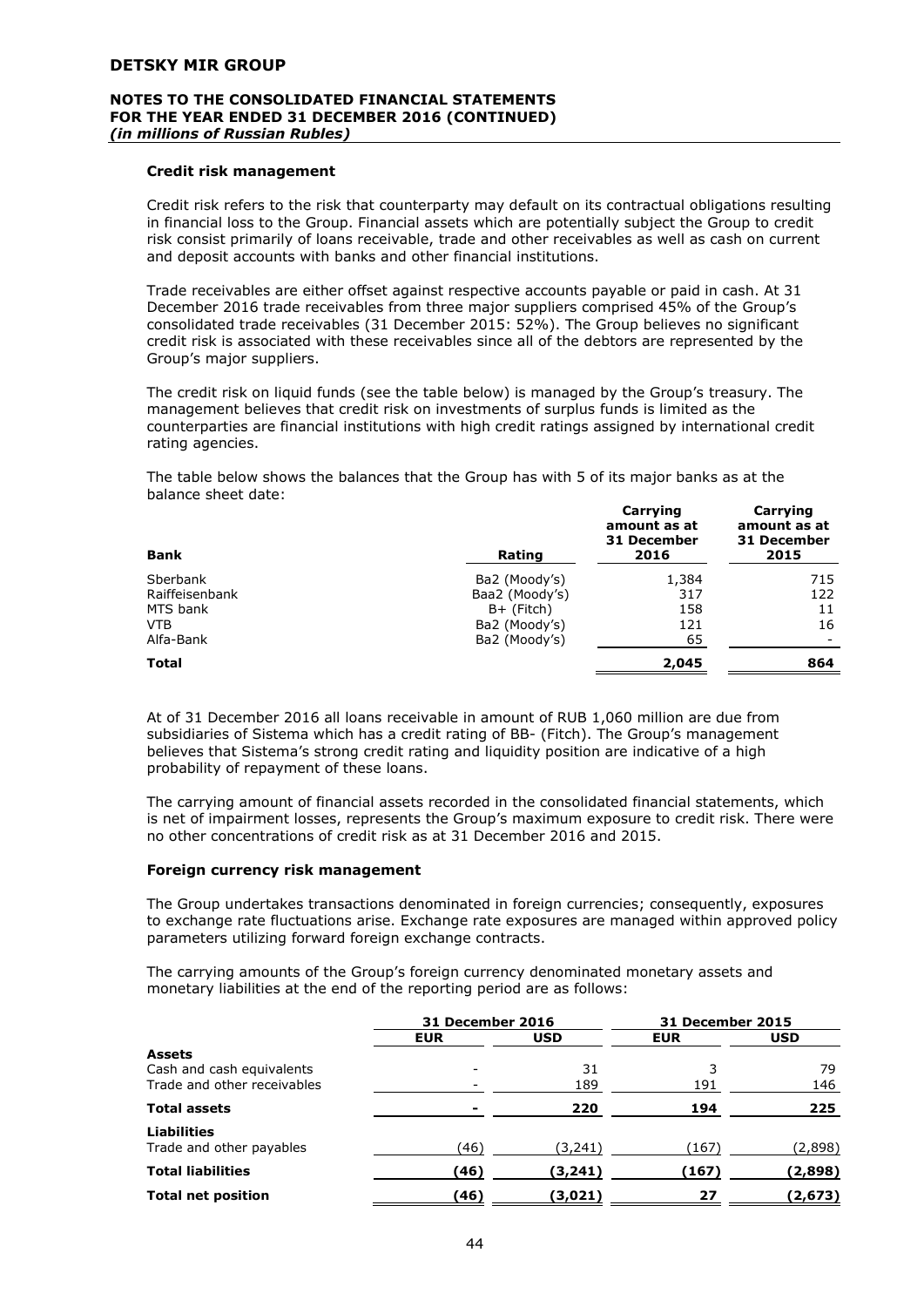#### **NOTES TO THE CONSOLIDATED FINANCIAL STATEMENTS FOR THE YEAR ENDED 31 DECEMBER 2016 (CONTINUED)** *(in millions of Russian Rubles)*

#### *Foreign currency sensitivity analysis*

The table below details the Group's sensitivity to a depreciation of the RUB against the primary foreign currencies of the Group by 20%, which management believes is an appropriate measure in the current market conditions and which would impact its operations.

|                               | <b>31 December 2016</b> |       | 31 December 2015 |       |
|-------------------------------|-------------------------|-------|------------------|-------|
|                               | <b>EUR</b>              | USD   | EUR              | USD   |
| (Loss)/profit and             |                         |       |                  |       |
| (decrease)/increase in equity | ٥)                      | (604) |                  | (535) |

#### **Interest rate risk**

Interest rate risk arises from the possibility that changes in interest rates will affect the value of financial instruments.

The Group manages this risk through analysis of current interest rates, performed by treasury function on the Group entities level. To mitigate the risk exposure the Group receives loans at both fixed and floating rates. In case of changes in market interest rates management may consider refinancing of a particular financial instrument on more favorable terms.

The table below details sensitivity of the Group's borrowings with floating rates to change of floating rates by 3%, which management believes is an appropriate measure in the current market conditions and which would impact its operations. The analysis was applied to borrowings based on the assumptions that amount of liability outstanding at the reporting date was outstanding for the entire annual period.

|                | 2016 | 2015     |
|----------------|------|----------|
| Profit or loss | 69   | 07<br>87 |

#### **26. COMMITMENTS AND CONTINGENCIES**

#### **Option agreements**

In December 2015, PJSFC "Sistema" sold 23.1% of the Company to the Russia-China Investment Fund ("RCIF") for a total consideration of RUB 9.75 billion. The Group has granted the buyer an option to put its stake in the Company at fair value in case of the non-occurrence of prescribed future events which, among others, include initial public offering of the Company. The option is exercisable between 2021 and 2023. The Group concluded that this puttable instrument should be classified as equity instrument rather than a financial liability because the occurrence of these events is considered under the control of the Group and PJSFC "Sistema".

As disclosed in Note 27, in February 2017 the Company completed an initial public offering meaning that the above put option will not be exercisable thereafter.

#### **Operating leases**

The Group leases retail space through lease contracts which expire in various years through 2023. Although the store leases are generally long term, all of the store lease contracts contain provisions that enable the Group to cancel the lease provided the Group either pays a penalty, which typically consists of a payment equal to approximately two to three months rent or sends an advance notice to the lessor. Notwithstanding, the contracts which are more economically beneficial to be continued by the Group rather than to be canceled are classified as noncancellable under IAS 17.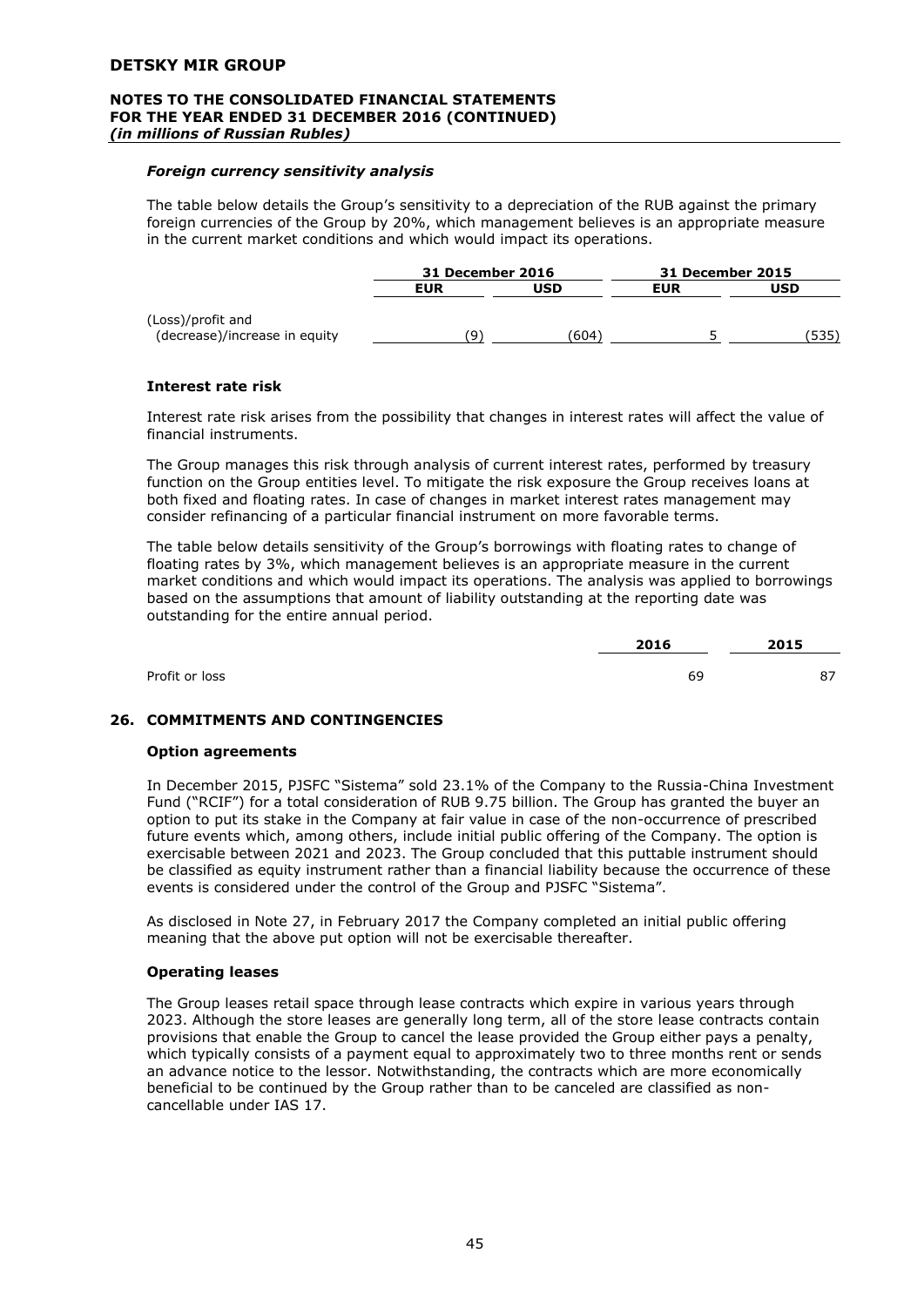#### **NOTES TO THE CONSOLIDATED FINANCIAL STATEMENTS FOR THE YEAR ENDED 31 DECEMBER 2016 (CONTINUED)** *(in millions of Russian Rubles)*

Future minimum rental payments (net of VAT) under operating leases classified as noncancellable for IAS 17 purposes, as at 31 December 2016 and 31 December 2015 were as follows:

| 31 December<br>2016 | 31 December<br>2015 |
|---------------------|---------------------|
| 7,578               | 6,448               |
| 41,044              | 32,806              |
| 12,409              | 9,490               |
| 61,031              | 48,744              |
|                     |                     |

#### **Legal**

In the ordinary course of business, the Group may be a party to various legal and tax proceedings, and be subject to claims. In the opinion of management, the Group's liability, if any, in all pending litigation, other legal proceeding or other matters, will not have a material effect on the financial condition, results of operations or liquidity of the Group.

#### **Taxation**

Laws and regulations affecting businesses in the Russian Federation continue to change rapidly. These changes are characterized by different interpretations and arbitrary application by the authorities. Management's interpretation of such legislation as applied to the activity of the Group may be challenged by the relevant regional and federal authorities. The tax authorities in the Russian Federation frequently take an assertive position in their interpretation of the legislation and assessments and as a result, it is possible that transactions and activities that have not been challenged in the past may be challenged. As a result, significant additional taxes, penalties and interest may be assessed. Where uncertainty exists, the Group has accrued tax liabilities as management's best estimate of the probable outflow of resources which will be required to settle such liabilities. Management believes that it has adequately provided for tax liabilities based on its interpretations of tax legislation. However, the relevant authorities may have differing interpretations, and the effects could be significant.

#### **Operating environment**

Emerging markets such as Russia are subject to different risks than more developed markets, including economic, political and social, and legal and legislative risks. Laws and regulations affecting businesses in Russia continue to change rapidly, tax and regulatory frameworks are subject to varying interpretations. The future economic direction of Russia is heavily influenced by the fiscal and monetary policies adopted by the government, together with developments in the legal, regulatory, and political environment. Because Russia produces and exports large volumes of oil and gas, its economy is particularly sensitive to the price of oil and gas on the world market.

Starting from 2014, sanctions have been imposed in several packages by the U.S. and the E.U. on certain Russian officials, businessmen and companies. This led to reduced access of the Russian businesses to international capital markets.

The impact of further economic developments on future operations and financial position of the Group is at this stage difficult to determine.